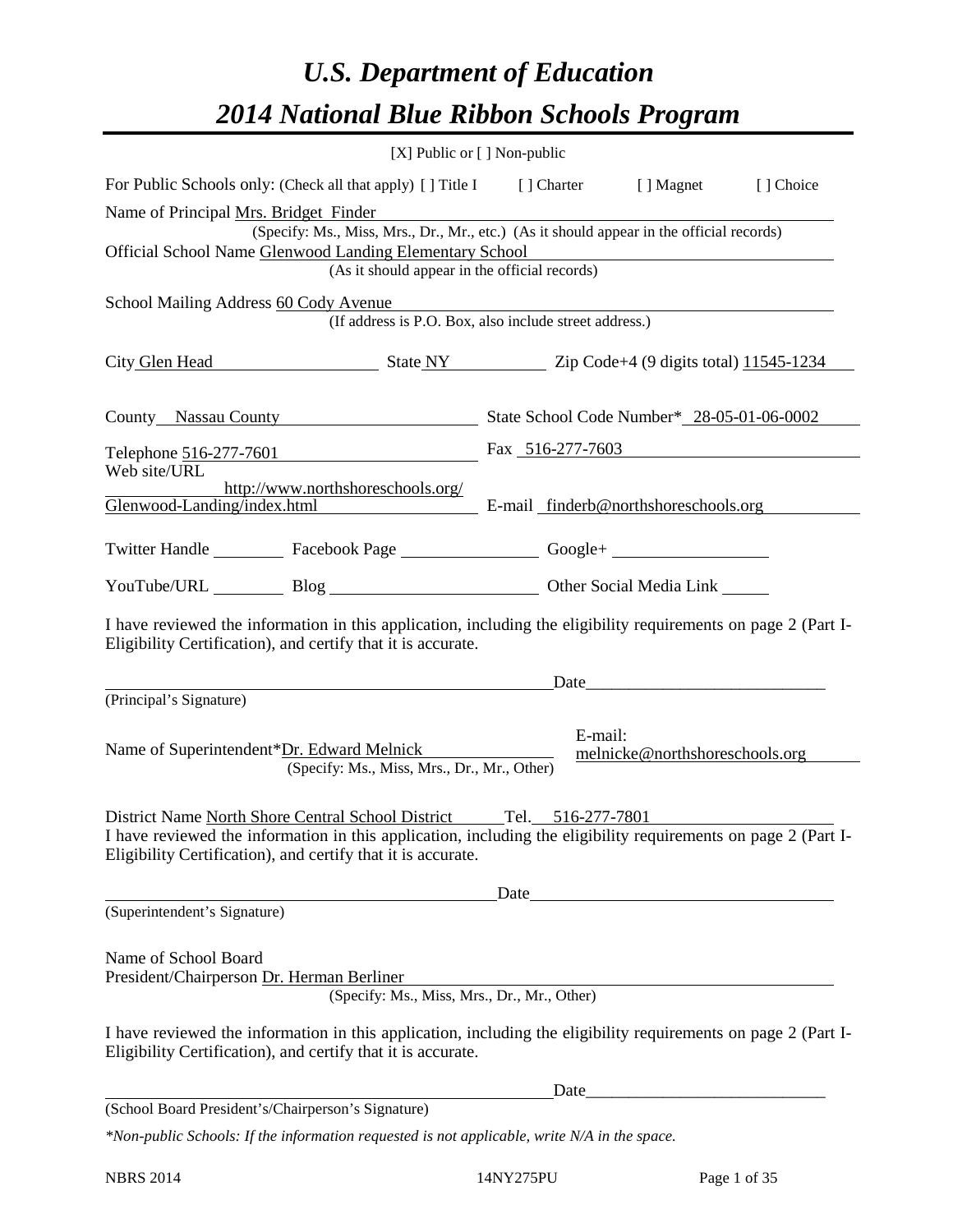#### **Include this page in the school's application as page 2.**

The signatures on the first page of this application (cover page) certify that each of the statements below concerning the school's eligibility and compliance with U.S. Department of Education, Office for Civil Rights (OCR) requirements is true and correct.

- 1. The school configuration includes one or more of grades K-12. (Schools on the same campus with one principal, even a K-12 school, must apply as an entire school.)
- 2. The school has made its Annual Measurable Objectives (AMOs) or Adequate Yearly Progress (AYP) each year for the past two years and has not been identified by the state as "persistently dangerous" within the last two years.
- 3. To meet final eligibility, a public school must meet the state's AMOs or AYP requirements in the 2013-2014 school year and be certified by the state representative. Any status appeals must be resolved at least two weeks before the awards ceremony for the school to receive the award.
- 4. If the school includes grades 7 or higher, the school must have foreign language as a part of its curriculum.
- 5. The school has been in existence for five full years, that is, from at least September 2008 and each tested grade must have been part of the school for the past three years.
- 6. The nominated school has not received the National Blue Ribbon Schools award in the past five years: 2009, 2010, 2011, 2012, or 2013.
- 7. The nominated school has no history of testing irregularities, nor have charges of irregularities been brought against the school at the time of nomination. The U.S. Department of Education reserves the right to disqualify a school's application and/or rescind a school's award if irregularities are later discovered and proven by the state.
- 8. The nominated school or district is not refusing Office of Civil Rights (OCR) access to information necessary to investigate a civil rights complaint or to conduct a district-wide compliance review.
- 9. The OCR has not issued a violation letter of findings to the school district concluding that the nominated school or the district as a whole has violated one or more of the civil rights statutes. A violation letter of findings will not be considered outstanding if OCR has accepted a corrective action plan from the district to remedy the violation.
- 10. The U.S. Department of Justice does not have a pending suit alleging that the nominated school or the school district as a whole has violated one or more of the civil rights statutes or the Constitution's equal protection clause.
- 11. There are no findings of violations of the Individuals with Disabilities Education Act in a U.S. Department of Education monitoring report that apply to the school or school district in question; or if there are such findings, the state or district has corrected, or agreed to correct, the findings.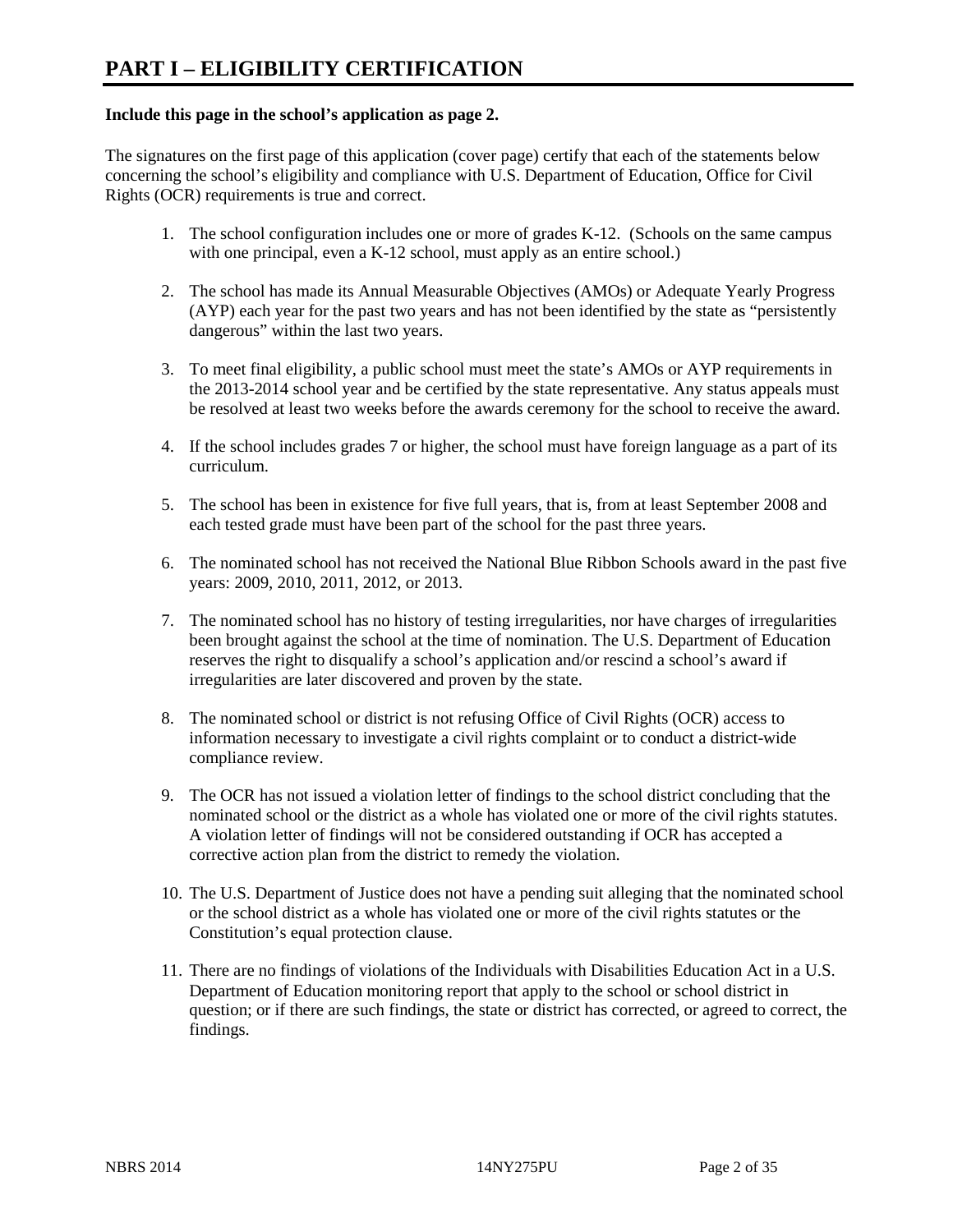# **PART II - DEMOGRAPHIC DATA**

#### **All data are the most recent year available.**

**DISTRICT** (Question 1 is not applicable to non-public schools)

| 1. | Number of schools in the district<br>(per district designation): | $\overline{3}$ Elementary schools (includes K-8)<br>1 Middle/Junior high schools<br>1 High schools<br>$0 K-12$ schools |
|----|------------------------------------------------------------------|------------------------------------------------------------------------------------------------------------------------|
|    |                                                                  |                                                                                                                        |

5 TOTAL

**SCHOOL** (To be completed by all schools)

- 2. Category that best describes the area where the school is located:
	- [] Urban or large central city
	- [ ] Suburban with characteristics typical of an urban area
	- [X] Suburban
	- [ ] Small city or town in a rural area
	- [ ] Rural
- 3. 7 Number of years the principal has been in her/his position at this school.
- 4. Number of students as of October 1 enrolled at each grade level or its equivalent in applying school:

| Grade                           | # of         | # of Females | <b>Grade Total</b> |
|---------------------------------|--------------|--------------|--------------------|
|                                 | <b>Males</b> |              |                    |
| <b>PreK</b>                     | 0            | $\theta$     | 0                  |
| K                               | 31           | 29           | 60                 |
| $\mathbf{1}$                    | 28           | 29           | 57                 |
| $\mathbf{2}$                    | 25           | 31           | 56                 |
| 3                               | 31           | 35           | 66                 |
| 4                               | 40           | 35           | 75                 |
| 5                               | 37           | 29           | 66                 |
| 6                               | 0            | 0            | $\theta$           |
| 7                               | 0            | 0            | 0                  |
| 8                               | 0            | 0            | 0                  |
| 9                               | 0            | 0            | 0                  |
| 10                              | 0            | $\Omega$     | 0                  |
| 11                              | 0            | 0            | 0                  |
| 12                              | 0            | 0            | 0                  |
| <b>Total</b><br><b>Students</b> | 192          | 188          | 380                |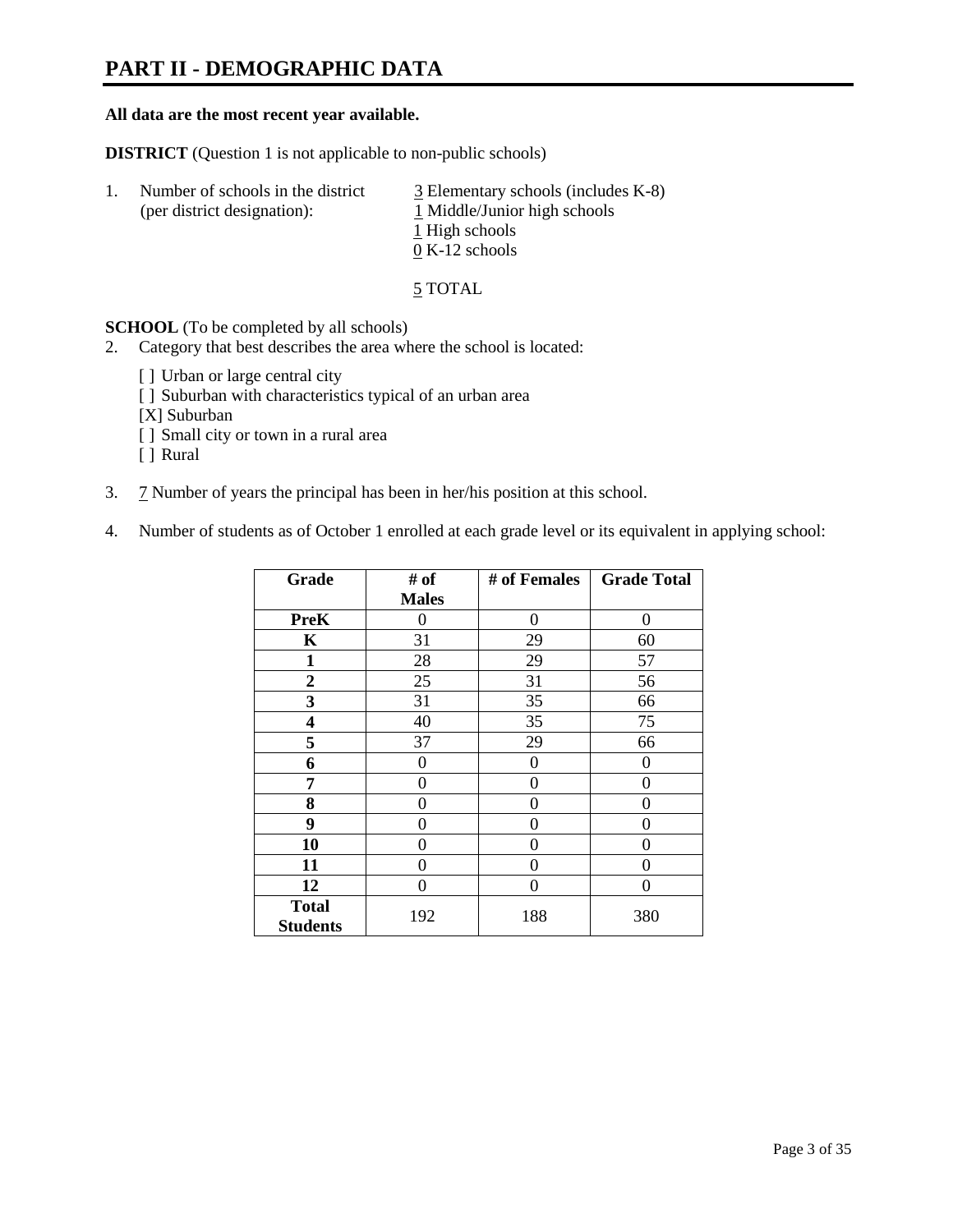5. Racial/ethnic composition of  $\qquad \qquad \underline{0}$  % American Indian or Alaska Native the school: 4 % Asian

 % Black or African American % Hispanic or Latino % Native Hawaiian or Other Pacific Islander 85 % White % Two or more races **100 % Total**

(Only these seven standard categories should be used to report the racial/ethnic composition of your school. The Final Guidance on Maintaining, Collecting, and Reporting Racial and Ethnic Data to the U.S. Department of Education published in the October 19, 2007 *Federal Register* provides definitions for each of the seven categories.)

6. Student turnover, or mobility rate, during the 2012 - 2013 year: 3%

This rate should be calculated using the grid below. The answer to (6) is the mobility rate.

| <b>Steps For Determining Mobility Rate</b>         | Answer |
|----------------------------------------------------|--------|
| $(1)$ Number of students who transferred to        |        |
| the school after October 1, 2012 until the         | 3      |
| end of the school year                             |        |
| (2) Number of students who transferred             |        |
| <i>from</i> the school after October 1, 2012 until | 9      |
| the end of the 2012-2013 school year               |        |
| (3) Total of all transferred students [sum of      | 12     |
| rows $(1)$ and $(2)$ ]                             |        |
| (4) Total number of students in the school as      | 397    |
| of October 1                                       |        |
| (5) Total transferred students in row (3)          | 0.030  |
| divided by total students in row (4)               |        |
| $(6)$ Amount in row $(5)$ multiplied by 100        | 3      |

## 7. English Language Learners (ELL) in the school:  $1\%$

3 Total number ELL

Number of non-English languages represented: 3 Specify non-English languages: Spanish, Mandarin, Turkish

8. Students eligible for free/reduced-priced meals: 4 %

Total number students who qualify:  $\frac{16}{6}$ 

If this method is not an accurate estimate of the percentage of students from low-income families, or the school does not participate in the free and reduced-priced school meals program, supply an accurate estimate and explain how the school calculated this estimate.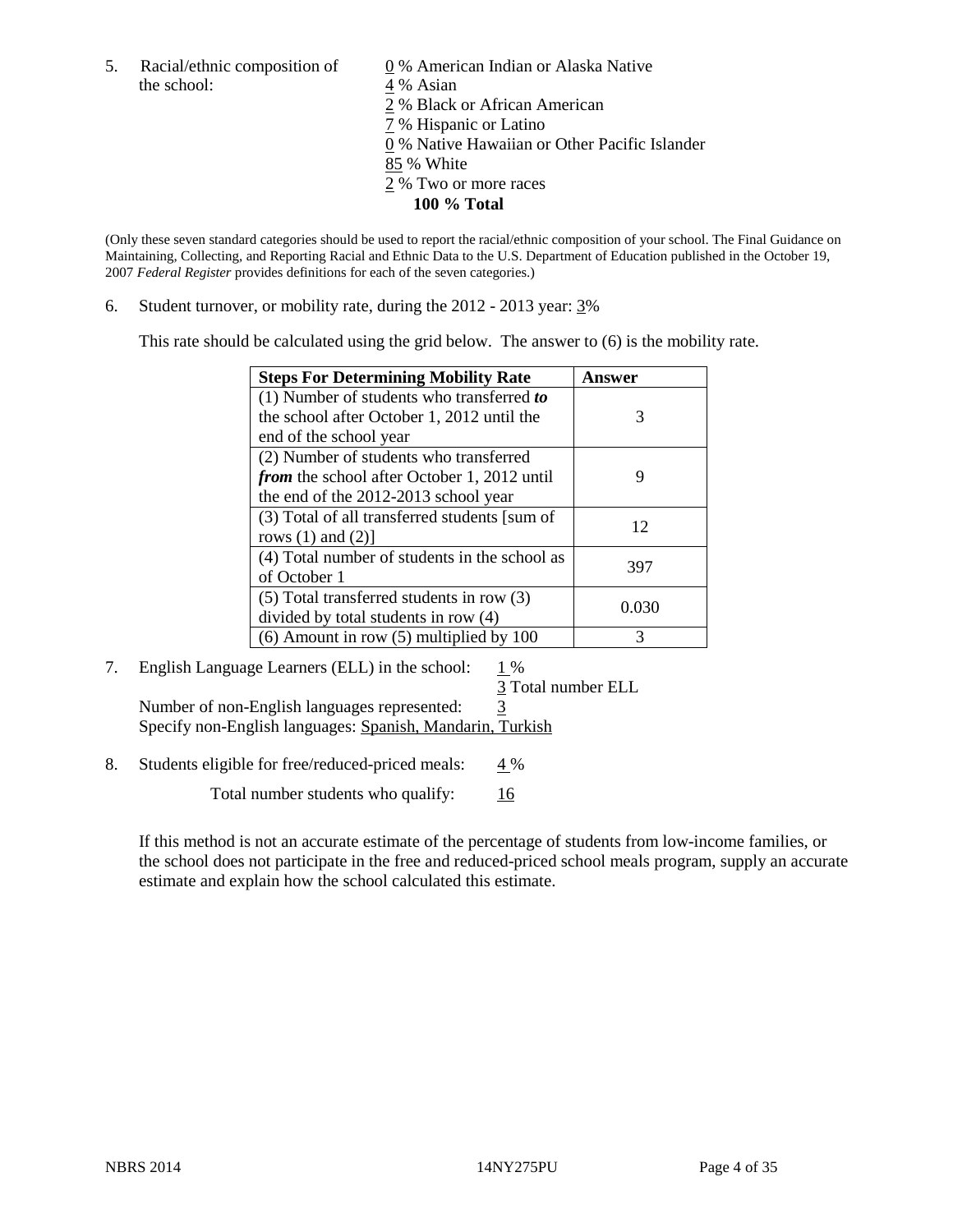58 Total number of students served

Indicate below the number of students with disabilities according to conditions designated in the Individuals with Disabilities Education Act. Do not add additional categories.

| 6 Autism                    | <b>0</b> Orthopedic Impairment                 |
|-----------------------------|------------------------------------------------|
| 0 Deafness                  | 24 Other Health Impaired                       |
| 0 Deaf-Blindness            | 4 Specific Learning Disability                 |
| 2 Emotional Disturbance     | 22 Speech or Language Impairment               |
| <b>0</b> Hearing Impairment | 0 Traumatic Brain Injury                       |
| 0 Mental Retardation        | <b>0</b> Visual Impairment Including Blindness |
| 0 Multiple Disabilities     | <b>0</b> Developmentally Delayed               |
|                             |                                                |

10. Use Full-Time Equivalents (FTEs), rounded to nearest whole numeral, to indicate the number of personnel in each of the categories below:

|                                       | <b>Number of Staff</b> |
|---------------------------------------|------------------------|
| Administrators                        |                        |
| Classroom teachers                    | 19                     |
| Resource teachers/specialists         |                        |
| e.g., reading, math, science, special | 19                     |
| education, enrichment, technology,    |                        |
| art, music, physical education, etc.  |                        |
| Paraprofessionals                     | 6                      |
| Student support personnel             |                        |
| e.g., guidance counselors, behavior   |                        |
| interventionists, mental/physical     |                        |
| health service providers,             | 3                      |
| psychologists, family engagement      |                        |
| liaisons, career/college attainment   |                        |
| coaches, etc.                         |                        |
|                                       |                        |

11. Average student-classroom teacher ratio, that is, the number of students in the school divided by the FTE of classroom teachers, e.g.,  $22:1$   $20:1$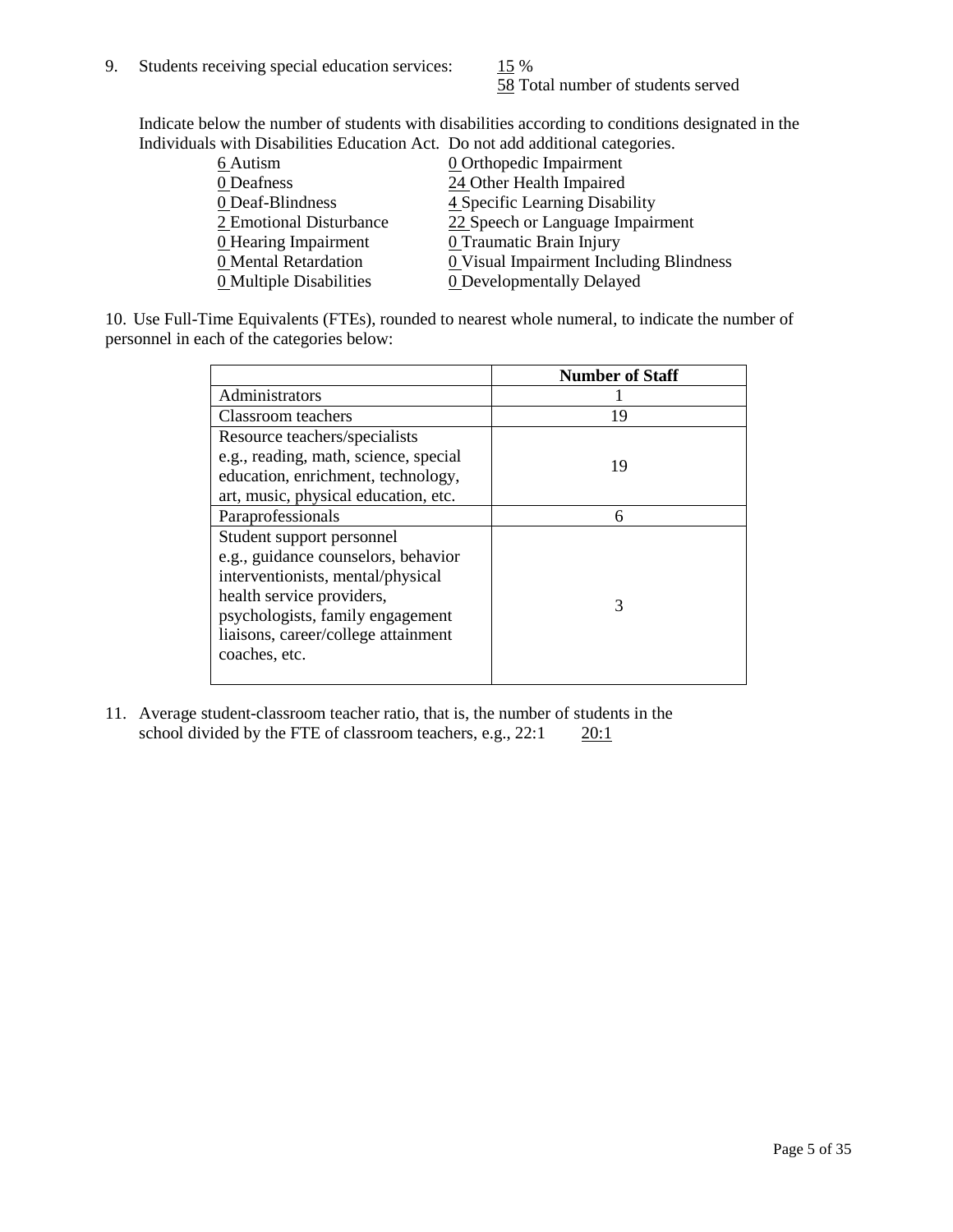12. Show daily student attendance rates. Only high schools need to supply yearly graduation rates.

| <b>Required Information</b> | 2012-2013 | 2011-2012 | 2010-2011 | 2009-2010 | 2008-2009 |
|-----------------------------|-----------|-----------|-----------|-----------|-----------|
| Daily student attendance    | 95%       | 98%       | 96%       | 96%       | 96%       |
| High school graduation rate | 9%        | 0%        | 0%        | 0%        | 0%        |

#### 13. **For schools ending in grade 12 (high schools)**

Show percentages to indicate the post-secondary status of students who graduated in Spring 2013

| <b>Post-Secondary Status</b>                  |          |
|-----------------------------------------------|----------|
| Graduating class size                         |          |
| Enrolled in a 4-year college or university    | 0%       |
| Enrolled in a community college               | 0%       |
| Enrolled in career/technical training program | 0%       |
| Found employment                              | 0%       |
| Joined the military or other public service   | 0%       |
| . Other                                       | $\gamma$ |

14. Indicate whether your school has previously received a National Blue Ribbon Schools award. Yes  $No X$ 

If yes, select the year in which your school received the award.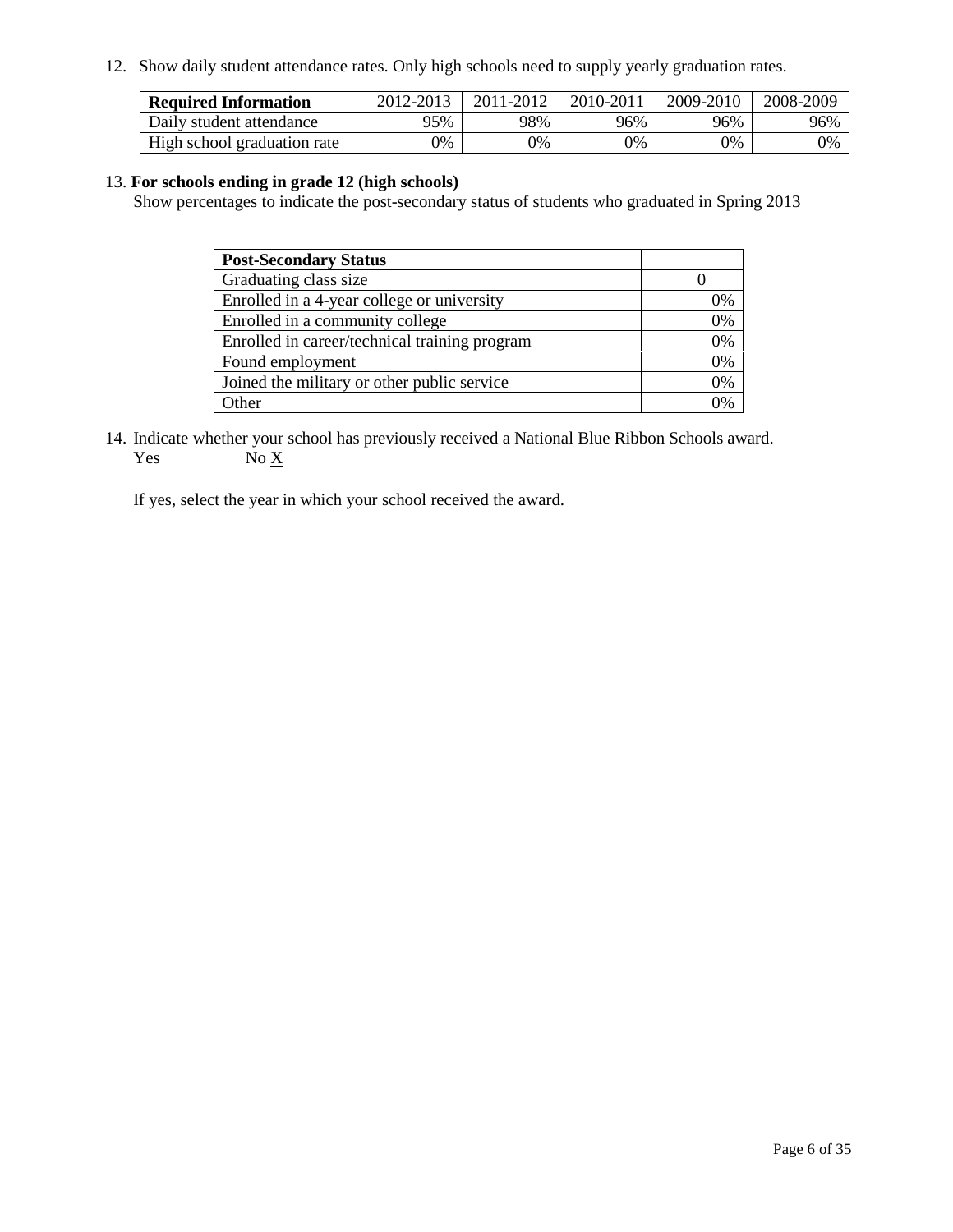# **PART III – SUMMARY**

Glenwood Landing School (GWL) has a shared vision referred to by the community as ROAR (Responsibility, Opportunity, Achievement, and Respect). This vision statement is an outgrowth of the district mission statement (www.northshoreschools.org) that was written with the involvement of over 200 community residents, district leaders and employees, and trustees of a board of education that guides the school district. The purposefully selected words of both statements illuminate our commitment to addressing the varied intellectual and social/emotional needs of students while empowering them to become collaborative, inquisitive members of society.

The Glenwood Landing Community, made up of students, parents, teachers and staff, aspires to:

- Empower students to become responsible citizens who actively contribute to our society.
- Create opportunities for students to communicate and collaborate as reflective, creative critical thinkers who are passionately engaged in their own learning.
- Provide differentiated support and challenge within a rigorous instructional program to foster each student's optimal growth and achievement.
- Respect and honor the dignity and worth of others, our environment, and ourselves.

Over a two-year period through meetings, community forums, and classroom activities involving the students, parents, and faculty, common shared beliefs and values were identified to establish the guiding principles that would serve as the touchstone of all decisions and actions governing the school. In order to explain and incorporate the spirit of ROAR within the student body, we created a program called Dignity Diplomats (DD). Through this program, fourth and fifth grade students are trained to work with, educate, and inspire other students to live by the spirit of ROAR. By serving as positive role models who exude responsibility, opportunity, achievement, and respect, these students teach ROAR to others. This shared vision has become a guidepost for all students. Students are recognized with ROAR awards, prominently displayed in our main hallway, for living according to all four principles of the shared vision. Teachers fully embrace and implement the school vision through their design of standards-based lessons that promote opportunities for students to think critically, communicate and collaborate, and demonstrate creative thinking.

Our vision has become an integral part of our school and its numerous traditions. These traditions are the mainstay of our community, even at a time when education is rapidly changing. Among those traditions, many of which have been upheld since the school began as a one room schoolhouse in the late 1800s, are our month long reading and writing celebration CREW (Curious Readers and Enthusiastic Writers), the original songs that have been collaboratively written by teachers and students, and our school wide assemblies at which students share their learning experiences with peers on all grade levels. The auditorium has, in its own way, become part of our traditions as the sacred space and hub of our community where all of our school's meaningful events are held. It has served as the gathering place where the destitute have been nourished during the Great Depression as well as the central meeting location where people gathered to discuss how best to support our own victims of Hurricane Sandy. Our traditions, woven into the fabric of our school community, have enhanced the daily learning experiences of GWL students past and present.

We recognize that people, not just traditions alone, make a school what it is. The success of a school is contingent upon the involvement of all stakeholders. GWL relies upon the talents of parents, grandparents, and local businesses, as well as external resources, in the development of curricular and extracurricular activities. For example, through financial donations and the manual labor of numerous volunteers, GWL has been able to construct a Japanese garden that is used by all students as a place of reflection. Currently, members of a committee representing all constituencies of our school, along with financial benefactors, are in the process of building an outdoor classroom that teachers will be able to use as a setting to host authentic learning experiences that incorporate Common Core Learning Standards (CCLS) and 21st Century Skills (www.p21.org).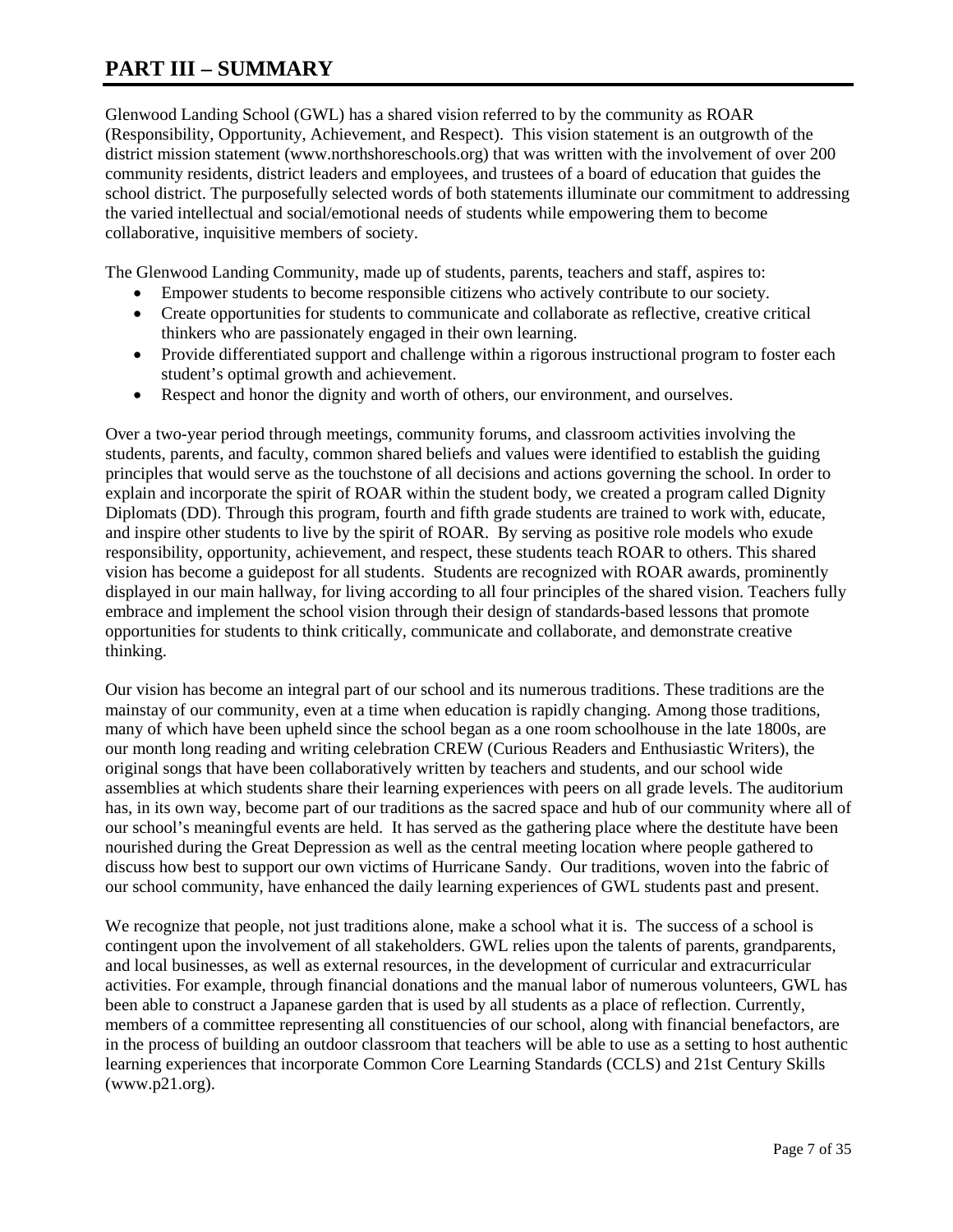It is our longstanding history and the rich traditions of a school that is guided by a set of visionary beliefs and future possibilities for its students that position GWL as a formidable applicant worthy of a National Blue Ribbon Award. Yet, without the involvement of the school's community, the staff's dedication and love for our children, and the quality of our teachers who are dedicated to the academic, social, and emotional growth of children, our history, traditions and vision for students would be lifeless. These are the people who inspire and challenge students to be reflective, critical-thinkers actively engaged in their own learning through a rigorous academic program. Ultimately, they embody the characteristics of Blue Ribbon quality in ways that are often ahead of the times and atypical of traditional elementary schools.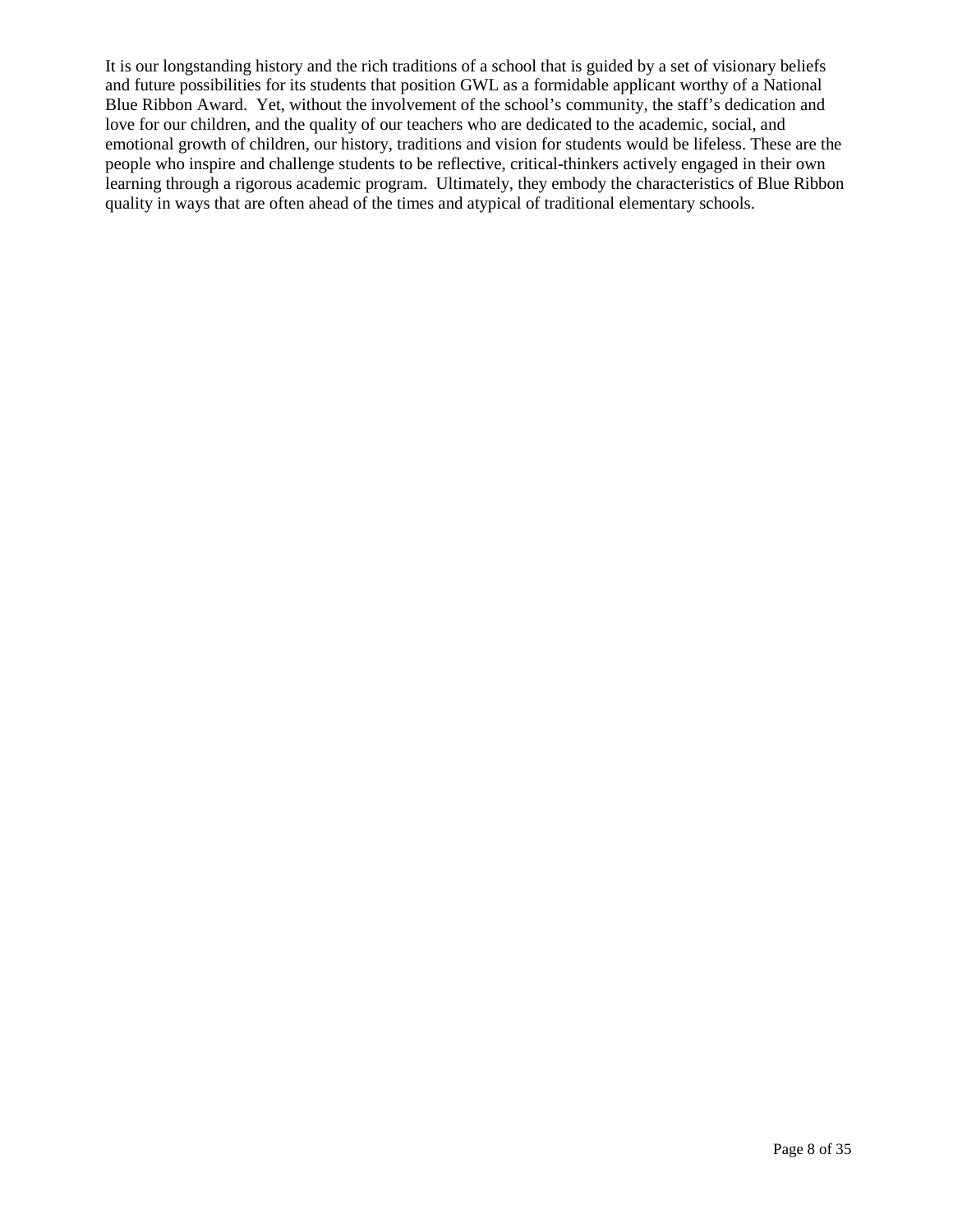#### **1. Assessment Results:**

a) In GWL, the only standardized assessments used to evaluate student performance are the New York State (NYS) Grades 3-8 Math and ELA exams required by law. Student performance results are classified into one of four categories relative to grade level standards:

Level 1 – Well Below Proficient Level 2 – Below Proficient Level 3 – Proficient Level 4 – Exceeding

Our district expectations mirror those of NYS; namely, that all students should be performing at Levels 3 or 4. For the few students who score at Levels 1 and 2, support services are provided to help students better comprehend the content, skills, and understandings of the curricula and, as a result, improve their performance on these State exams. Though some effort is made to support students who perform at Level 3 to reach Level 4 performance, our district board of education and administration encourage us to spend more time in assessing student learning through performance-based assessments, which provide a more comprehensive view of students' learning progressions and growth. That being said, we do review students' performance on the NYS exams as a means of monitoring alignment of our curriculum and guiding our instruction according to the grade level Common Core Learning Standards (CCLS).

Two other standardized assessments are administered at the third and fifth grade levels [the Cognitive Abilities Test (CogATs) and the Measures of Academic Progress (MAP) from the Northwest Evaluation Association (NWEA), respectively]. However, those exams are used solely for benchmarking, diagnostic, and instructional purposes and not for evaluation of student performance.

All educators analyze the quantitative data from this rich variety of assessments along with day-to-day qualitative data to help them better understand and address the learning needs of all of our students.

b) Our board of education and superintendent have clearly expressed their views regarding the annual New York State Grades 3-8 Testing requirement. They believe that, though the information received from the results of students' performance on these exams is important to review, it is only one piece of student performance data and should be recognized as such and in conjunction with all other student performance data. These leaders also recognize that standardized exams (atypical of the type of assessments to which our students are accustomed) provide a single snapshot, at a single moment in time, of students' achievement. The most important information gained from the results on these exams is in regards to the alignment of our curricula as it relates to State Standards and the efficacy of our educators instruction related to those standards. The board has created a policy and authored a "white paper" related to State exams and the amount of time taken from the classroom to prepare students for these exams. Despite this lack of emphasis on these exams, our students do remarkably well. The percentage of our students receiving a score of proficient (Level 3) and exceeding proficient (Level 4) combined have annually surpassed the percentage of students in the county in these levels (on the average of 12% per year for the last five years on both the NYS ELA and mathematics exams at every grade level 3-5).

Looking at the State exam results from the past five years only partially tells our story of stellar performance. Our scores on virtually all grade level math and ELA exams showed an upward trend for three to four years prior to 2008-2009 (except on the Grade 5 ELA exam where no trend was established and the Grade 4 math exam where scores remained flat). What is amazing about this history is that the combined percentage of students scoring a Level  $3 \& 4$  began in the high 80% range on all grade levels for ELA (5th grade started at 92%) and the 90% range for math on all grade levels (5th grade started at 84%). This is often difficult to do as, some would contend, moving a high performing school to higher levels of performance is more difficult than moving a low performing school to higher levels of performance. The two plunges in our State score results are seen in the 2009-2010 and 2012-2013 school years. Schools'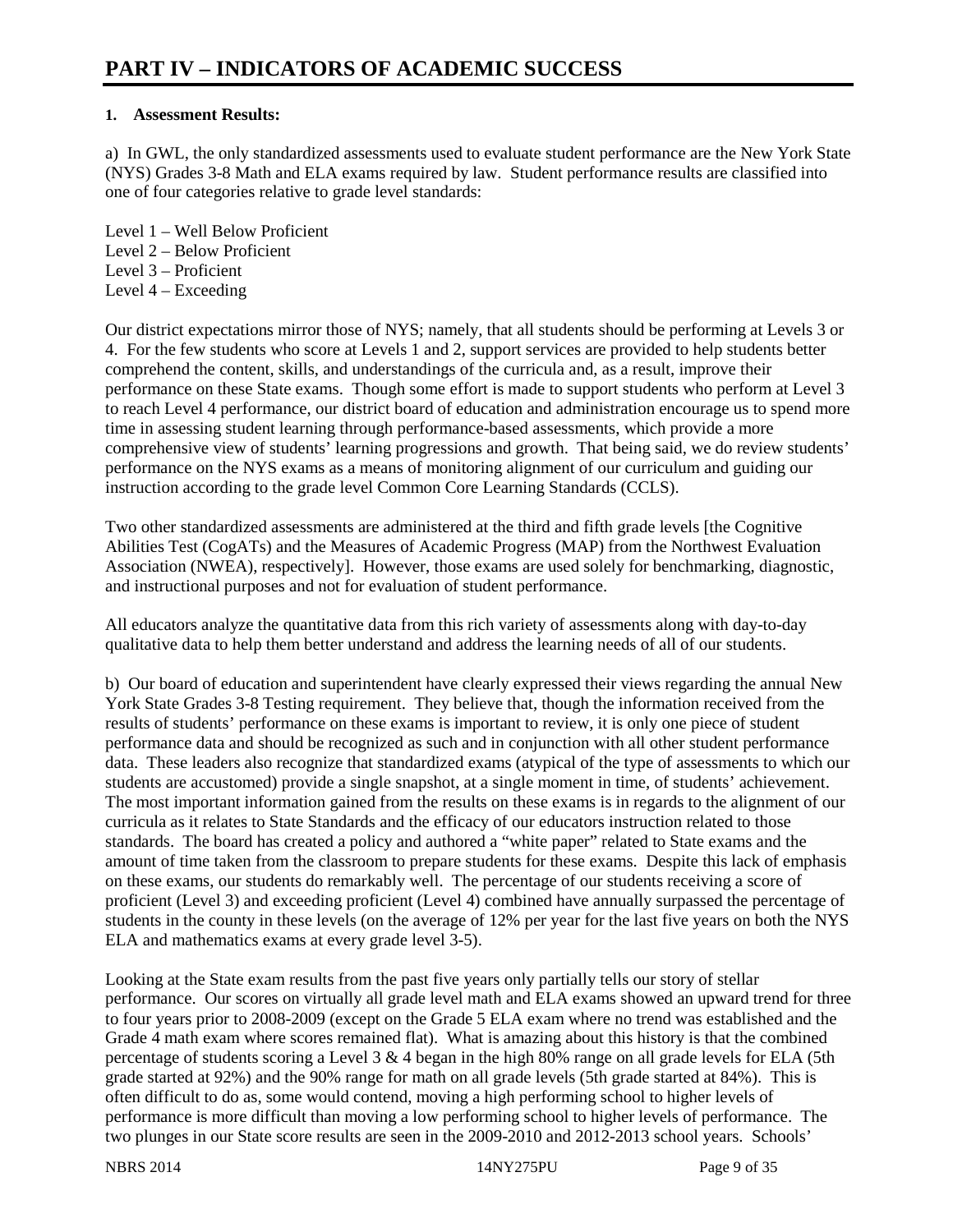score results across the State suffered the same fate those years (see notes on data tables provided). After the setback in 2009-2010, however, our school reestablished an upward trend for two years on the grade 3 ELA and math exams but no trend on other grade levels in either exam.

In 2012-2013, the number of students in our school ranged from 66-77 students per grade. So it is difficult for us to rely on percentages as a measuring stick when comparing the performance of subgroups to that of the full student body. Our only subgroup that is larger than ten students is our disabled students at grades 3 and 5 with 18 and 15 students, respectively. Our school hosts the self-contained classrooms for all three elementary schools. Of course, these students, who are among those who struggle most with their learning, are counted in this subgroup. However, the performance of every individual student is important to us, so we look to provide each student whose performance compares poorly to that of the typical child at GWL with individual support and extra-help through the services of our Academic Intervention Services (AIS), Response to Intervention (RtI), and special education teachers.

#### **2. Using Assessment Results:**

GWL has a systematic approach to assessment. The principal, curriculum directors, and teachers analyze our students' performance on all assessments and use the information learned from their analyses to guide instruction, address curriculum gaps, and support student learning.

Students take the mandated NYS ELA and math tests. Individual plans for AIS are created for students who score below the State standard. Likewise, enrichment plans are created for those students whose performance excels beyond grade level standards. In addition to these mandated exams, we use other assessments to guide our work with students.

A district-created, literacy profile that includes a battery of measures is used to help assess our students' ability to read and write. The literacy profile differs at each grade level, but typically includes: the Fountas and Pinnell benchmarks (www.heinemann.com/fountasandpinnell/default.aspx), components of DIBELS (Dynamic Indicators of Basic Early Literacy Skills www.dibels.uoregon.edu), and Fundations end-of-unit assessments (www.fundations.com). Teachers join with a team of building professionals to review student performance results on these exams. They create academic improvement plans for each individual student, regardless of his/her performance. This same procedure is followed based on student performance on assessments after each unit of study in Mathematics.

Some assessments are used at specific grade levels. For example, all third grade students take the CogATs (www.riverpub.com/products/cogAt/details.html). Teachers and our School-wide Enrichment Specialist (SWES) study students' results to determine who would benefit from enrichment outside of the prescribed curriculum. Fifth grade students sit for MAP diagnostic assessments (www.nwea.org/productsservices/computer-based-adaptive-assessments/map). Information from these exams is used to develop individual learning plans. This is accomplished through our collaboration with E-Spark (http://esparklearning.com), a company that creates a tailored learning profile account for each student. Using iPads, students access their app-based accounts to engage in activities designed to develop and enhance learning in math and reading.

Using results from the abovementioned assessments, as well as anecdotal information from teachers, our Interdisciplinary Support Team (IST) regularly meets to discuss students who may require interventions beyond what can be supported in the classroom. The building psychologist and assistant director of elementary special education are present at IST meetings and help determine whether or not evaluation for special services is necessary. Students who qualify for special services are reassessed yearly. Results from the GMADE (Group Mathematics Assessment and Diagnostic Evaluation www.pearsonassessments.com/learningassessments/products/100000692/group-mathematics-assessment-

and-diagnostic-evaluation-g-made-g-made.html) and GRADE (Group Reading Assessment and Diagnostic Evaluation www.pearsonassessments.com/learningassessments/products/100000646/group-readingassessment-and-diagnostic-evaluation-grade-grade.html) supplement all the other data we have from sources already delineated to determine the least restrictive program and related services package for each student.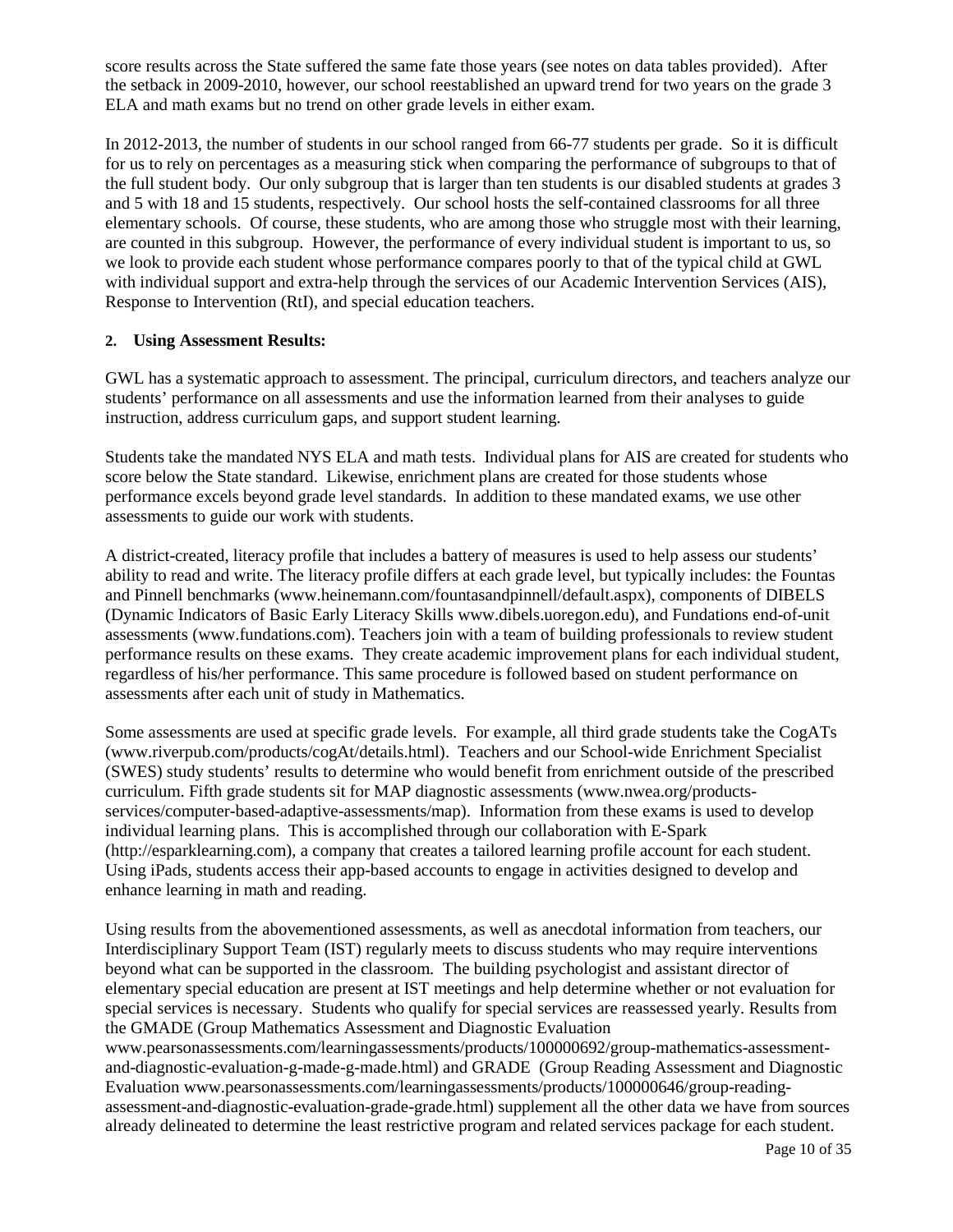We share results of student performance on assessments in various forums. Annually, the superintendent presents a report on student achievement. The principal discusses general performance of students in her building at various parent meetings. Additionally, teachers discuss individual student performance with parents during parent/teacher conferences. Parents who request a consultation with the principal to review their child's performance on tests are also accommodated.

#### **3. Sharing Lessons Learned:**

As one of three elementary schools in the district, we are committed to maintaining our individuality but at the same time aligning our curriculum and instruction across schools to prepare students for a smooth transition to our district's middle school. Departmentalized by curricula, directors and principals facilitate multiple opportunities for teachers across the district to share best practices.

As a district, we dedicate professional development time to sharing strategies and lessons amongst the three elementary schools. Teachers post their work to a common folder found on the district's technology server. Expert teachers are encouraged to share their skills informally or even through formal professional development opportunities referred to as Collegial Circles. Other venues where teachers are encouraged to share their best teaching practices include: department meetings, new program trainings, Professional Learning Teams (PLTs), and faculty meetings.

At monthly grade-level planning days, teachers gather to discuss the CCLS and how they are addressed in their curriculum. Teachers then collaborate in designing ways to best teach the concepts inherent in their units of study. After teaching their lessons, teachers commonly review student work and assessment data to determine the efficacy of shared lessons and to determine what instructional shifts need to be made in their practice to better support student learning.

The principal, who is a member of the district's administrative team, presents the work she is doing toward accomplishing her professional goals and the goals set forth by the superintendent of schools. Upon stating a problem of practice in reaching her goals, she solicits feedback from the other members of the administrative team whose suggestions she takes under consideration. This formal practice is guided by a protocol. The principal engages in this shared practice twice during the year.

Finally, through its membership in the Tri-State Consortium (TSC), GWL participates with an organization of critical friends from high-achieving school districts in Connecticut, New Jersey, and New York. As members of this organization, school districts request participating districts to conduct evaluations of each other's curricular programs. As a result of those reviews, teachers are able to share their best practices and learn from other professionals what they can do to consistently improve their practice.

#### **4. Engaging Families and Community:**

Many students who have sensed the spirit of community at GWL have returned to our town as adults to raise their children in the school they attended. Part of what creates that sense of community is the school's outreach to involve parents and community members in the affairs of the school.

The School Community Association (SCA) – a parent/teacher organization – raises money to help fund experiences that enrich our curriculum. The SCA has helped to sponsor many events such as our: National Circus Project, science fair, talent show, guest authors, and back-to-school barbeque social.

The Shared Decision-Making Committee (SDM) provides another opportunity for community involvement. Faculty, administrators, and parents on this committee seek to identify areas in which the school can make improvements and then set out to accomplish the goals the committee sets. For example, the SDM recommended revisions to the structure of our Back-to-School Night to highlight the work of special area teachers along with the work of classroom teachers.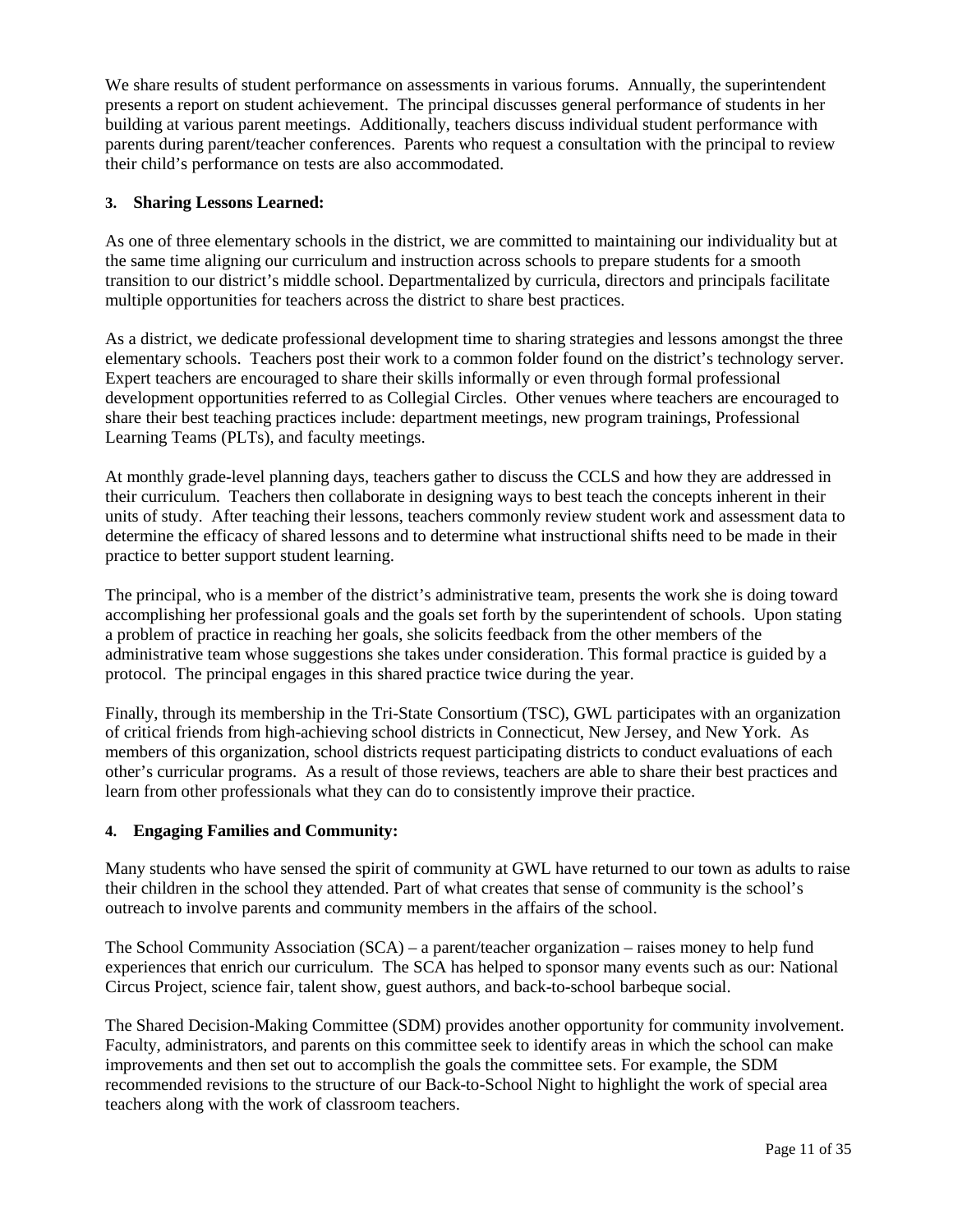Special workshops bring parents into the school to gain first hand knowledge of new academic programs. Administrators and teachers engage parents in hands-on activities experienced by their children during the school day. At these meetings, parents learn about web-based support programs available to support their children.

Through daily emails and teacher and school websites, parents are kept connected to the school. Many teachers also use email to provide parents with "Ask your child about…" prompts to use in conversation with their children. These discussion prompts enable parents to be part of what their children are learning at school.

Opportunities are available for parents to get involved in major school projects. For example, parents were invited to take part in building an outdoor learning space made possible by a \$10,000 donation to the school. This space enables students to engage in hands-on explorations. Part of the outdoor classroom contains garden boxes used for growing food that is harvested and served in the cafeteria. In other areas of the outdoor classroom, there are viewing boxes where students study plant growth and microscope tables in order to study various parts and aspects of plants.

Parents and the local community also get involved in initiatives that engage students in helping those outside their immediate community. These opportunities are sponsored by the school's Community Service Club in annual events such as our holiday toy donation drives, the UNICEF collection, and Hoops for Hearts.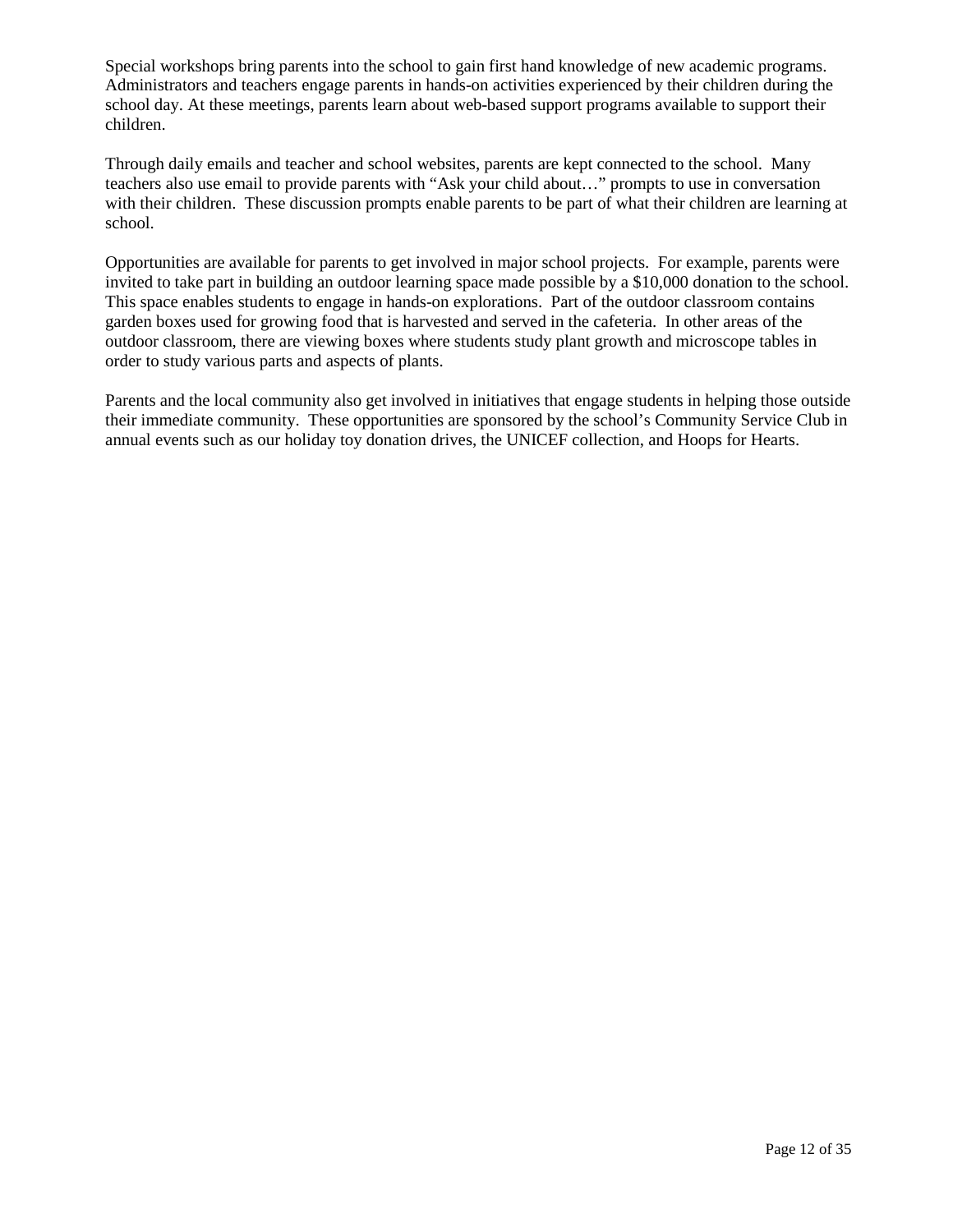### **1. Curriculum:**

The core curriculum of our school is guided by the grade level standards of the Common Core and the anchor standards for college and career readiness. In a district where, on the average, 98% of our graduates advance to higher-level education, while others enter the work force, we ensure our students have a rich academic background in all disciplines. Our curriculum is written by our district administrators and teachers using a backward design approach that begins with looking at what we want students to learn as a result of their studies and then proceeds to a focus on the content, skills, understandings, essential questions, and transfer goals of each discipline's educational and professional standards. The curriculum of every subject area emphasizes the teaching and learning of the inherent concepts of the discipline. Along with the important requisite information students need to learn to deepen their understanding of those concepts, our curricula engages students in researching and grappling with unanswerable, rich, and complex essential questions related to those concepts. We espouse an interdisciplinary curriculum to help students appreciate the interconnectedness of every discipline and that what is learned in one subject area is often directly related to and impacts the understanding of other disciplines. We strive to create a curriculum that not only reflects grade level professional learning standards (e.g. CCLS), but one that reflects how those standards relate to the world on a local and global level.

English Language Arts is taught through the Teachers College Reading and Writing units of study, which are directly aligned with the Common Core Learning Standards. Reading workshop includes a whole class lesson, small group instruction, and individualized guided practice. Students practice strategies on their personal reading levels in a variety of genres. Through process writing, students apply skills and strategies acquired to produce pieces written in various genres.

Mathematics in grades K-2 is taught using the authentic Singapore math curriculum called Math in Focus, while students in grades 3-5 are learning through the use of the Go Math! program.

In science, students are engaged in studying concepts outlined in the Science Technology Concepts units.

District designed curricula aligned with national standards have been created for social studies, visual and performing arts, and physical education/health. As a result, our K-5 curriculum provides the crucial foundation for students to achieve excellence in their later studies.

Our social studies curriculum is seamlessly integrated with literacy units to provide opportunities for students to participate in high quality interdisciplinary units of study.

Students study general music, instrumental music and visual arts in classes taught by highly qualified, certified arts specialists. In addition, the arts specialists collaborate with classroom teachers to design and implement interdisciplinary units of instruction that tackle big ideas and allow students to use their learning to explore and solve complex problems. Students present their work in concerts, art exhibitions, and culminating performances throughout the school year. The Arts Angels, a parent booster club for the arts, provides resources to enrich students' arts learning experiences.

Our physical education curriculum teaches students the concepts of body, space, effort, and relationships while promoting fundamental movement skill competence. Cognitive concepts of power, balance, agility, reaction time, strategy, and tactics, give way to conversations on how to apply the skills and movements learned. Students learn how to become lifelong movers and to enjoy living a healthy and active lifestyle.

Our comprehensive health education curriculum engages grades one through five in meaningful conversations about mental, physical, and emotional health topics. Students develop personal, social, and interpersonal skills that are essential for maintaining their overall wellness.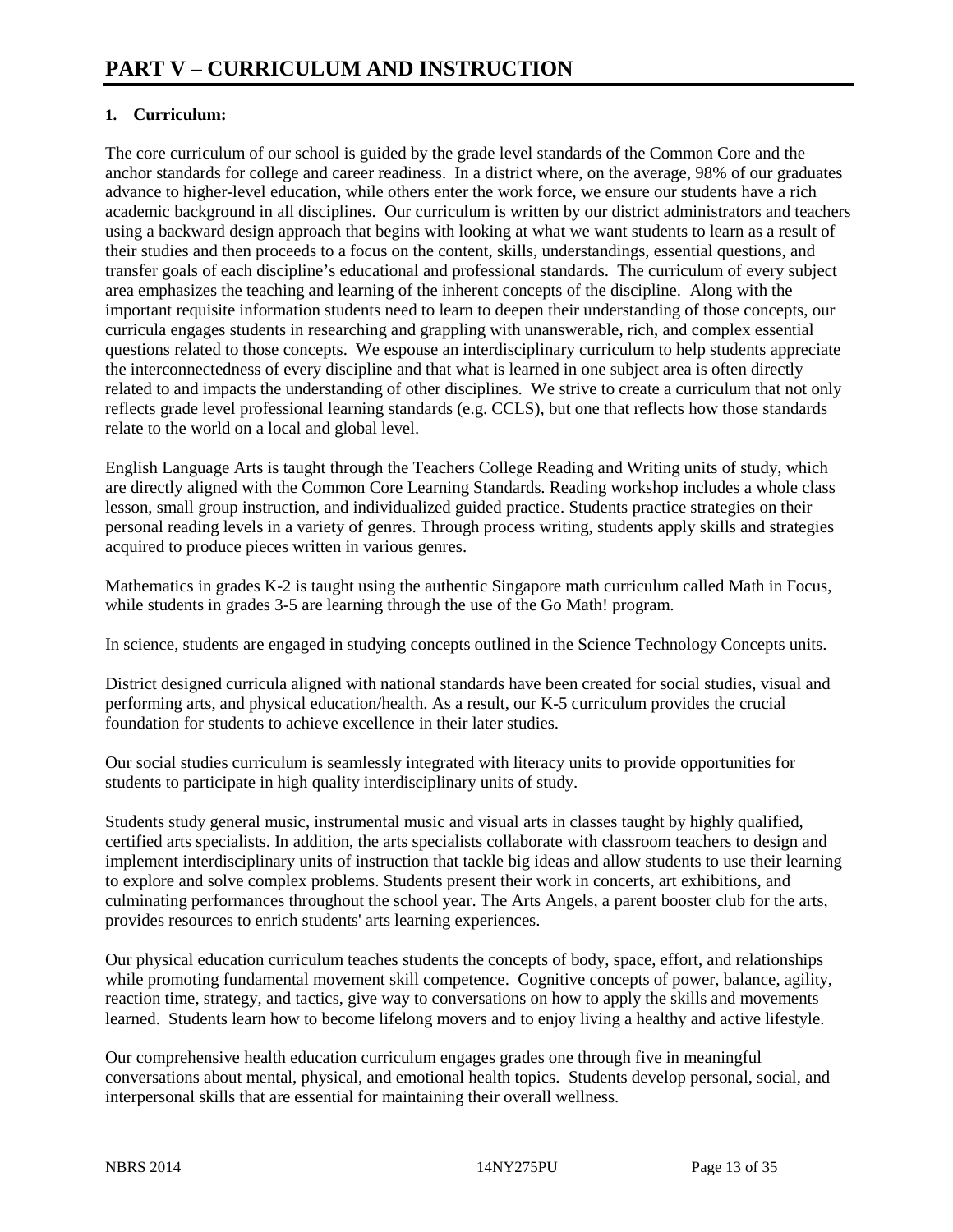Assessments are an integral part of our curriculum; in fact, they drive the curriculum in that we assess student understanding of what we believe (guided by the professional standards) is important for them to learn. Our school has embarked on a building-wide endeavor to create interdisciplinary performance-based assessments (PBA).

In addition to the core curriculum, students in many grade levels have been given the change to participate in PBAs which the school designs to engage students in authentic learning of grade level and professional standards. Judged through a performance-based assessment, teachers are able to assess not only students' acquisition of curricular content and skills, but the conceptual understandings students are engaged in exploring. This type of curriculum adds life to all learning standards.

### **2. Reading/English:**

a. The foundation for our reading instruction is the units of study from the Teachers College Reading and Writing Project (TC – www.readingandwritingproject.com). Reading instruction is provided using the architecture of a mini-lesson within the framework of the workshop model. We chose this approach to reading instruction to provide students with multiple opportunities for personal reflection and collaboration with their classmates. The TC units of study provide both rich content and a focus on building students' foundational skills.

Starting in Kindergarten, and continuing through third grade, teachers' daily instruction involves multisensory phonics and spelling based on the Wilson Fundations program. In grades four and five, teachers incorporate the Language CCLS, as well as Rebecca Sitton (www.sittonspelling.com) and Words Their Way (www.pearsonschool.com/index.cfm?locator=PSZw84&PMDbSiteId=2781&PMDbSolutionId=6724&PMD bSubSolutionId=&PMDbCategoryId=3289&PMDbSubCategoryId=28139&PMDbSubjectAreaId=&PMDb ProgramId=82341) to customize whole-class and small group grammar and spelling instruction.

To support the needs of their learners, teachers choose high-interest read alouds for their mini-lessons in order to model a skill or strategy. Then, through 1:1 conferring and small group instruction, teachers plan their instruction around students' individual needs while supporting them in setting and meeting their personal reading goals. Through classroom leveled libraries and the use of strategy reference charts coconstructed during mini-lessons, students are encouraged to build independence and agency as readers. As such, teachers support the full spectrum of learners and create multiple access points for students to learn the skills and strategies for reading grade-level texts.

Educators continually analyze student data in order to adjust their instruction toward promoting each child's individual development and growth as a reader. Tri-annually at Data Day Meetings, teachers present their students' reading benchmarking data. At those meetings, teachers collaboratively determine how to support all levels of learners. Suggestions for differentiated lessons and collaboration with the school's enrichment specialist are often the means used to provide high-level students with the challenge they require to further their growth. Also during these meetings, some students are identified for Tier 1 reading support. Classroom teachers are usually able to support these students through early morning, small group reading instruction. Tier-2 and Tier-3 reading support is provided through classroom pullout services. Tier-3 students also attend a before- or after-school reading session we refer to as our Reading Detectives Program where the RtI teacher and literacy coaches provide targeted and systematic small group reading instruction.

### **3. Mathematics:**

Mathematics curriculum and instruction are guided by the school vision, which aspires to provide students with differentiated support and challenge within a rigorous instructional program while providing opportunities for creativity, collaboration, communication, and critical thinking according to the shifts of the Common Core Learning Standards of Mathematical Content and Practice (CCLS-M).

Our curriculum delineates learning progressions of what students are expected to know, understand, and be able to do at each grade level. The curriculum outlines essential questions such as, "How can you represent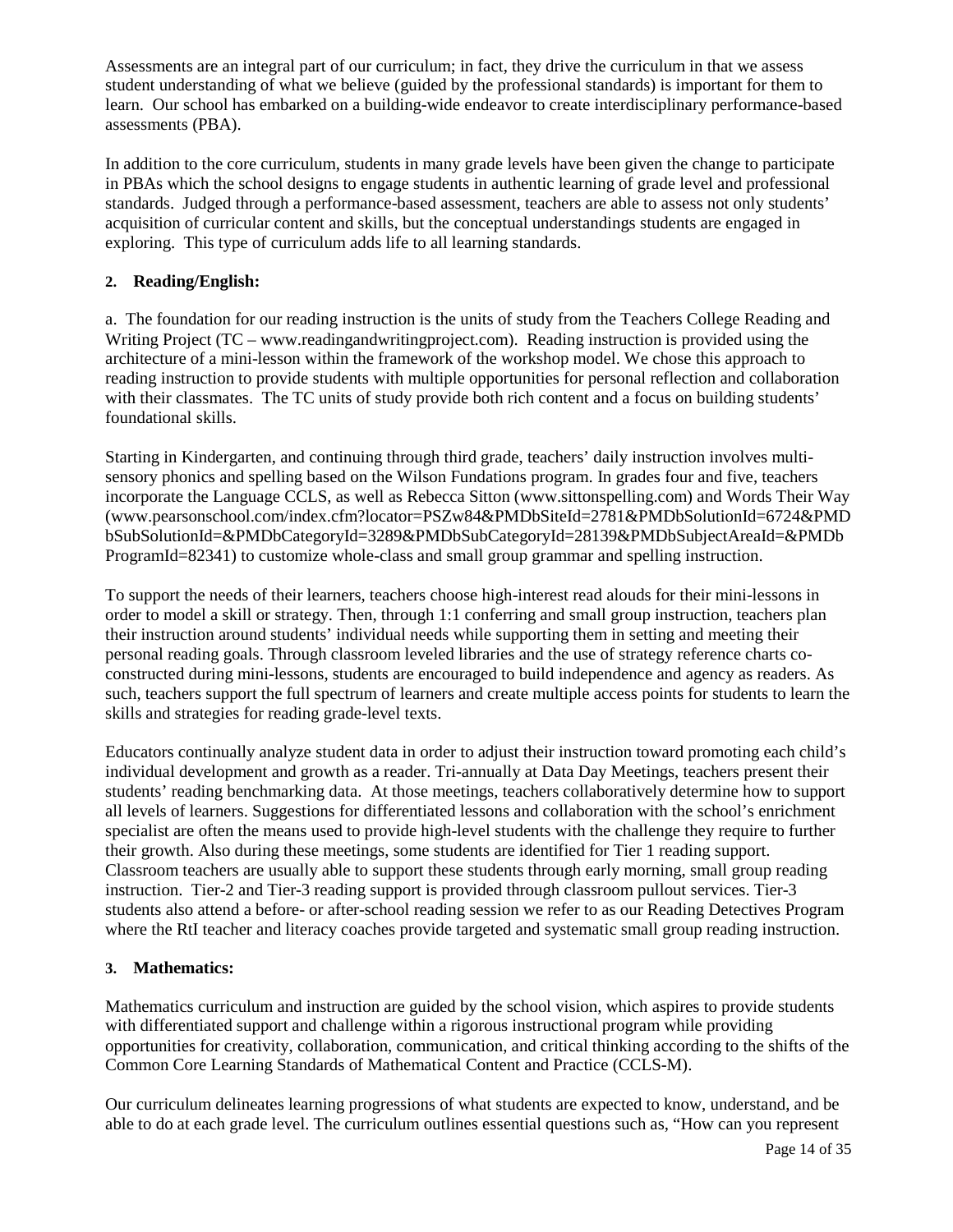and solve problems?" and "How do numbers represent and define value?" and understandings like, "The context of a problem determines the reasonableness of a solution" and "Operations create relationships among numbers" for students to explore as they develop their understanding of concepts, principles, and processes and proficiency with skills.

The instructional approach, based upon the Singapore Math framework, fosters not only the acquisition and application of mathematical concepts and skills in a range of situations, including non-routine and realworld problems, but also metacognition and positive dispositions.

Instructional methods employ a concrete-pictorial-abstract approach: students develop their understanding of concepts such as addition starting with the exploration of concrete objects, like interlocking cubes; connect the materials to pictorial representations, such as number bonds; and finally, visualize the representations when solving problems abstractly. Instruction is designed around engagement in problem solving, movement toward more independent and less teacher-guided ownership of work, and a focus on the articulation of thinking. The collaborative review of common assessments provides information about learning to guide instruction.

Teachers differentiate instruction so that students explore concepts through problems of varying complexity and number ranges based upon knowledge of individual learners. Classroom teachers, a Math AIS teacher, an enrichment specialist, and student interns from a local university work together to design differentiated learning opportunities based upon interest and readiness to enhance individual growth, confidence, and passion that are implemented during both large and small group instruction. At a given time, students in a third grade classroom might consider different problems and number ranges as they learn division, a second grader might work with an intern to hone fact fluency, a few fourth graders might work with the enrichment specialist on a project requiring analysis of data from cafeteria composting, and three identified fifth graders might work with the Math AIS teacher to refine number sense to support the division of decimals.

#### **4. Additional Curriculum Area:**

Unique to only a handful of school districts, our students are engaged in learning a world language from kindergarten through fifth grade (and beyond). All students study Mandarin in kindergarten through second grade. When the students enter third grade, they have the option to continue with their study of Mandarin or change their study of language to Spanish.

Students receive world language instruction twice in a six-day cycle for thirty minutes. Our teaching of languages focuses on communication skills and cultural knowledge. Through a communicative approach, the utility of the language is emphasized over the pure academia of the study of language. And by studying other people's cultures, students' eyes are opened to seeing that there are many more similarities between people than differences.

Components of three out of four tenets of our school vision are enhanced by the study of a world language:

- Empowers students to become responsible citizens who actively contribute to our (global) society.
- Creates opportunities for students to communicate and collaborate as reflective, creative critical thinkers.
- Promotes respect and honors the dignity and worth of others.

Through the study of a world language, students transcend their local community and become members of a much broader world community. Learning a second language empowers students to be active, contributing members of the global community. When students learn about other people's culture and how to speak their language they are better able to relate to people on a personal level and therefore understand them.

In a global community, students learn not only about how they matter, but how others in the world matter. With increased understanding of those who seemed dissimilar to them, our students gain a respect for and honor the dignity of others as well as themselves. It is our hope as a school community that, ultimately,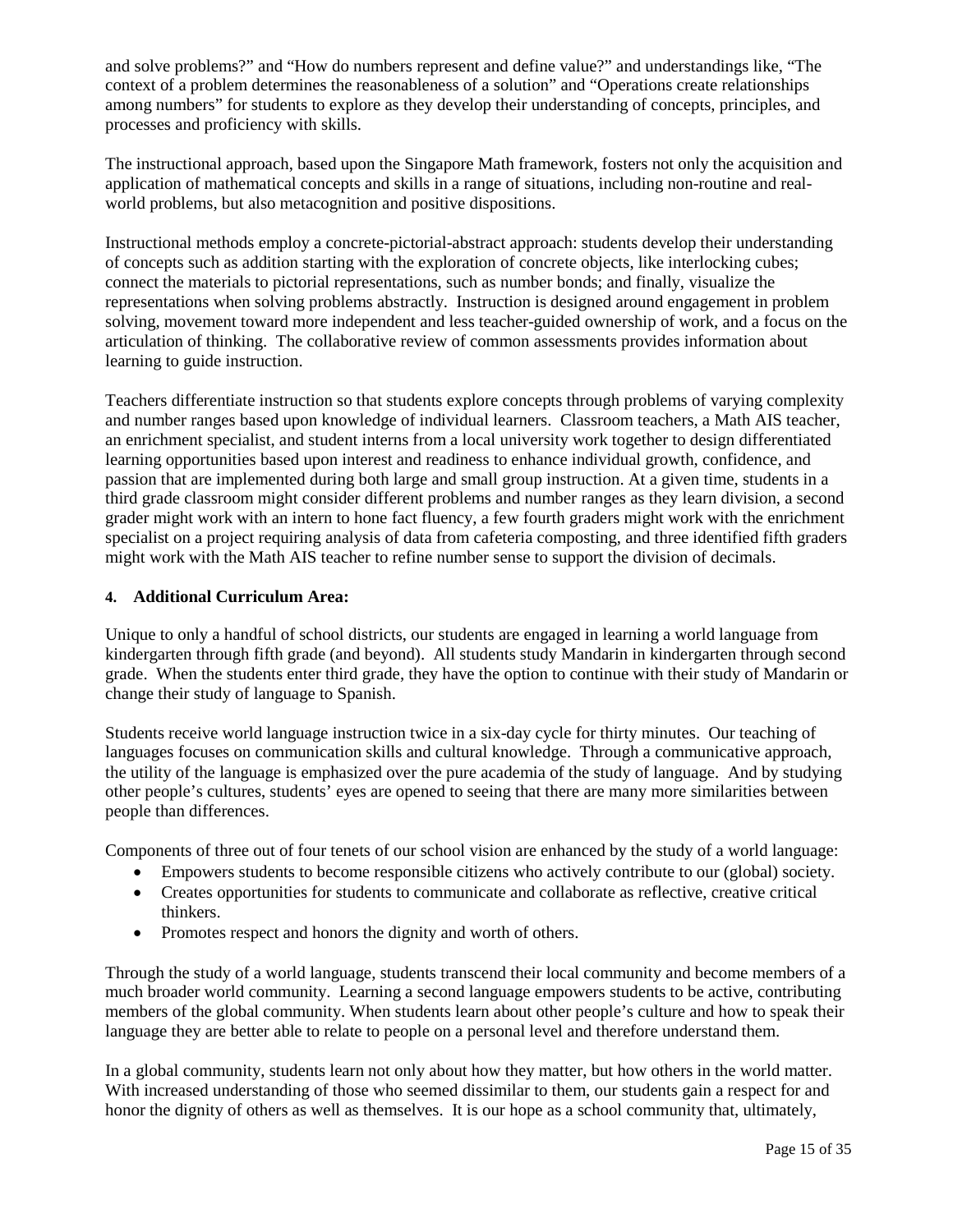through the study of world languages and cultures, our students will seize future opportunities to collaborate with those around the world as critical thinkers and problem solvers on the global stage.

#### **5. Instructional Methods:**

Teachers' instruction engages students in constructing understanding of concepts through collaboration as reflective, creative, and critical thinkers. All teachers strive to foster each student's optimal achievement of a rigorous academic program. Toward this end, differentiated instruction plays an integral role in addressing the learning needs of all students. Teachers receive ongoing, training in planning and implementing differentiated lessons. Study groups are used to further teachers' understanding of differentiated instruction.

Interdisciplinary instruction is also a hallmark of our school. A unique schedule allows time for professionals to collaborate in planning cross-curricular units and lessons. Formal training in creating and implementing performance-based assessments promotes the concept of interdisciplinary learning.

Through the collection and analysis of data, a collaborative approach is once again used when identifying students in need of intervention. The IST makes instructional recommendations to maximize students' success based on individuals' learning styles, interests, and readiness levels. Case managers are assigned to each student to review students' progress and report feedback to the IST.

Students classified by the Committee on Special Education (CSE) are placed in settings that match their instructional needs. A self-contained classroom provides the smallest student to teacher ratio (15:1:1) with individualized learning as a focus. Integrated co-teaching classrooms, resource room, and related services and therapies also support identified students at their current academic level.

Whereas AIS and RtI services provide instructional support necessary for struggling learners below grade level expectations, our SWES program provides instructional support and curricular extensions to students in need of enrichment. SWES provides these opportunities through such alternative learning experiences as engineering clubs, mock-trial debates, and special projects (e.g. the researching and construction of a Japanese Outdoor Classroom). SWES also provides push-in support to classroom teachers.

Technology is utilized as a tool to enhance instruction and address students' learning needs. Classrooms and workspaces have SmartBoards and document cameras. SmartTables, iPads, laptops, and a computer lab complete the array of technology devices and spaces for teacher use with students. Learners of all levels can be found researching, presenting, and interacting with the technology available to them. Students use iPad apps to reach and motivate all modalities of learners - kinesthetically, students are able to manipulate their way through the app; visually, students are stimulated through use of color and design; auditoraly, students are given the option of listening and hearing content while simultaneously viewing it.

#### **6. Professional Development:**

The professional development our school offers its teachers takes many different forms. For example, learning about, understanding, and adopting the practices attributed to the Common Core Learning Standards and other professional standards are required of all educators. This professional development is offered during summer workshops and through guided planning sessions throughout the school year. Similarly, it is important that all teachers learn about and implement quality differentiation to meet the individual learning needs of all students. To this end, the district embarked upon a three-year, capacitybuilding initiative that ultimately trained everyone in the school (and district) in understanding and adopting the practices of differentiation. Each summer, a workshop in differentiated instruction is offered by our administrators for members who are new to our school/district and for the few educators who were not trained in the initial years of this endeavor. Similarly, those who are engaged in writing district curriculum are required to take part in learning about curriculum design that embraces developing students' conceptual understandings of what they study. This framework of curriculum development is closely aligned with the professional work and teachings of Grant Wiggins and Jay McTighe.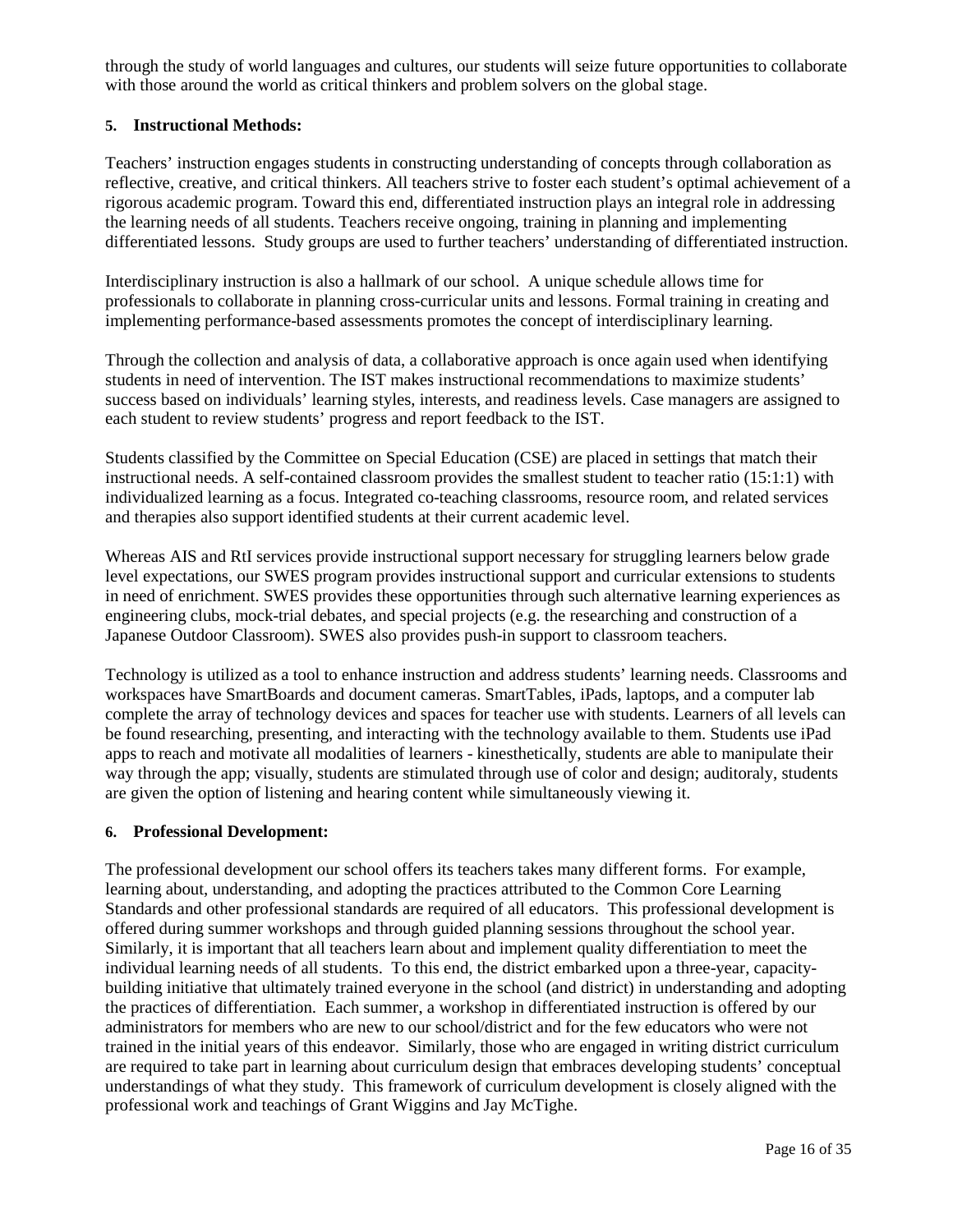The district has also had the great fortune of participating in formal learning about, and implementation of, performance-based assessments. This professional development is occurring under the adept guidance and facilitation of nationally renowned Giselle Martin-Kniep. Alongside several cohorts of teachers and administrators who have learned from Dr. Martin-Kniep, our district is participating with other districts, as part of the Tri-State Consortium (TSC), in training a capacity building team to teach about and encourage implementation of performance-based assessments throughout the district. The principal of the Glenwood Landing School is a key player in this endeavor as are several teachers in the building.

Every Monday, the principal coordinates, designs, and conducts professional development for the entire faculty focused on building goals and furthering best teaching practices. Much of that professional development of late has been devoted to the implementation of the Common Core Learning Standards recently adopted by New York State.

Finally, data from the various sources that describe student performance and achievement are studied each year. From that analysis, professional development is offered to teachers to support them in improving student learning as measured by these data sources.

#### **7. School Leadership**

Based on the belief that all children can learn, the principal aspires to empower each teacher with a sense of efficacy and passion for promoting the limitless growth of each learner. To purposefully guide collective action toward creating this reality, common, core values and beliefs were identified to establish a shared vision for student learning (ROAR). This vision serves as a guidepost for all decisions and actions of each member of the learning community in all aspects of the school (e.g. creation and enforcement of policies, programs, and allocation of resources). ROAR even establishes the foundation for interpersonal interactions – ensuring that our purpose for being is on behalf of the students and not in service of the professionals who work with them. The principal designs opportunities for high level professional development and collaboration that will result in student learning that is more meaningful, relevant, and authentic than the outcomes that any individual teacher could accomplish.

In addition to the principal, the school leadership team consists of a Director of Humanities, a Director of Science, Technology, and Mathematics (STEM), and an Assistant Director of Special Education. As the instructional leader, the principal works collaboratively with the directors and other identified teacher leaders to strategically orchestrate the realization of the shared vision.

In working with teachers and directors to implement the tenets of the shared vision (ROAR), the principal recognized - and teachers corroborated - the potential benefits of focusing on a single tenet of the vision statement: enhancing opportunities for students to think creatively, use critical thinking strategies, communicate and collaborate. Therefore, the principal has strategically allocated resources toward professional development for the full faculty to increase teacher capacity for, and interest in, developing such experiences across the curriculum.

Through rich conversations horizontally across grade/department level teams, as well as vertically on grade level teams, teachers create authentic, purposeful, CCLS-aligned, performance based assessments that engage students in purposeful, relevant learning that incorporates student choice on a topic of research related to their studies. As a result of designing authentic performance tasks, teachers' conversations and lesson plans reflect deeper understanding of CCLS-aligned concepts and 21st Century Skills, specifically in the area of learning and innovation. Based upon review of student work and classroom visits, there is concrete evidence of students' growth in critical thinking, reflection, and passionate engagement in learning.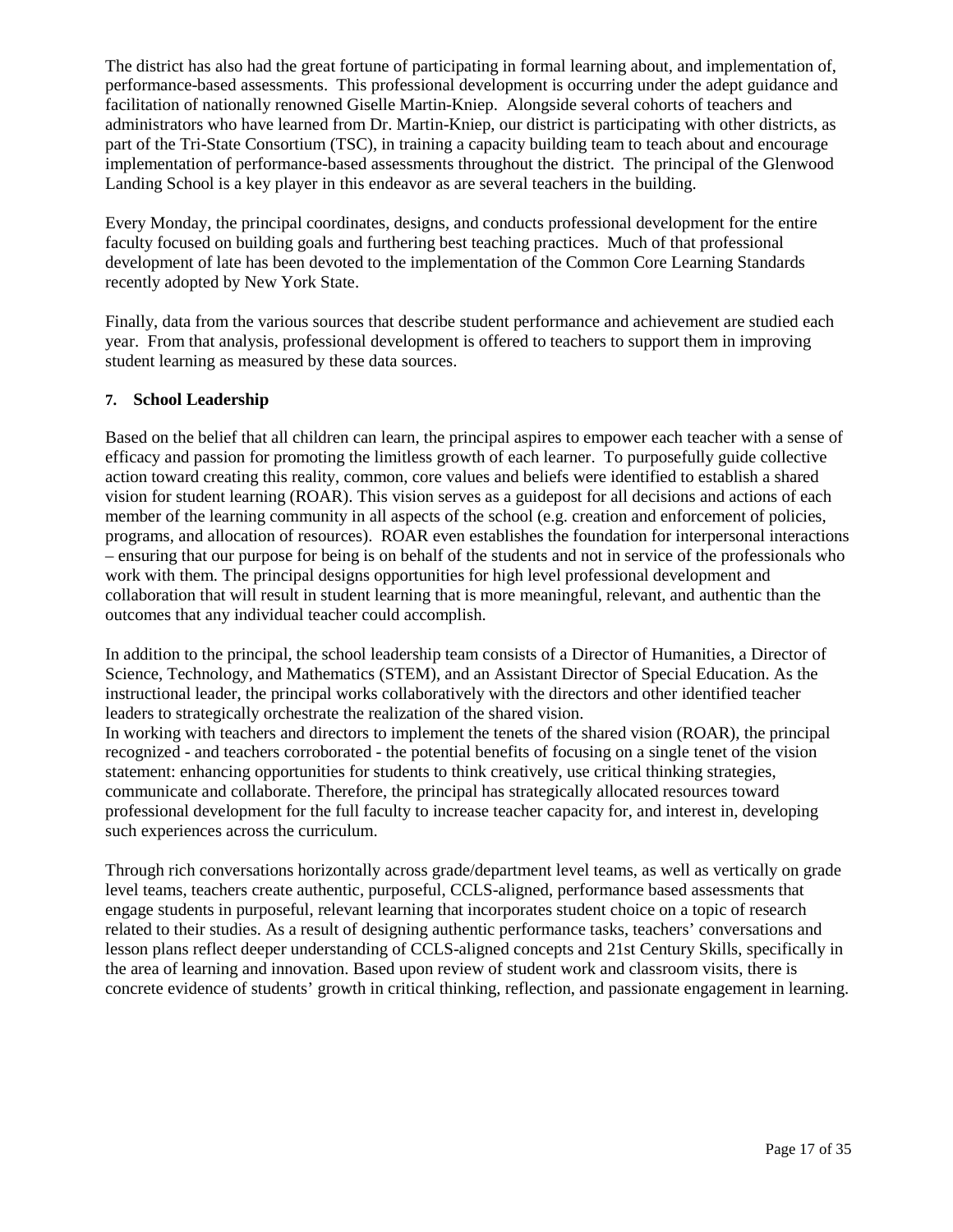#### **STATE CRITERION--REFERENCED TESTS**

**Subject:** Math **Test:** New York State Testing Program -**Mathematics** 

**All Students Tested/Grade:** 3 **Edition/Publication Year:** 2013 **Publisher:** Pearson (2012-2013/2011-2012); CTB-McGraw-Hill (2010-2011/2009-2010/2008-2009)

School Year 2012-2013 2011-2012 2010-2011 2009-2010 2008-2009 Testing month Apr Apr May May May Mar **SCHOOL SCORES\*** % Level 3 plus % Level 4 72 92 84 80 98 % Level 4 32 38 26 43 42 Number of students tested  $\begin{bmatrix} 71 & 66 \end{bmatrix}$  66  $\begin{bmatrix} 74 & 65 \end{bmatrix}$  64 Percent of total students tested | 100 | 99 | 100 | 100 | 100 | 100 Number of students tested with alternative assessment  $0 \qquad \qquad 0 \qquad \qquad 0 \qquad \qquad 0$ % of students tested with alternative assessment  $0 \qquad \qquad 0 \qquad \qquad 0 \qquad \qquad 0$ **SUBGROUP SCORES 1. Free and Reduced-Price Meals/Socio-Economic/ Disadvantaged Students** % Level 3 plus % Level 4  $\begin{bmatrix} 0 \\ 0 \end{bmatrix}$  80 100 100 100 100 % Level 4 0  $\begin{vmatrix} 0 \\ 40 \end{vmatrix}$   $\begin{vmatrix} 40 \\ 0 \\ 0 \end{vmatrix}$   $\begin{vmatrix} 0 \\ 33 \\ 33 \end{vmatrix}$ Number of students tested  $\begin{array}{|c|c|c|c|c|c|c|c|} \hline 1 & 5 & 4 & 1 & 3 \\ \hline \end{array}$ **2. Students receiving Special Education** % Level 3 plus % Level 4 28 73 29 63 100 % Level 4 11 9 0 25 29 Number of students tested 18 11 14 8 7 **3. English Language Learner Students** % Level 3 plus % Level 4 0 100 100 100 100 % Level 4 0 0 0 Number of students tested  $\begin{vmatrix} 1 & 1 \\ 1 & 2 \end{vmatrix}$   $\begin{vmatrix} 2 & 1 \\ 1 & 2 \end{vmatrix}$ **4. Hispanic or Latino Students** % Level 3 plus % Level 4 67 67 100 50 100 % Level 4 33 3 3 4 20 50 50 Number of students tested  $\begin{array}{|c|c|c|c|c|c|c|c|c|} \hline 3 & 3 & 5 & 2 & 2 \ \hline \end{array}$ **5. African- American Students** % Level 3 plus % Level 4 0 100 100 100 % Level 4 0 0 0 0 0 Number of students tested 2 1 1 1 **6. Asian Students** % Level 3 plus % Level 4 100 100 100 100 100 % Level 4  $\vert$  50  $\vert$  50  $\vert$  50  $\vert$  50  $\vert$  100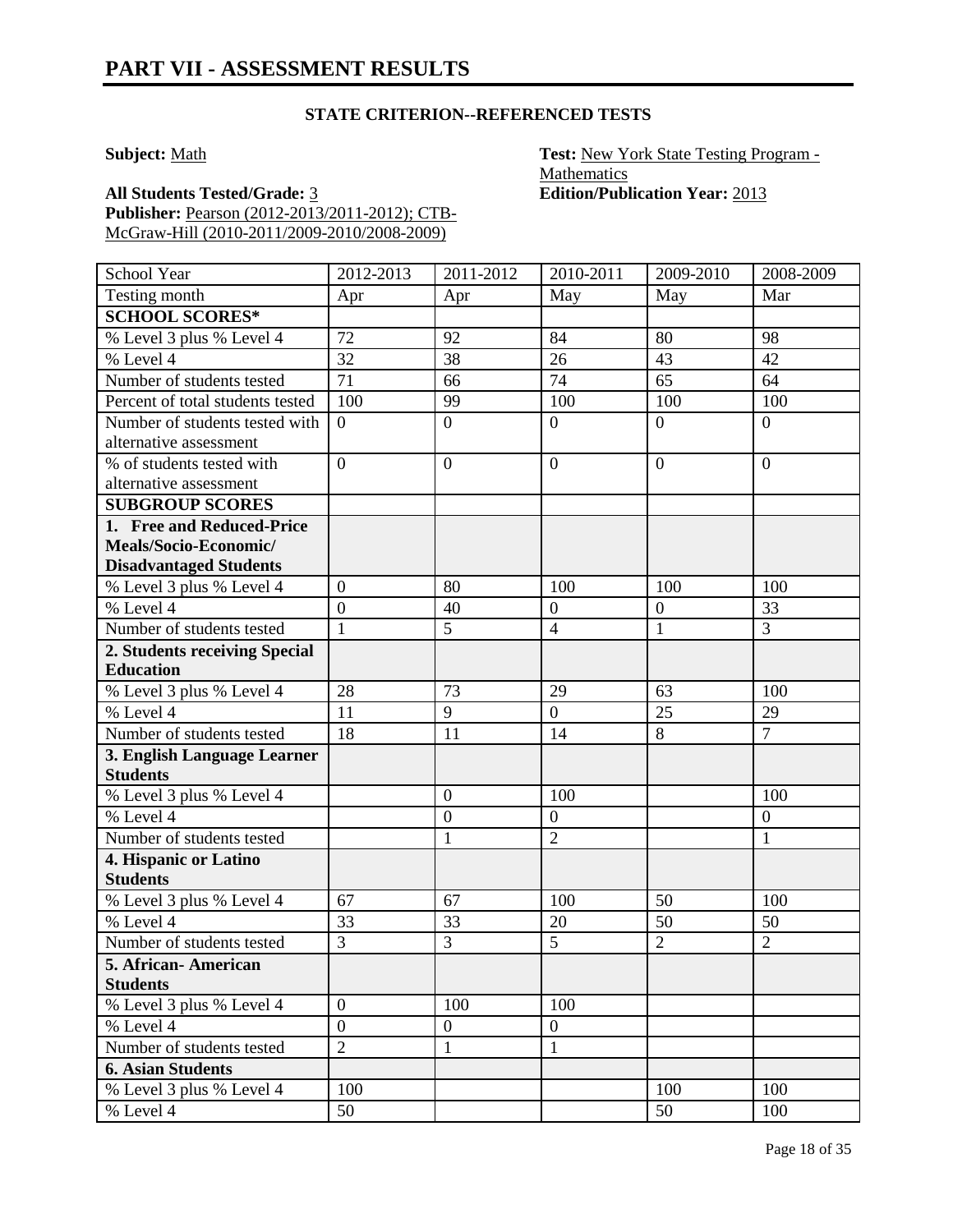| Number of students tested        | $\overline{4}$ |    |    | $\overline{4}$ | $\mathbf{1}$ |
|----------------------------------|----------------|----|----|----------------|--------------|
| 7. American Indian or            |                |    |    |                |              |
| <b>Alaska Native Students</b>    |                |    |    |                |              |
| % Level 3 plus % Level 4         |                |    |    |                |              |
| % Level 4                        |                |    |    |                |              |
| Number of students tested        |                |    |    |                |              |
| 8. Native Hawaiian or other      |                |    |    |                |              |
| <b>Pacific Islander Students</b> |                |    |    |                |              |
| % Level 3 plus % Level 4         |                |    |    |                |              |
| % Level 4                        |                |    |    |                |              |
| Number of students tested        |                |    |    |                |              |
| 9. White Students                |                |    |    |                |              |
| % Level 3 plus % Level 4         | 71             | 94 | 82 | 80             | 98           |
| % Level 4                        | 32             | 39 | 27 | 42             | 41           |
| Number of students tested        | 59             | 62 | 68 | 59             | 61           |
| <b>10. Two or More Races</b>     |                |    |    |                |              |
| identified Students              |                |    |    |                |              |
| % Level 3 plus % Level 4         | 100            |    |    |                |              |
| % Level 4                        | 33             |    |    |                |              |
| Number of students tested        | 3              |    |    |                |              |
| 11. Other 1: Total Female        |                |    |    |                |              |
| % Level 3 plus % Level 4         | 76             | 93 | 84 | 79             | 100          |
| % Level 4                        | 33             | 43 | 19 | 38             | 40           |
| Number of students tested        | 33             | 28 | 31 | 42             | 30           |
| 12. Other 2: Total Male          |                |    |    |                |              |
| % Level 3 plus % Level 4         | 68             | 92 | 81 | 83             | 97           |
| % Level 4                        | 32             | 34 | 30 | 52             | 44           |
| Number of students tested        | 38             | 38 | 43 | 23             | 34           |
| 13. Other 3: Other 3             |                |    |    |                |              |
| % Level 3 plus % Level 4         |                |    |    |                |              |
| % Level 4                        |                |    |    |                |              |
| Number of students tested        |                |    |    |                |              |

**NOTES:** 1. The edition/publication years for the test cited above are the same as the years in which those exams were administered (and for which data is presented).

2. For the 2009-2010 school year results, the New York State Education Department raised the English language arts and math cut scores for the Basic and Proficient performance levels. Raising the bar in this manner has caused a statewide drop in the percent of students scoring at proficiency levels 3 and 4. A student scoring at or above the new Basic standard (Level 2) is on track to pass the English or math Regents exam required for high school graduation. A student scoring at or above the new Proficiency standard (Level 3) is on track to earn a college-ready score on the English or math Regents Examination. In the July 28, 2010 news release, Senior Deputy Commissioner for P-12 Education John King stated, "These newly defined cut scores do not mean that students who were previously scoring at the Proficient standard and are now labeled Basic have learned less. Rather, the lower numbers of students meeting the Proficient standard reflects that we are setting the bar higher and we expect students, teachers, and parents to reach even higher to achieve these new targets." Additional information can be found in the news release materials at: http://www.oms.nysed.gov/press/Grade3-8\_Results07282010.html http://www.oms.nysed.gov/press/Regents\_Approve\_Scoring\_Changes.html

3. The 2013 state assessments are the first for New York students to measure the Common Core Learning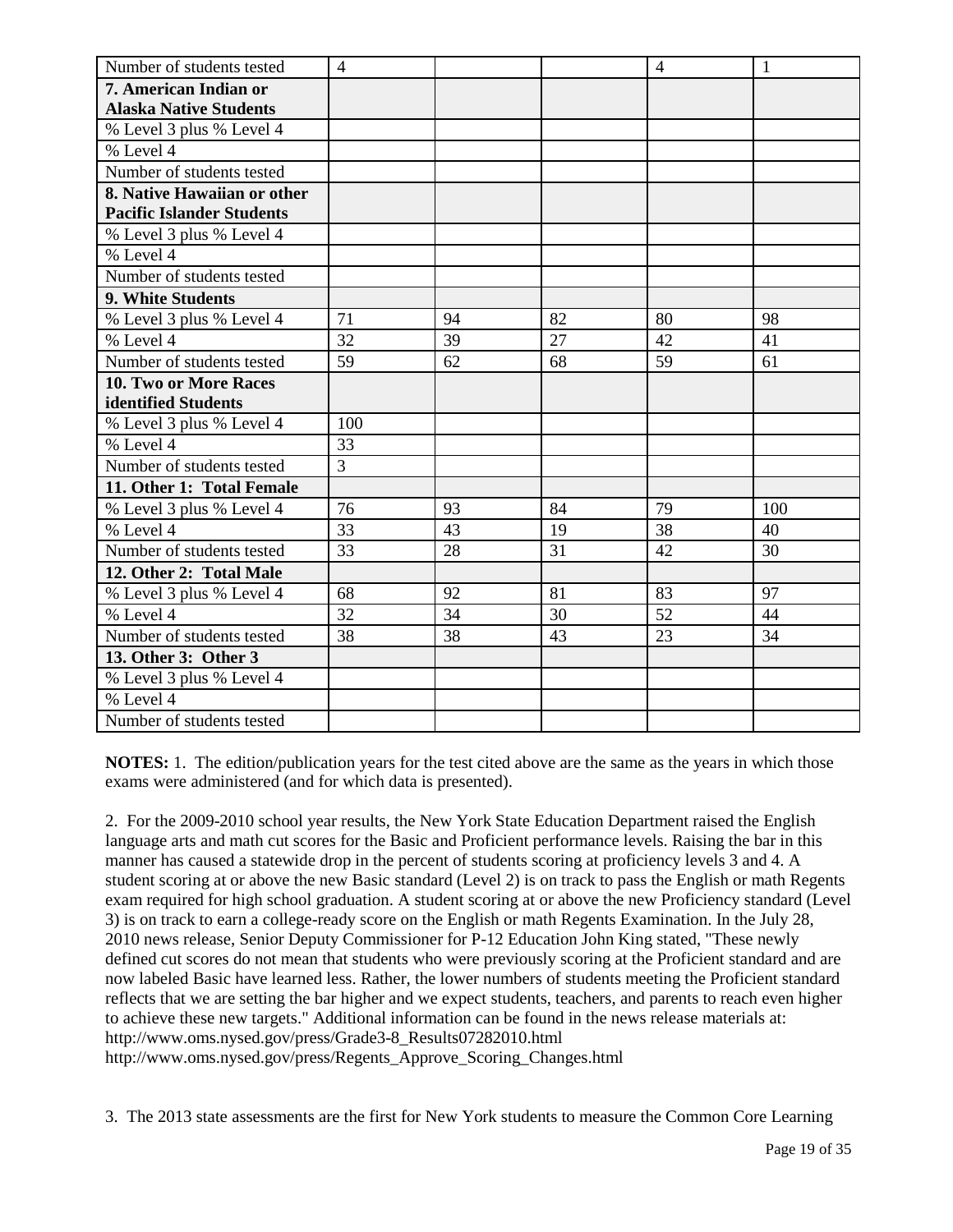Standards that were adopted by the State Board of Regents in 2010. Commissioner King said that, as expected, the percentage of students deemed proficient is significantly lower than in 2011-12. This change in scores – which will effectively create a new baseline of student learning – is largely the result of the shift in the assessments to measure the Common Core Standards, which more accurately reflect students' progress toward college and career readiness. Commissioner King emphasized that the results do not reflect a decrease in performance for schools or students. The new assessments are a better, more accurate tool for educators, students, and parents as they work together to address the rigorous demands of the Common Core and college and career readiness in the 21st century. Additional information can be found in the news release materials at: http://www.p12.nysed.gov/irs/pressRelease/20130807/home.html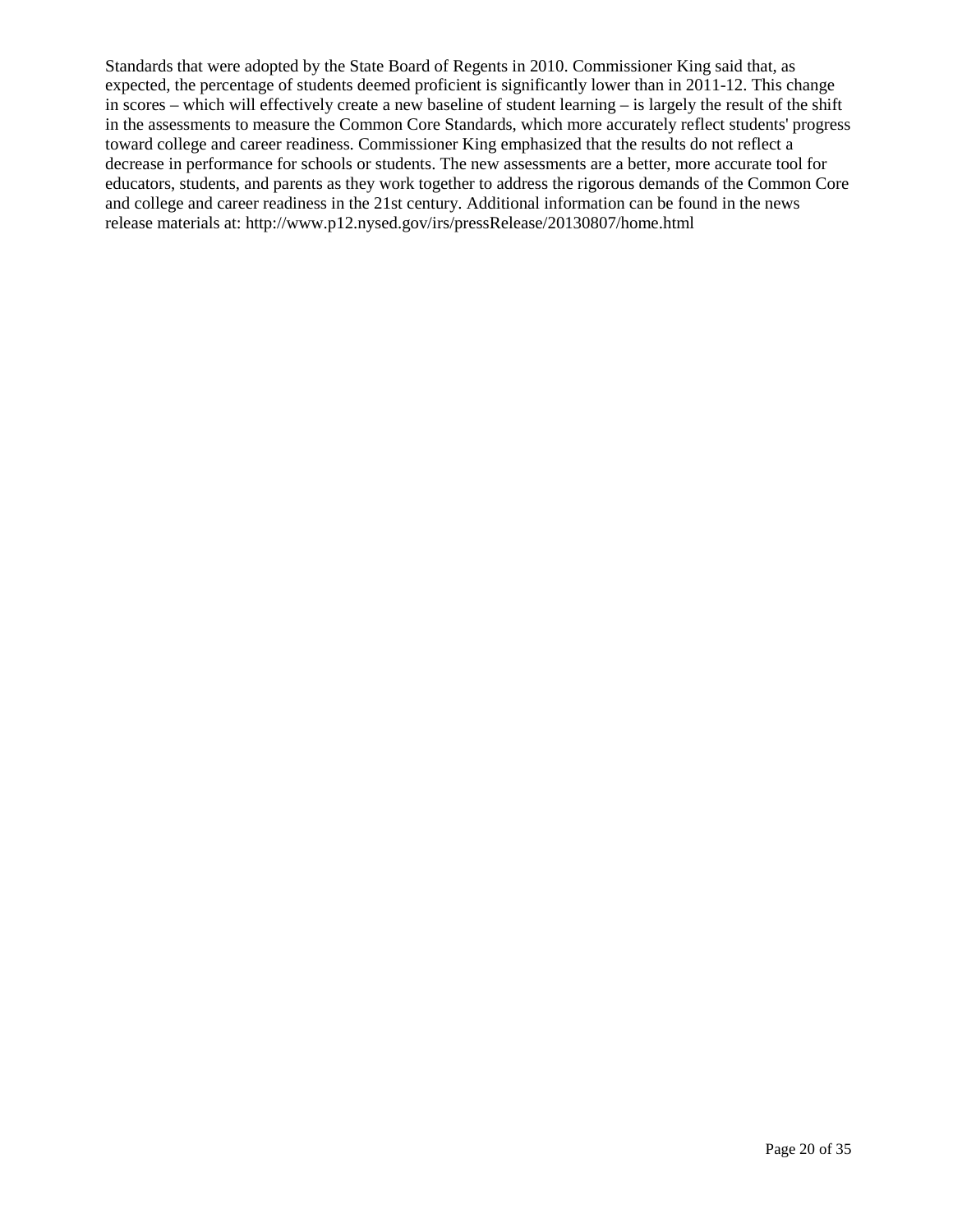#### **STATE CRITERION--REFERENCED TESTS**

**Subject:** Math **Test:** New York State Testing Program -**Mathematics** 

**All Students Tested/Grade:** 4 **Edition/Publication Year:** 2013 **Publisher:** Pearson (2012-2013/2011-2012); CTB-McGraw-Hill (2010-2011/2009-2010/2008-2009)

| School Year                              | 2012-2013      | 2011-2012             | 2010-2011      | 2009-2010        | 2008-2009        |
|------------------------------------------|----------------|-----------------------|----------------|------------------|------------------|
| Testing month                            | Apr            | Apr                   | May            | May              | Mar              |
| <b>SCHOOL SCORES*</b>                    |                |                       |                |                  |                  |
| % Level 3 plus % Level 4                 | 74             | 93                    | 94             | 88               | 97               |
| % Level 4                                | 35             | 70                    | 63             | 59               | 52               |
| Number of students tested                | 66             | 76                    | 66             | 64               | 110              |
| Percent of total students tested         | 99             | 100                   | 100            | 100              | 100              |
| Number of students tested with           | $\overline{0}$ | $\overline{0}$        | $\overline{0}$ | $\overline{0}$   | $\overline{0}$   |
| alternative assessment                   |                |                       |                |                  |                  |
| % of students tested with                | $\overline{0}$ | $\overline{0}$        | $\overline{0}$ | $\overline{0}$   | $\overline{0}$   |
| alternative assessment                   |                |                       |                |                  |                  |
| <b>SUBGROUP SCORES</b>                   |                |                       |                |                  |                  |
| 1. Free and Reduced-Price                |                |                       |                |                  |                  |
| Meals/Socio-Economic/                    |                |                       |                |                  |                  |
| <b>Disadvantaged Students</b>            |                |                       |                |                  |                  |
| % Level 3 plus % Level 4                 | 60             | 100                   | 50             | 100              | 100              |
| % Level $4$                              | 20             | 75                    | 50             | 33               | $\mathbf{0}$     |
| Number of students tested                | $\overline{5}$ | $\overline{4}$        | $\overline{2}$ | $\overline{3}$   | 1                |
| 2. Students receiving Special            |                |                       |                |                  |                  |
| <b>Education</b>                         |                |                       |                |                  |                  |
| % Level 3 plus % Level 4                 | 56             | 62                    | 73             | 40               | 88               |
| % Level 4                                | 11             | 15                    | 27             | 20               | 25               |
| Number of students tested                | 9              | 13                    | 11             | 5                | 8                |
| 3. English Language Learner              |                |                       |                |                  |                  |
| <b>Students</b>                          | $\overline{0}$ | 100                   |                | 100              |                  |
| % Level 3 plus % Level 4<br>% Level 4    | $\overline{0}$ |                       |                | $\boldsymbol{0}$ |                  |
| Number of students tested                | $\mathbf{1}$   | 100<br>$\overline{2}$ |                | $\mathbf{1}$     |                  |
|                                          |                |                       |                |                  |                  |
| 4. Hispanic or Latino<br><b>Students</b> |                |                       |                |                  |                  |
| % Level 3 plus % Level 4                 | 50             | 100                   | 100            | 100              | 50               |
| % Level 4                                | 50             | 67                    | 100            | $\boldsymbol{0}$ | $\boldsymbol{0}$ |
| Number of students tested                | $\overline{2}$ | 6                     | $\mathbf{1}$   | $\overline{2}$   | $\overline{2}$   |
| 5. African-American                      |                |                       |                |                  |                  |
| <b>Students</b>                          |                |                       |                |                  |                  |
| % Level 3 plus % Level 4                 | 100            | 100                   |                |                  | 100              |
| % Level 4                                | $\overline{0}$ | $\boldsymbol{0}$      |                |                  | 100              |
| Number of students tested                | $\mathbf{1}$   | $\mathbf{1}$          |                |                  | $\overline{2}$   |
| <b>6. Asian Students</b>                 |                |                       |                |                  |                  |
| % Level 3 plus % Level 4                 |                |                       | 100            | 100              | 100              |
| % Level 4                                |                |                       | 50             | 100              | 75               |
| Number of students tested                |                |                       | $\overline{4}$ | $\mathbf{1}$     | $\overline{4}$   |
| 7. American Indian or                    |                |                       |                |                  |                  |
| <b>Alaska Native Students</b>            |                |                       |                |                  |                  |
|                                          |                |                       |                |                  |                  |

Page 21 of 35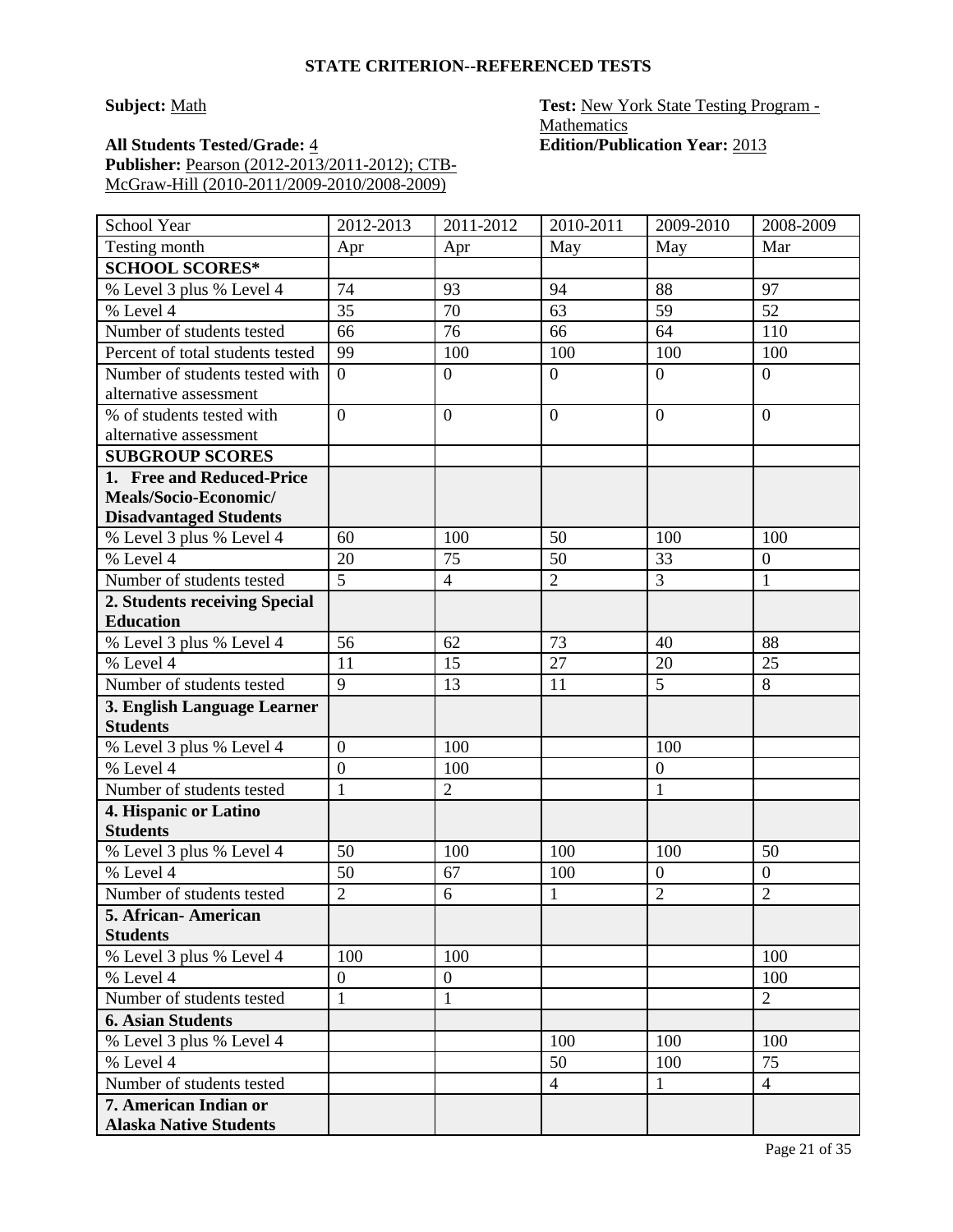| % Level 3 plus % Level 4         |    |              |    |    |     |
|----------------------------------|----|--------------|----|----|-----|
| % Level 4                        |    |              |    |    |     |
| Number of students tested        |    |              |    |    |     |
| 8. Native Hawaiian or other      |    |              |    |    |     |
| <b>Pacific Islander Students</b> |    |              |    |    |     |
| % Level 3 plus % Level 4         |    |              |    |    |     |
| % Level 4                        |    |              |    |    |     |
| Number of students tested        |    |              |    |    |     |
| 9. White Students                |    |              |    |    |     |
| % Level 3 plus % Level 4         | 76 | 93           | 93 | 87 | 98  |
| % Level 4                        | 35 | 71           | 64 | 61 | 51  |
| Number of students tested        | 63 | 68           | 61 | 61 | 101 |
| 10. Two or More Races            |    |              |    |    |     |
| identified Students              |    |              |    |    |     |
| % Level 3 plus % Level 4         |    | 100          |    |    | 100 |
| % Level 4                        |    | 100          |    |    | 100 |
| Number of students tested        |    | $\mathbf{1}$ |    |    | 1   |
| 11. Other 1: Total Female        |    |              |    |    |     |
| % Level 3 plus % Level 4         | 79 | 88           | 93 | 90 | 96  |
| % Level 4                        | 31 | 65           | 65 | 57 | 48  |
| Number of students tested        | 29 | 34           | 40 | 30 | 56  |
| 12. Other 2: Total Male          |    |              |    |    |     |
| % Level 3 plus % Level 4         | 73 | 98           | 96 | 85 | 98  |
| % Level 4                        | 38 | 74           | 62 | 62 | 56  |
| Number of students tested        | 37 | 42           | 26 | 34 | 54  |
| 13. Other 3: Other 3             |    |              |    |    |     |
| % Level 3 plus % Level 4         |    |              |    |    |     |
| % Level 4                        |    |              |    |    |     |
| Number of students tested        |    |              |    |    |     |

**NOTES:** 1. The edition/publication years for the test cited above are the same as the years in which those exams were administered (and for which data is presented).

2. For the 2009-2010 school year results, the New York State Education Department raised the English language arts and math cut scores for the Basic and Proficient performance levels. Raising the bar in this manner has caused a statewide drop in the percent of students scoring at proficiency levels 3 and 4. A student scoring at or above the new Basic standard (Level 2) is on track to pass the English or math Regents exam required for high school graduation. A student scoring at or above the new Proficiency standard (Level 3) is on track to earn a college-ready score on the English or math Regents Examination. In the July 28, 2010 news release, Senior Deputy Commissioner for P-12 Education John King stated, "These newly defined cut scores do not mean that students who were previously scoring at the Proficient standard and are now labeled Basic have learned less. Rather, the lower numbers of students meeting the Proficient standard reflects that we are setting the bar higher and we expect students, teachers, and parents to reach even higher to achieve these new targets." Additional information can be found in the news release materials at: http://www.oms.nysed.gov/press/Grade3-8\_Results07282010.html http://www.oms.nysed.gov/press/Regents\_Approve\_Scoring\_Changes.html

3. The 2013 state assessments are the first for New York students to measure the Common Core Learning Standards that were adopted by the State Board of Regents in 2010. Commissioner King said that, as expected, the percentage of students deemed proficient is significantly lower than in 2011-12. This change in scores – which will effectively create a new baseline of student learning – is largely the result of the shift in the assessments to measure the Common Core Standards, which more accurately reflect students' progress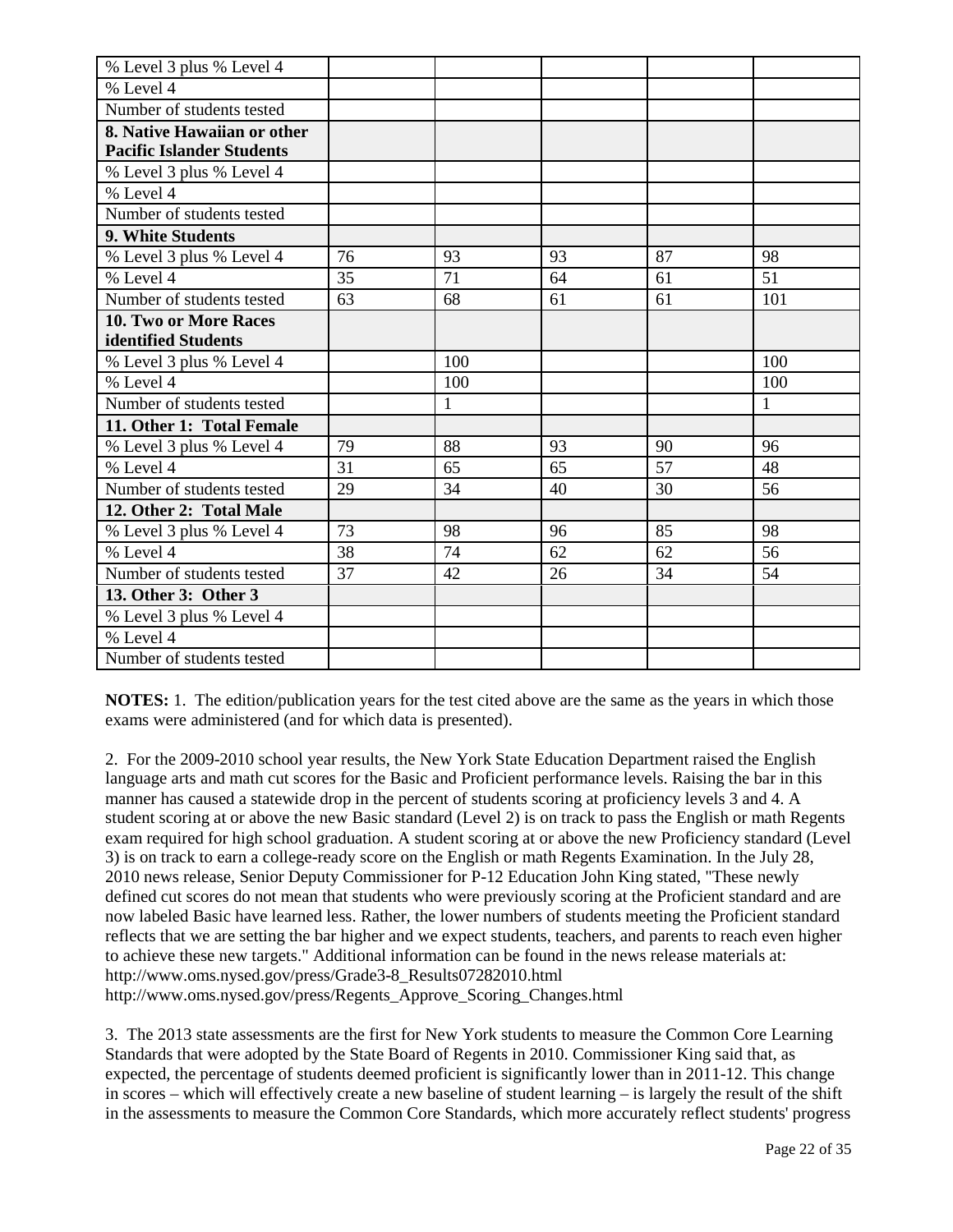toward college and career readiness. Commissioner King emphasized that the results do not reflect a decrease in performance for schools or students. The new assessments are a better, more accurate tool for educators, students, and parents as they work together to address the rigorous demands of the Common Core and college and career readiness in the 21st century. Additional information can be found in the news release materials at: http://www.p12.nysed.gov/irs/pressRelease/20130807/home.html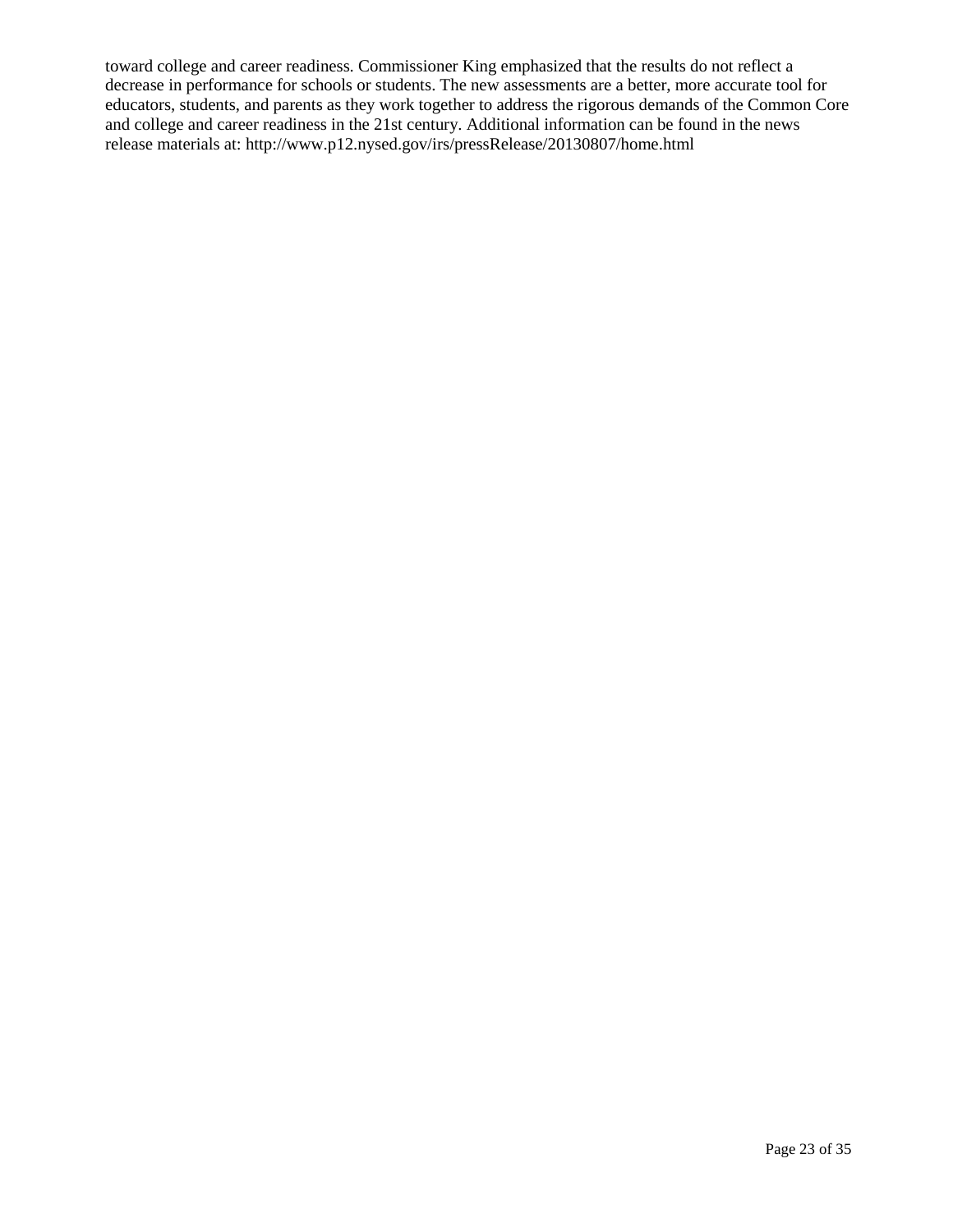#### **STATE CRITERION--REFERENCED TESTS**

**Subject:** Math **Test:** New York State Testing Program -**Mathematics** 

**All Students Tested/Grade:** 5 **Edition/Publication Year:** 2013 **Publisher:** Pearson (2012-2013/2011-2012); CTB-McGraw-Hill (2010-2011/2009-2010/2008-2009)

| School Year                      | 2012-2013      | 2011-2012      | 2010-2011        | 2009-2010        | 2008-2009      |
|----------------------------------|----------------|----------------|------------------|------------------|----------------|
| Testing month                    | Apr            | Apr            | May              | May              | Mar            |
| <b>SCHOOL SCORES*</b>            |                |                |                  |                  |                |
| % Level 3 plus % Level 4         | 65             | 93             | 100              | 81               | 100            |
| % Level 4                        | 23             | 65             | 64               | 32               | 55             |
| Number of students tested        | 77             | 69             | 63               | 114              | 75             |
| Percent of total students tested | 100            | 100            | 100              | 100              | 100            |
| Number of students tested with   | $\theta$       | $\overline{2}$ | $\boldsymbol{0}$ | $\overline{0}$   | $\overline{0}$ |
| alternative assessment           |                |                |                  |                  |                |
| % of students tested with        | $\overline{0}$ | 3              | $\overline{0}$   | $\overline{0}$   | $\overline{0}$ |
| alternative assessment           |                |                |                  |                  |                |
| <b>SUBGROUP SCORES</b>           |                |                |                  |                  |                |
| 1. Free and Reduced-Price        |                |                |                  |                  |                |
| Meals/Socio-Economic/            |                |                |                  |                  |                |
| <b>Disadvantaged Students</b>    |                |                |                  |                  |                |
| % Level 3 plus % Level 4         | 40             | 100            | 100              | $\mathbf{0}$     | 100            |
| % Level $4$                      | 20             | 60             | 25               | $\overline{0}$   | 50             |
| Number of students tested        | $\overline{5}$ | $\overline{5}$ | $\overline{4}$   | $\overline{2}$   | $\overline{4}$ |
| 2. Students receiving Special    |                |                |                  |                  |                |
| <b>Education</b>                 |                |                |                  |                  |                |
| % Level 3 plus % Level 4         | 13             | 71             | 100              | 25               | 100            |
| % Level 4                        | $\mathbf{0}$   | 50             | 25               | 25               | 20             |
| Number of students tested        | 15             | 14             | $\overline{4}$   | 8                | 10             |
| 3. English Language Learner      |                |                |                  |                  |                |
| <b>Students</b>                  |                |                |                  |                  |                |
| % Level 3 plus % Level 4         | $\overline{0}$ |                | 100              |                  |                |
| % Level 4                        | $\overline{0}$ |                | $\overline{0}$   |                  |                |
| Number of students tested        | $\overline{2}$ |                | $\mathbf{1}$     |                  |                |
| 4. Hispanic or Latino            |                |                |                  |                  |                |
| <b>Students</b>                  |                |                |                  |                  |                |
| % Level 3 plus % Level 4         | 40             | 100            | 100              | 25               | 100            |
| % Level 4                        | 20             | 100            | $\overline{0}$   | $\boldsymbol{0}$ | 40             |
| Number of students tested        | 5              | $\overline{2}$ | $\overline{2}$   | $\overline{4}$   | 5              |
| 5. African- American             |                |                |                  |                  |                |
| <b>Students</b>                  |                |                |                  |                  |                |
| % Level 3 plus % Level 4         | $\theta$       |                |                  | 100              |                |
| % Level $\overline{4}$           | $\overline{0}$ |                |                  | 50               |                |
| Number of students tested        | $\overline{2}$ |                |                  | $\overline{2}$   |                |
| <b>6. Asian Students</b>         |                |                |                  |                  |                |
| % Level 3 plus % Level 4         |                | 100            | 100              | 86               | 100            |
| % Level 4                        |                | 75             | 100              | 43               | 40             |
| Number of students tested        |                | $\overline{4}$ | $\mathbf{1}$     | $\overline{7}$   | 5 <sup>5</sup> |
| 7. American Indian or            |                |                |                  |                  |                |
| <b>Alaska Native Students</b>    |                |                |                  |                  |                |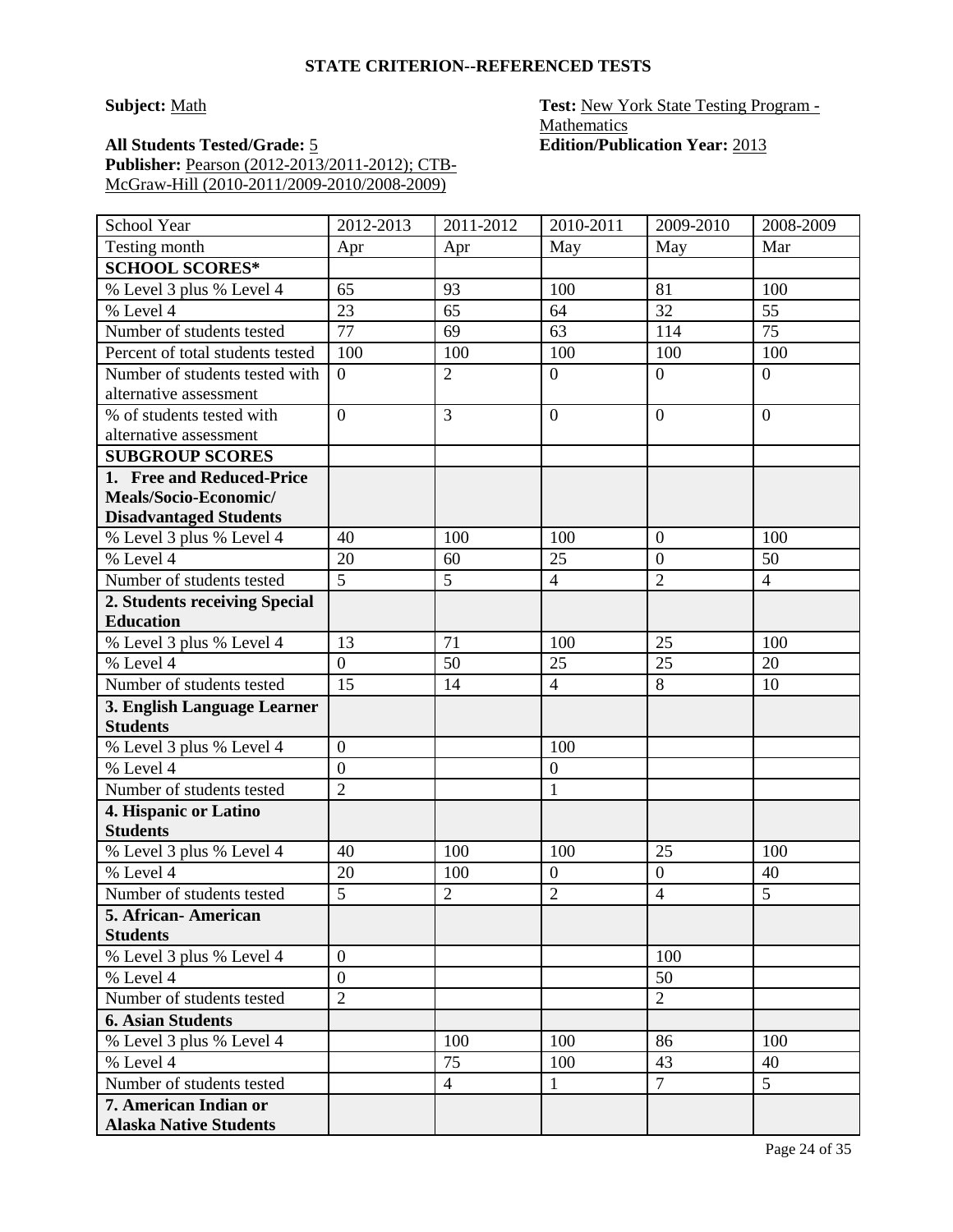| % Level 3 plus % Level 4         |    |     |     |     |     |
|----------------------------------|----|-----|-----|-----|-----|
| % Level 4                        |    |     |     |     |     |
| Number of students tested        |    |     |     |     |     |
| 8. Native Hawaiian or other      |    |     |     |     |     |
| <b>Pacific Islander Students</b> |    |     |     |     |     |
| % Level 3 plus % Level 4         |    |     |     |     |     |
| % Level 4                        |    |     |     |     |     |
| Number of students tested        |    |     |     |     |     |
| 9. White Students                |    |     |     |     |     |
| % Level 3 plus % Level 4         | 69 | 92  | 100 | 82  | 100 |
| % Level 4                        | 24 | 63  | 65  | 31  | 57  |
| Number of students tested        | 70 | 62  | 60  | 100 | 65  |
| <b>10. Two or More Races</b>     |    |     |     |     |     |
| identified Students              |    |     |     |     |     |
| % Level 3 plus % Level 4         |    | 100 |     | 100 |     |
| % Level 4                        |    | 100 |     | 100 |     |
| Number of students tested        |    | 1   |     | 1   |     |
| 11. Other 1: Total Female        |    |     |     |     |     |
| % Level 3 plus % Level 4         | 63 | 93  | 100 | 74  | 100 |
| % Level 4                        | 17 | 63  | 63  | 33  | 41  |
| Number of students tested        | 35 | 40  | 30  | 57  | 32  |
| 12. Other 2: Total Male          |    |     |     |     |     |
| % Level 3 plus % Level 4         | 67 | 93  | 100 | 88  | 100 |
| % Level 4                        | 29 | 69  | 64  | 30  | 65  |
| Number of students tested        | 42 | 29  | 33  | 57  | 43  |
| 13. Other 3: Other 3             |    |     |     |     |     |
| % Level 3 plus % Level 4         |    |     |     |     |     |
| % Level 4                        |    |     |     |     |     |
| Number of students tested        |    |     |     |     |     |

**NOTES:** 1. The edition/publication years for the test cited above are the same as the years in which those exams were administered (and for which data is presented).

2. For the 2009-2010 school year results, the New York State Education Department raised the English language arts and math cut scores for the Basic and Proficient performance levels. Raising the bar in this manner has caused a statewide drop in the percent of students scoring at proficiency levels 3 and 4. A student scoring at or above the new Basic standard (Level 2) is on track to pass the English or math Regents exam required for high school graduation. A student scoring at or above the new Proficiency standard (Level 3) is on track to earn a college-ready score on the English or math Regents Examination. In the July 28, 2010 news release, Senior Deputy Commissioner for P-12 Education John King stated, "These newly defined cut scores do not mean that students who were previously scoring at the Proficient standard and are now labeled Basic have learned less. Rather, the lower numbers of students meeting the Proficient standard reflects that we are setting the bar higher and we expect students, teachers, and parents to reach even higher to achieve these new targets." Additional information can be found in the news release materials at: http://www.oms.nysed.gov/press/Grade3-8\_Results07282010.html http://www.oms.nysed.gov/press/Regents\_Approve\_Scoring\_Changes.html

3. The 2013 state assessments are the first for New York students to measure the Common Core Learning Standards that were adopted by the State Board of Regents in 2010. Commissioner King said that, as expected, the percentage of students deemed proficient is significantly lower than in 2011-12. This change in scores – which will effectively create a new baseline of student learning – is largely the result of the shift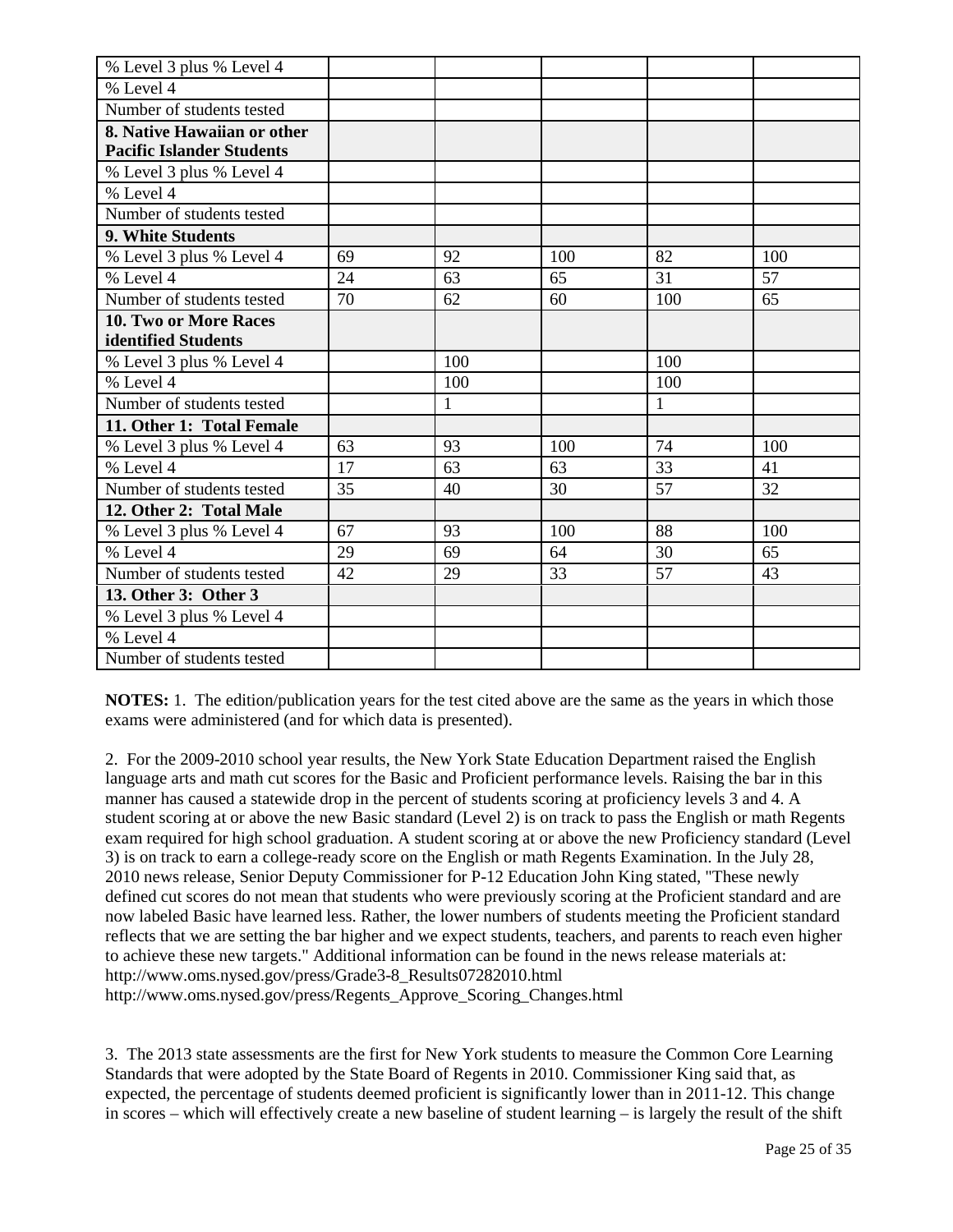in the assessments to measure the Common Core Standards, which more accurately reflect students' progress toward college and career readiness. Commissioner King emphasized that the results do not reflect a decrease in performance for schools or students. The new assessments are a better, more accurate tool for educators, students, and parents as they work together to address the rigorous demands of the Common Core and college and career readiness in the 21st century. Additional information can be found in the news release materials at: http://www.p12.nysed.gov/irs/pressRelease/20130807/home.html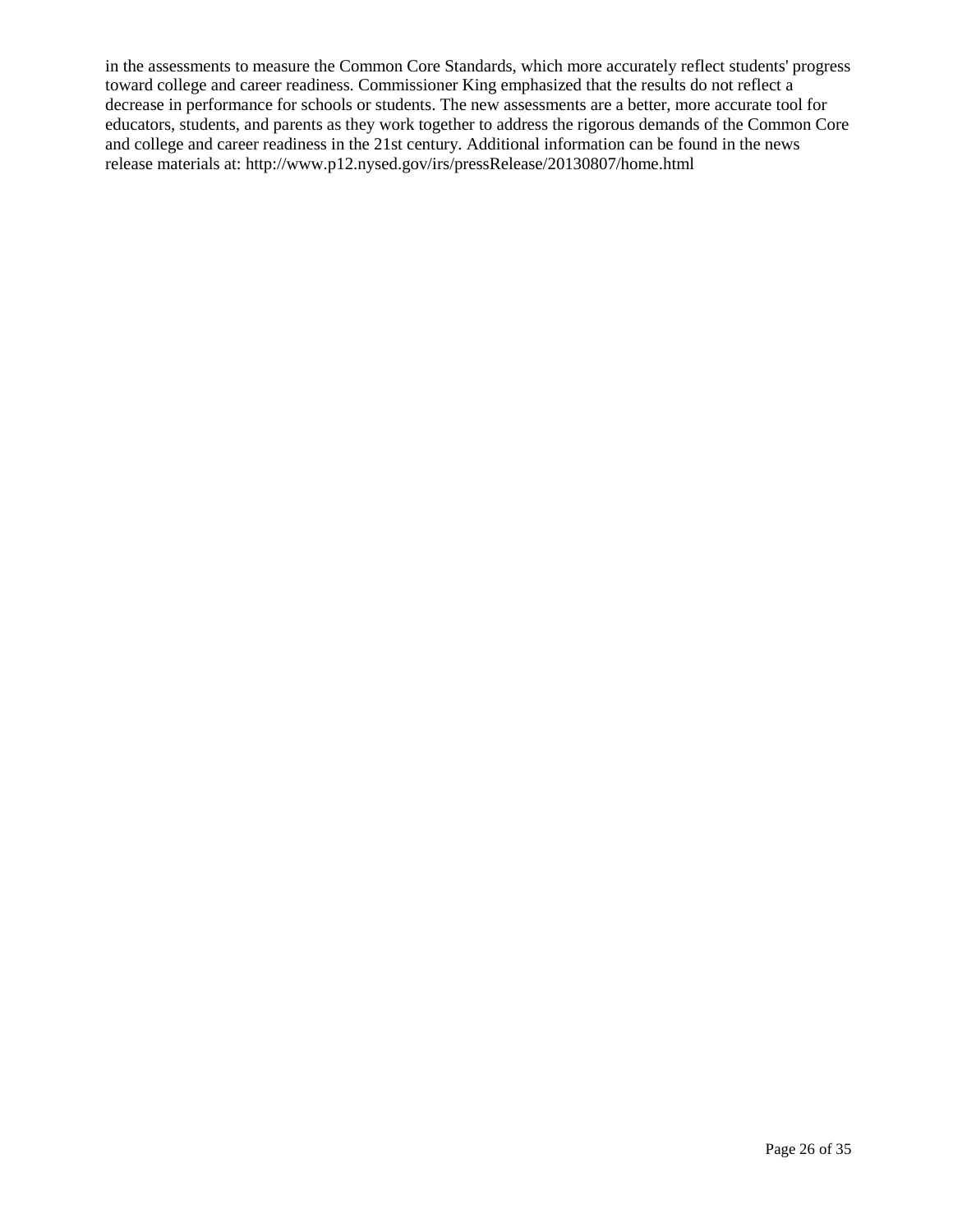**Subject: Reading/ELA Test: New York State Testing Program -ELA**<br>**Edition/Publication Year:** 2013

**All Students Tested/Grade: 3 Publisher:** Pearson (2012-2013/2011-2012); CTB-McGraw-Hill (2010-2011/2009-2010/2008-2009)

| School Year                                    | 2012-2013      | 2011-2012        | 2010-2011        | 2009-2010      | 2008-2009        |
|------------------------------------------------|----------------|------------------|------------------|----------------|------------------|
| Testing month                                  | Apr            | Apr              | May              | Apr            | Jan              |
| <b>SCHOOL SCORES*</b>                          |                |                  |                  |                |                  |
| % Level 3 plus % Level 4                       | 64             | 88               | 85               | 65             | 92               |
| % Level 4                                      | 11             | 25               | 11               | 22             | 19               |
| Number of students tested                      | 70             | 67               | 74               | 65             | 64               |
| Percent of total students tested               | 99             | 100              | 100              | 100            | 100              |
| Number of students tested with                 | $\overline{0}$ | $\boldsymbol{0}$ | $\overline{0}$   | $\overline{0}$ | $\overline{0}$   |
| alternative assessment                         |                |                  |                  |                |                  |
| % of students tested with                      | $\overline{0}$ | $\boldsymbol{0}$ | $\overline{0}$   | $\overline{0}$ | $\overline{0}$   |
| alternative assessment                         |                |                  |                  |                |                  |
| <b>SUBGROUP SCORES</b>                         |                |                  |                  |                |                  |
| 1. Free and Reduced-Price                      |                |                  |                  |                |                  |
| Meals/Socio-Economic/                          |                |                  |                  |                |                  |
| <b>Disadvantaged Students</b>                  |                |                  |                  |                |                  |
| % Level 3 plus % Level 4                       | $\overline{0}$ | 80               | 50               | 100            | 100              |
| % Level 4                                      | $\overline{0}$ | 20               | $\boldsymbol{0}$ | 100            | $\boldsymbol{0}$ |
| Number of students tested                      | $\mathbf{1}$   | 5                | $\overline{4}$   | $\mathbf{1}$   | $\overline{3}$   |
| 2. Students receiving Special                  |                |                  |                  |                |                  |
| <b>Education</b>                               |                |                  |                  |                |                  |
| % Level 3 plus % Level 4                       | 29             | 58               | 57               | 50             | 57               |
| % Level 4                                      | $\overline{0}$ | 17               | $\overline{7}$   | 13             | 14               |
| Number of students tested                      | 17             | 12               | 14               | 8              | $\overline{7}$   |
| 3. English Language Learner<br><b>Students</b> |                |                  |                  |                |                  |
| % Level 3 plus % Level 4                       |                | $\boldsymbol{0}$ | $\boldsymbol{0}$ |                | 100              |
| % Level 4                                      |                | $\boldsymbol{0}$ | $\boldsymbol{0}$ |                | $\mathbf{0}$     |
| Number of students tested                      |                | $\mathbf{1}$     | $\overline{2}$   |                | $\mathbf{1}$     |
| 4. Hispanic or Latino                          |                |                  |                  |                |                  |
| <b>Students</b>                                |                |                  |                  |                |                  |
| % Level 3 plus % Level 4                       | 50             | 67               | 60               | 100            | 100              |
| % Level 4                                      | $\overline{0}$ | 33               | $\boldsymbol{0}$ | 100            | $\boldsymbol{0}$ |
| Number of students tested                      | $\overline{2}$ | $\overline{3}$   | $\overline{5}$   | $\overline{2}$ | $\overline{2}$   |
| 5. African- American                           |                |                  |                  |                |                  |
| <b>Students</b>                                |                |                  |                  |                |                  |
| % Level 3 plus % Level 4                       | 50             | $\overline{0}$   | $\overline{0}$   |                |                  |
| % Level 4                                      | $\overline{0}$ | $\boldsymbol{0}$ | $\boldsymbol{0}$ |                |                  |
| Number of students tested                      | $\overline{2}$ | 1                | 1                |                |                  |
| <b>6. Asian Students</b>                       |                |                  |                  |                |                  |
| % Level 3 plus % Level 4                       | 100            |                  |                  | 75             | 100              |
| % Level 4                                      | $\overline{0}$ |                  |                  | $\overline{0}$ | 100              |
| Number of students tested                      | $\overline{4}$ |                  |                  | $\overline{4}$ | 1                |
| 7. American Indian or                          |                |                  |                  |                |                  |
| <b>Alaska Native Students</b>                  |                |                  |                  |                |                  |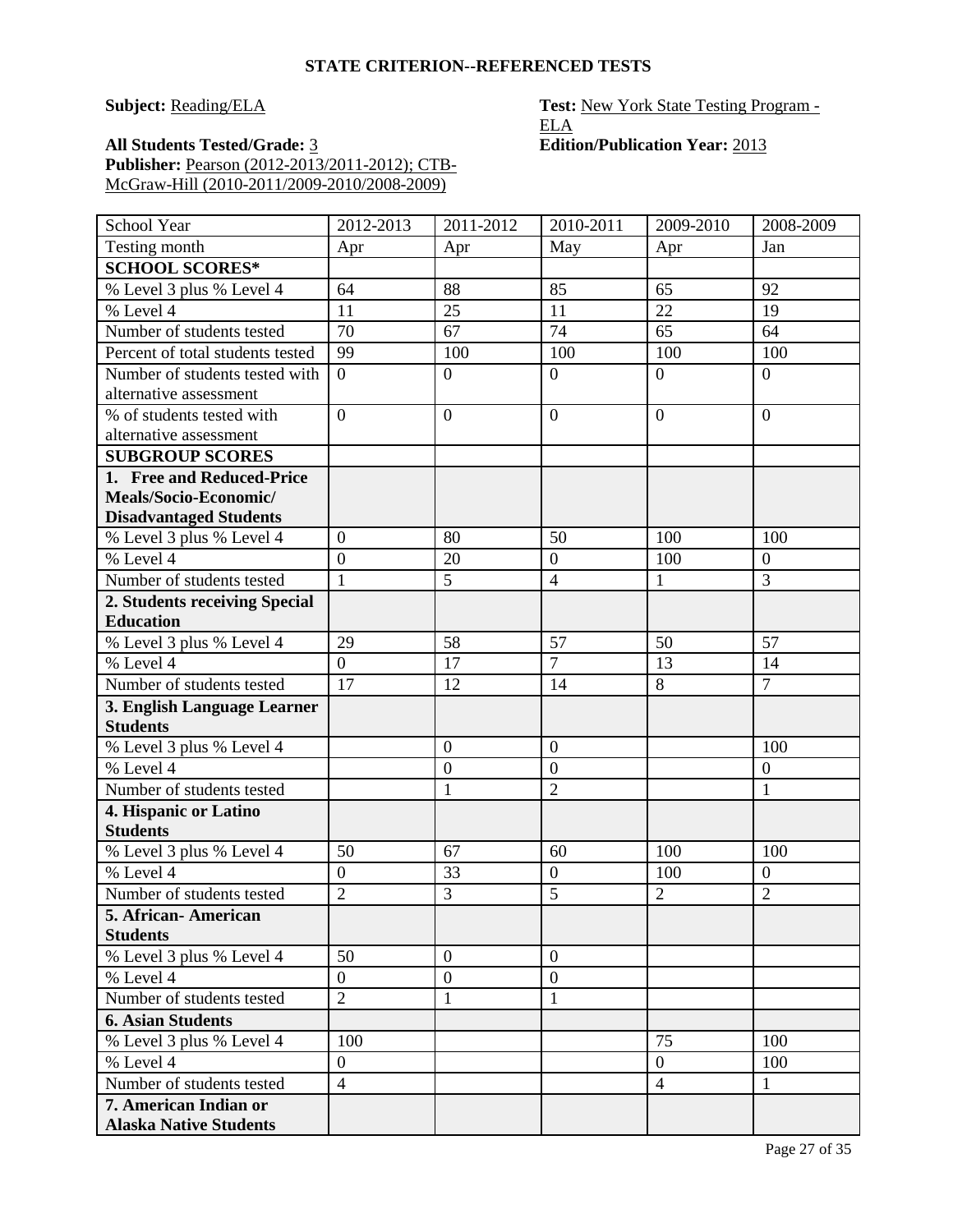| % Level 3 plus % Level 4         |                |     |    |    |     |
|----------------------------------|----------------|-----|----|----|-----|
| % Level 4                        |                |     |    |    |     |
| Number of students tested        |                |     |    |    |     |
| 8. Native Hawaiian or other      |                |     |    |    |     |
| <b>Pacific Islander Students</b> |                |     |    |    |     |
| % Level 3 plus % Level 4         |                |     |    |    |     |
| % Level 4                        |                |     |    |    |     |
| Number of students tested        |                |     |    |    |     |
| 9. White Students                |                |     |    |    |     |
| % Level 3 plus % Level 4         | 63             | 91  | 88 | 63 | 92  |
| % Level 4                        | 14             | 25  | 12 | 20 | 18  |
| Number of students tested        | 59             | 63  | 68 | 59 | 61  |
| 10. Two or More Races            |                |     |    |    |     |
| identified Students              |                |     |    |    |     |
| % Level 3 plus % Level 4         | 67             |     |    |    |     |
| % Level 4                        | $\overline{0}$ |     |    |    |     |
| Number of students tested        | 3              |     |    |    |     |
| 11. Other 1: Total Female        |                |     |    |    |     |
| % Level 3 plus % Level 4         | 82             | 100 | 90 | 67 | 100 |
| % Level 4                        | 18             | 32  | 13 | 29 | 27  |
| Number of students tested        | 33             | 28  | 31 | 42 | 30  |
| 12. Other 2: Total Male          |                |     |    |    |     |
| % Level 3 plus % Level 4         | 49             | 80  | 81 | 61 | 85  |
| % Level 4                        | 5              | 21  | 9  | 9  | 12  |
| Number of students tested        | 37             | 39  | 43 | 23 | 34  |
| 13. Other 3: Other 3             |                |     |    |    |     |
| % Level 3 plus % Level 4         |                |     |    |    |     |
| % Level 4                        |                |     |    |    |     |
| Number of students tested        |                |     |    |    |     |

**NOTES:** 1. The edition/publication years for the test cited above are the same as the years in which those exams were administered (and for which data is presented).

2. For the 2009-2010 school year results, the New York State Education Department raised the English language arts and math cut scores for the Basic and Proficient performance levels. Raising the bar in this manner has caused a statewide drop in the percent of students scoring at proficiency levels 3 and 4. A student scoring at or above the new Basic standard (Level 2) is on track to pass the English or math Regents exam required for high school graduation. A student scoring at or above the new Proficiency standard (Level 3) is on track to earn a college-ready score on the English or math Regents Examination. In the July 28, 2010 news release, Senior Deputy Commissioner for P-12 Education John King stated, "These newly defined cut scores do not mean that students who were previously scoring at the Proficient standard and are now labeled Basic have learned less. Rather, the lower numbers of students meeting the Proficient standard reflects that we are setting the bar higher and we expect students, teachers, and parents to reach even higher to achieve these new targets." Additional information can be found in the news release materials at: http://www.oms.nysed.gov/press/Grade3-8\_Results07282010.html http://www.oms.nysed.gov/press/Regents\_Approve\_Scoring\_Changes.html

3. The 2013 state assessments are the first for New York students to measure the Common Core Learning Standards that were adopted by the State Board of Regents in 2010. Commissioner King said that, as expected, the percentage of students deemed proficient is significantly lower than in 2011-12. This change in scores – which will effectively create a new baseline of student learning – is largely the result of the shift in the assessments to measure the Common Core Standards, which more accurately reflect students' progress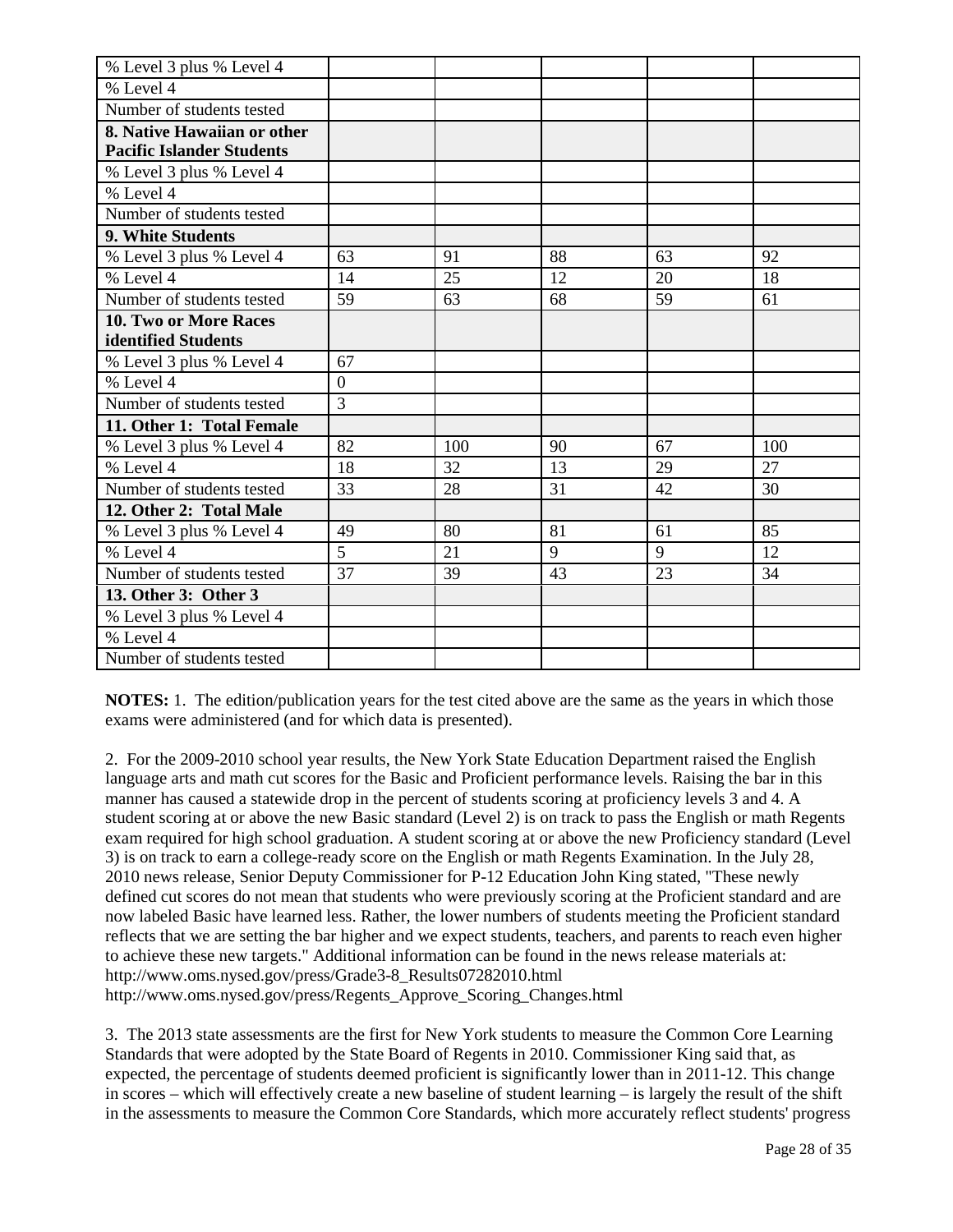toward college and career readiness. Commissioner King emphasized that the results do not reflect a decrease in performance for schools or students. The new assessments are a better, more accurate tool for educators, students, and parents as they work together to address the rigorous demands of the Common Core and college and career readiness in the 21st century. Additional information can be found in the news release materials at: http://www.p12.nysed.gov/irs/pressRelease/20130807/home.html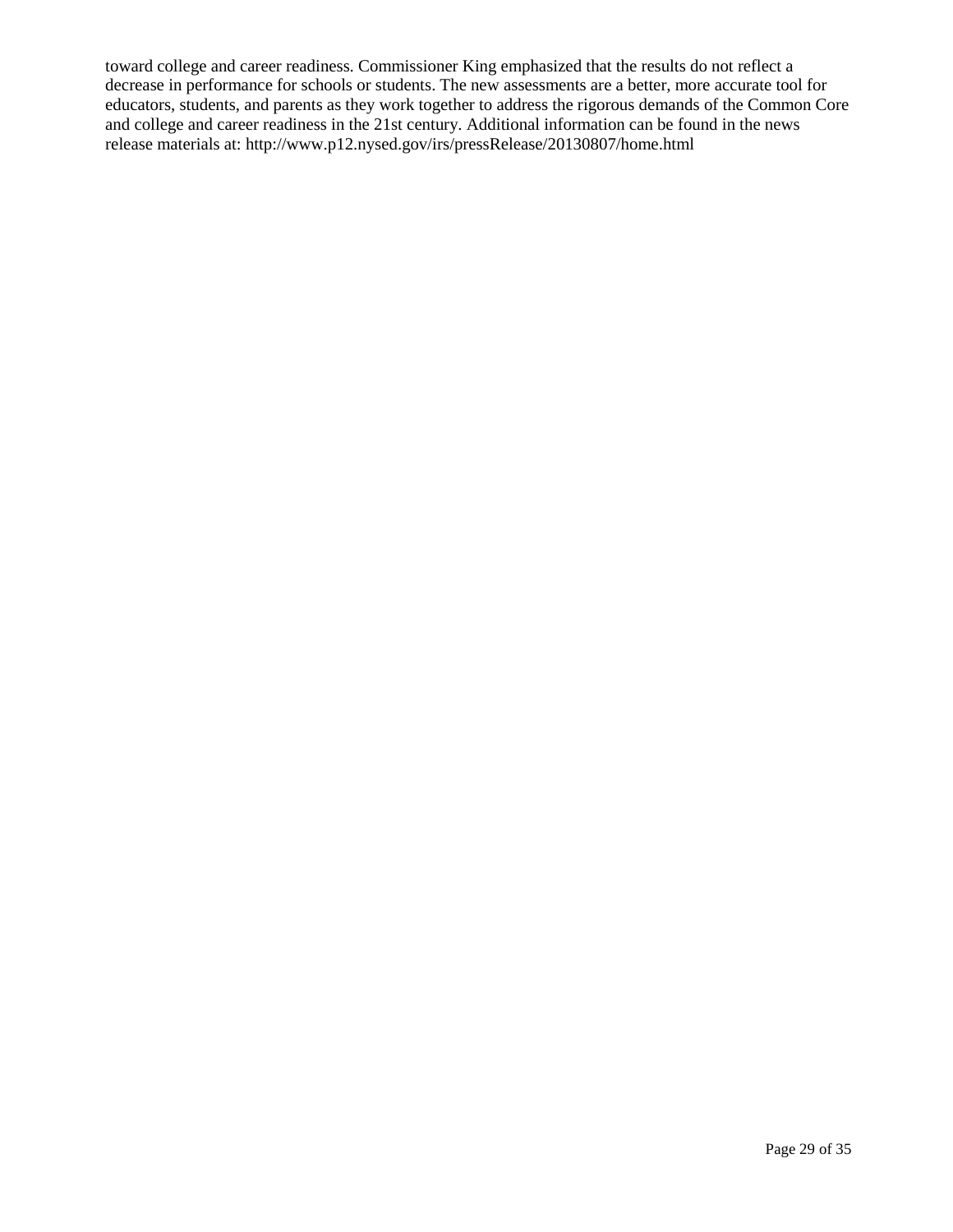**Subject: Reading/ELA Test: New York State Testing Program -**ELA

**All Students Tested/Grade:** 4 **Edition/Publication Year:** 2013 **Publisher:** Pearson (2012-2013/2011-2012); CTB-McGraw-Hill (2010-2011/2009-2010/2008-2009)

| Testing month<br>May<br>May<br>Apr<br>Jan<br>Apr<br><b>SCHOOL SCORES*</b><br>73<br>% Level 3 plus % Level 4<br>86<br>89<br>86<br>95<br>% Level 4<br>13<br>30<br>18<br>12<br>19<br>67<br>Number of students tested<br>76<br>65<br>64<br>109<br>98<br>100<br>Percent of total students tested<br>100<br>100<br>100<br>Number of students tested with<br>$\overline{0}$<br>$\overline{0}$<br>$\boldsymbol{0}$<br>$\overline{0}$<br>$\overline{0}$<br>alternative assessment<br>% of students tested with<br>$\overline{0}$<br>$\boldsymbol{0}$<br>$\overline{0}$<br>$\overline{0}$<br>$\overline{0}$<br>alternative assessment<br><b>SUBGROUP SCORES</b><br>1. Free and Reduced-Price<br>Meals/Socio-Economic/<br><b>Disadvantaged Students</b><br>75<br>% Level 3 plus % Level 4<br>67<br>40<br>100<br>100<br>% Level 4<br>$\overline{0}$<br>$\overline{0}$<br>$\overline{0}$<br>50<br>$\overline{0}$<br>$\overline{5}$<br>$\overline{3}$<br>$\overline{2}$<br>Number of students tested<br>$\overline{4}$<br>1<br>2. Students receiving Special<br><b>Education</b><br>33<br>70<br>% Level 3 plus % Level 4<br>46<br>20<br>63<br>% Level 4<br>$\overline{0}$<br>$\boldsymbol{0}$<br>20<br>$\boldsymbol{0}$<br>$\mathbf{0}$<br>$\overline{5}$<br>9<br>Number of students tested<br>8<br>13<br>10<br>3. English Language Learner<br><b>Students</b><br>$\overline{0}$<br>50<br>% Level 3 plus % Level 4<br>$\overline{0}$<br>% Level 4<br>$\overline{0}$<br>$\overline{0}$<br>$\boldsymbol{0}$<br>Number of students tested<br>$\mathbf{1}$<br>$\overline{2}$<br>$\mathbf{1}$<br>4. Hispanic or Latino<br><b>Students</b><br>% Level 3 plus % Level 4<br>67<br>83<br>100<br>50<br>100<br>% Level $4$<br>$\overline{0}$<br>$\overline{0}$<br>$\boldsymbol{0}$<br>$\boldsymbol{0}$<br>$\boldsymbol{0}$<br>$\overline{2}$<br>3<br>$\overline{2}$<br>Number of students tested<br>6<br>$\mathbf{1}$<br>5. African- American | School Year     | 2012-2013 | 2011-2012 | 2010-2011 | 2009-2010 | 2008-2009 |
|----------------------------------------------------------------------------------------------------------------------------------------------------------------------------------------------------------------------------------------------------------------------------------------------------------------------------------------------------------------------------------------------------------------------------------------------------------------------------------------------------------------------------------------------------------------------------------------------------------------------------------------------------------------------------------------------------------------------------------------------------------------------------------------------------------------------------------------------------------------------------------------------------------------------------------------------------------------------------------------------------------------------------------------------------------------------------------------------------------------------------------------------------------------------------------------------------------------------------------------------------------------------------------------------------------------------------------------------------------------------------------------------------------------------------------------------------------------------------------------------------------------------------------------------------------------------------------------------------------------------------------------------------------------------------------------------------------------------------------------------------------------------------------------------------------------------------------------------------------------------------------------------------------------------|-----------------|-----------|-----------|-----------|-----------|-----------|
|                                                                                                                                                                                                                                                                                                                                                                                                                                                                                                                                                                                                                                                                                                                                                                                                                                                                                                                                                                                                                                                                                                                                                                                                                                                                                                                                                                                                                                                                                                                                                                                                                                                                                                                                                                                                                                                                                                                      |                 |           |           |           |           |           |
|                                                                                                                                                                                                                                                                                                                                                                                                                                                                                                                                                                                                                                                                                                                                                                                                                                                                                                                                                                                                                                                                                                                                                                                                                                                                                                                                                                                                                                                                                                                                                                                                                                                                                                                                                                                                                                                                                                                      |                 |           |           |           |           |           |
|                                                                                                                                                                                                                                                                                                                                                                                                                                                                                                                                                                                                                                                                                                                                                                                                                                                                                                                                                                                                                                                                                                                                                                                                                                                                                                                                                                                                                                                                                                                                                                                                                                                                                                                                                                                                                                                                                                                      |                 |           |           |           |           |           |
|                                                                                                                                                                                                                                                                                                                                                                                                                                                                                                                                                                                                                                                                                                                                                                                                                                                                                                                                                                                                                                                                                                                                                                                                                                                                                                                                                                                                                                                                                                                                                                                                                                                                                                                                                                                                                                                                                                                      |                 |           |           |           |           |           |
|                                                                                                                                                                                                                                                                                                                                                                                                                                                                                                                                                                                                                                                                                                                                                                                                                                                                                                                                                                                                                                                                                                                                                                                                                                                                                                                                                                                                                                                                                                                                                                                                                                                                                                                                                                                                                                                                                                                      |                 |           |           |           |           |           |
|                                                                                                                                                                                                                                                                                                                                                                                                                                                                                                                                                                                                                                                                                                                                                                                                                                                                                                                                                                                                                                                                                                                                                                                                                                                                                                                                                                                                                                                                                                                                                                                                                                                                                                                                                                                                                                                                                                                      |                 |           |           |           |           |           |
|                                                                                                                                                                                                                                                                                                                                                                                                                                                                                                                                                                                                                                                                                                                                                                                                                                                                                                                                                                                                                                                                                                                                                                                                                                                                                                                                                                                                                                                                                                                                                                                                                                                                                                                                                                                                                                                                                                                      |                 |           |           |           |           |           |
|                                                                                                                                                                                                                                                                                                                                                                                                                                                                                                                                                                                                                                                                                                                                                                                                                                                                                                                                                                                                                                                                                                                                                                                                                                                                                                                                                                                                                                                                                                                                                                                                                                                                                                                                                                                                                                                                                                                      |                 |           |           |           |           |           |
|                                                                                                                                                                                                                                                                                                                                                                                                                                                                                                                                                                                                                                                                                                                                                                                                                                                                                                                                                                                                                                                                                                                                                                                                                                                                                                                                                                                                                                                                                                                                                                                                                                                                                                                                                                                                                                                                                                                      |                 |           |           |           |           |           |
|                                                                                                                                                                                                                                                                                                                                                                                                                                                                                                                                                                                                                                                                                                                                                                                                                                                                                                                                                                                                                                                                                                                                                                                                                                                                                                                                                                                                                                                                                                                                                                                                                                                                                                                                                                                                                                                                                                                      |                 |           |           |           |           |           |
|                                                                                                                                                                                                                                                                                                                                                                                                                                                                                                                                                                                                                                                                                                                                                                                                                                                                                                                                                                                                                                                                                                                                                                                                                                                                                                                                                                                                                                                                                                                                                                                                                                                                                                                                                                                                                                                                                                                      |                 |           |           |           |           |           |
|                                                                                                                                                                                                                                                                                                                                                                                                                                                                                                                                                                                                                                                                                                                                                                                                                                                                                                                                                                                                                                                                                                                                                                                                                                                                                                                                                                                                                                                                                                                                                                                                                                                                                                                                                                                                                                                                                                                      |                 |           |           |           |           |           |
|                                                                                                                                                                                                                                                                                                                                                                                                                                                                                                                                                                                                                                                                                                                                                                                                                                                                                                                                                                                                                                                                                                                                                                                                                                                                                                                                                                                                                                                                                                                                                                                                                                                                                                                                                                                                                                                                                                                      |                 |           |           |           |           |           |
|                                                                                                                                                                                                                                                                                                                                                                                                                                                                                                                                                                                                                                                                                                                                                                                                                                                                                                                                                                                                                                                                                                                                                                                                                                                                                                                                                                                                                                                                                                                                                                                                                                                                                                                                                                                                                                                                                                                      |                 |           |           |           |           |           |
|                                                                                                                                                                                                                                                                                                                                                                                                                                                                                                                                                                                                                                                                                                                                                                                                                                                                                                                                                                                                                                                                                                                                                                                                                                                                                                                                                                                                                                                                                                                                                                                                                                                                                                                                                                                                                                                                                                                      |                 |           |           |           |           |           |
|                                                                                                                                                                                                                                                                                                                                                                                                                                                                                                                                                                                                                                                                                                                                                                                                                                                                                                                                                                                                                                                                                                                                                                                                                                                                                                                                                                                                                                                                                                                                                                                                                                                                                                                                                                                                                                                                                                                      |                 |           |           |           |           |           |
|                                                                                                                                                                                                                                                                                                                                                                                                                                                                                                                                                                                                                                                                                                                                                                                                                                                                                                                                                                                                                                                                                                                                                                                                                                                                                                                                                                                                                                                                                                                                                                                                                                                                                                                                                                                                                                                                                                                      |                 |           |           |           |           |           |
|                                                                                                                                                                                                                                                                                                                                                                                                                                                                                                                                                                                                                                                                                                                                                                                                                                                                                                                                                                                                                                                                                                                                                                                                                                                                                                                                                                                                                                                                                                                                                                                                                                                                                                                                                                                                                                                                                                                      |                 |           |           |           |           |           |
|                                                                                                                                                                                                                                                                                                                                                                                                                                                                                                                                                                                                                                                                                                                                                                                                                                                                                                                                                                                                                                                                                                                                                                                                                                                                                                                                                                                                                                                                                                                                                                                                                                                                                                                                                                                                                                                                                                                      |                 |           |           |           |           |           |
|                                                                                                                                                                                                                                                                                                                                                                                                                                                                                                                                                                                                                                                                                                                                                                                                                                                                                                                                                                                                                                                                                                                                                                                                                                                                                                                                                                                                                                                                                                                                                                                                                                                                                                                                                                                                                                                                                                                      |                 |           |           |           |           |           |
|                                                                                                                                                                                                                                                                                                                                                                                                                                                                                                                                                                                                                                                                                                                                                                                                                                                                                                                                                                                                                                                                                                                                                                                                                                                                                                                                                                                                                                                                                                                                                                                                                                                                                                                                                                                                                                                                                                                      |                 |           |           |           |           |           |
|                                                                                                                                                                                                                                                                                                                                                                                                                                                                                                                                                                                                                                                                                                                                                                                                                                                                                                                                                                                                                                                                                                                                                                                                                                                                                                                                                                                                                                                                                                                                                                                                                                                                                                                                                                                                                                                                                                                      |                 |           |           |           |           |           |
|                                                                                                                                                                                                                                                                                                                                                                                                                                                                                                                                                                                                                                                                                                                                                                                                                                                                                                                                                                                                                                                                                                                                                                                                                                                                                                                                                                                                                                                                                                                                                                                                                                                                                                                                                                                                                                                                                                                      |                 |           |           |           |           |           |
|                                                                                                                                                                                                                                                                                                                                                                                                                                                                                                                                                                                                                                                                                                                                                                                                                                                                                                                                                                                                                                                                                                                                                                                                                                                                                                                                                                                                                                                                                                                                                                                                                                                                                                                                                                                                                                                                                                                      |                 |           |           |           |           |           |
|                                                                                                                                                                                                                                                                                                                                                                                                                                                                                                                                                                                                                                                                                                                                                                                                                                                                                                                                                                                                                                                                                                                                                                                                                                                                                                                                                                                                                                                                                                                                                                                                                                                                                                                                                                                                                                                                                                                      |                 |           |           |           |           |           |
|                                                                                                                                                                                                                                                                                                                                                                                                                                                                                                                                                                                                                                                                                                                                                                                                                                                                                                                                                                                                                                                                                                                                                                                                                                                                                                                                                                                                                                                                                                                                                                                                                                                                                                                                                                                                                                                                                                                      |                 |           |           |           |           |           |
|                                                                                                                                                                                                                                                                                                                                                                                                                                                                                                                                                                                                                                                                                                                                                                                                                                                                                                                                                                                                                                                                                                                                                                                                                                                                                                                                                                                                                                                                                                                                                                                                                                                                                                                                                                                                                                                                                                                      |                 |           |           |           |           |           |
|                                                                                                                                                                                                                                                                                                                                                                                                                                                                                                                                                                                                                                                                                                                                                                                                                                                                                                                                                                                                                                                                                                                                                                                                                                                                                                                                                                                                                                                                                                                                                                                                                                                                                                                                                                                                                                                                                                                      |                 |           |           |           |           |           |
|                                                                                                                                                                                                                                                                                                                                                                                                                                                                                                                                                                                                                                                                                                                                                                                                                                                                                                                                                                                                                                                                                                                                                                                                                                                                                                                                                                                                                                                                                                                                                                                                                                                                                                                                                                                                                                                                                                                      |                 |           |           |           |           |           |
|                                                                                                                                                                                                                                                                                                                                                                                                                                                                                                                                                                                                                                                                                                                                                                                                                                                                                                                                                                                                                                                                                                                                                                                                                                                                                                                                                                                                                                                                                                                                                                                                                                                                                                                                                                                                                                                                                                                      |                 |           |           |           |           |           |
|                                                                                                                                                                                                                                                                                                                                                                                                                                                                                                                                                                                                                                                                                                                                                                                                                                                                                                                                                                                                                                                                                                                                                                                                                                                                                                                                                                                                                                                                                                                                                                                                                                                                                                                                                                                                                                                                                                                      |                 |           |           |           |           |           |
|                                                                                                                                                                                                                                                                                                                                                                                                                                                                                                                                                                                                                                                                                                                                                                                                                                                                                                                                                                                                                                                                                                                                                                                                                                                                                                                                                                                                                                                                                                                                                                                                                                                                                                                                                                                                                                                                                                                      |                 |           |           |           |           |           |
|                                                                                                                                                                                                                                                                                                                                                                                                                                                                                                                                                                                                                                                                                                                                                                                                                                                                                                                                                                                                                                                                                                                                                                                                                                                                                                                                                                                                                                                                                                                                                                                                                                                                                                                                                                                                                                                                                                                      | <b>Students</b> |           |           |           |           |           |
| % Level 3 plus % Level 4<br>$\overline{0}$<br>100<br>100                                                                                                                                                                                                                                                                                                                                                                                                                                                                                                                                                                                                                                                                                                                                                                                                                                                                                                                                                                                                                                                                                                                                                                                                                                                                                                                                                                                                                                                                                                                                                                                                                                                                                                                                                                                                                                                             |                 |           |           |           |           |           |
| % Level 4<br>$\overline{0}$<br>$\boldsymbol{0}$<br>$\overline{0}$                                                                                                                                                                                                                                                                                                                                                                                                                                                                                                                                                                                                                                                                                                                                                                                                                                                                                                                                                                                                                                                                                                                                                                                                                                                                                                                                                                                                                                                                                                                                                                                                                                                                                                                                                                                                                                                    |                 |           |           |           |           |           |
| $\overline{2}$<br>Number of students tested<br>$\mathbf{1}$<br>$\mathbf{1}$                                                                                                                                                                                                                                                                                                                                                                                                                                                                                                                                                                                                                                                                                                                                                                                                                                                                                                                                                                                                                                                                                                                                                                                                                                                                                                                                                                                                                                                                                                                                                                                                                                                                                                                                                                                                                                          |                 |           |           |           |           |           |
| <b>6. Asian Students</b>                                                                                                                                                                                                                                                                                                                                                                                                                                                                                                                                                                                                                                                                                                                                                                                                                                                                                                                                                                                                                                                                                                                                                                                                                                                                                                                                                                                                                                                                                                                                                                                                                                                                                                                                                                                                                                                                                             |                 |           |           |           |           |           |
| % Level 3 plus % Level 4<br>100<br>100<br>100                                                                                                                                                                                                                                                                                                                                                                                                                                                                                                                                                                                                                                                                                                                                                                                                                                                                                                                                                                                                                                                                                                                                                                                                                                                                                                                                                                                                                                                                                                                                                                                                                                                                                                                                                                                                                                                                        |                 |           |           |           |           |           |
| % Level 4<br>50<br>$\overline{0}$<br>100                                                                                                                                                                                                                                                                                                                                                                                                                                                                                                                                                                                                                                                                                                                                                                                                                                                                                                                                                                                                                                                                                                                                                                                                                                                                                                                                                                                                                                                                                                                                                                                                                                                                                                                                                                                                                                                                             |                 |           |           |           |           |           |
| Number of students tested<br>$\overline{4}$<br>$\mathbf{1}$<br>$\overline{4}$                                                                                                                                                                                                                                                                                                                                                                                                                                                                                                                                                                                                                                                                                                                                                                                                                                                                                                                                                                                                                                                                                                                                                                                                                                                                                                                                                                                                                                                                                                                                                                                                                                                                                                                                                                                                                                        |                 |           |           |           |           |           |
| 7. American Indian or                                                                                                                                                                                                                                                                                                                                                                                                                                                                                                                                                                                                                                                                                                                                                                                                                                                                                                                                                                                                                                                                                                                                                                                                                                                                                                                                                                                                                                                                                                                                                                                                                                                                                                                                                                                                                                                                                                |                 |           |           |           |           |           |
| <b>Alaska Native Students</b>                                                                                                                                                                                                                                                                                                                                                                                                                                                                                                                                                                                                                                                                                                                                                                                                                                                                                                                                                                                                                                                                                                                                                                                                                                                                                                                                                                                                                                                                                                                                                                                                                                                                                                                                                                                                                                                                                        |                 |           |           |           |           |           |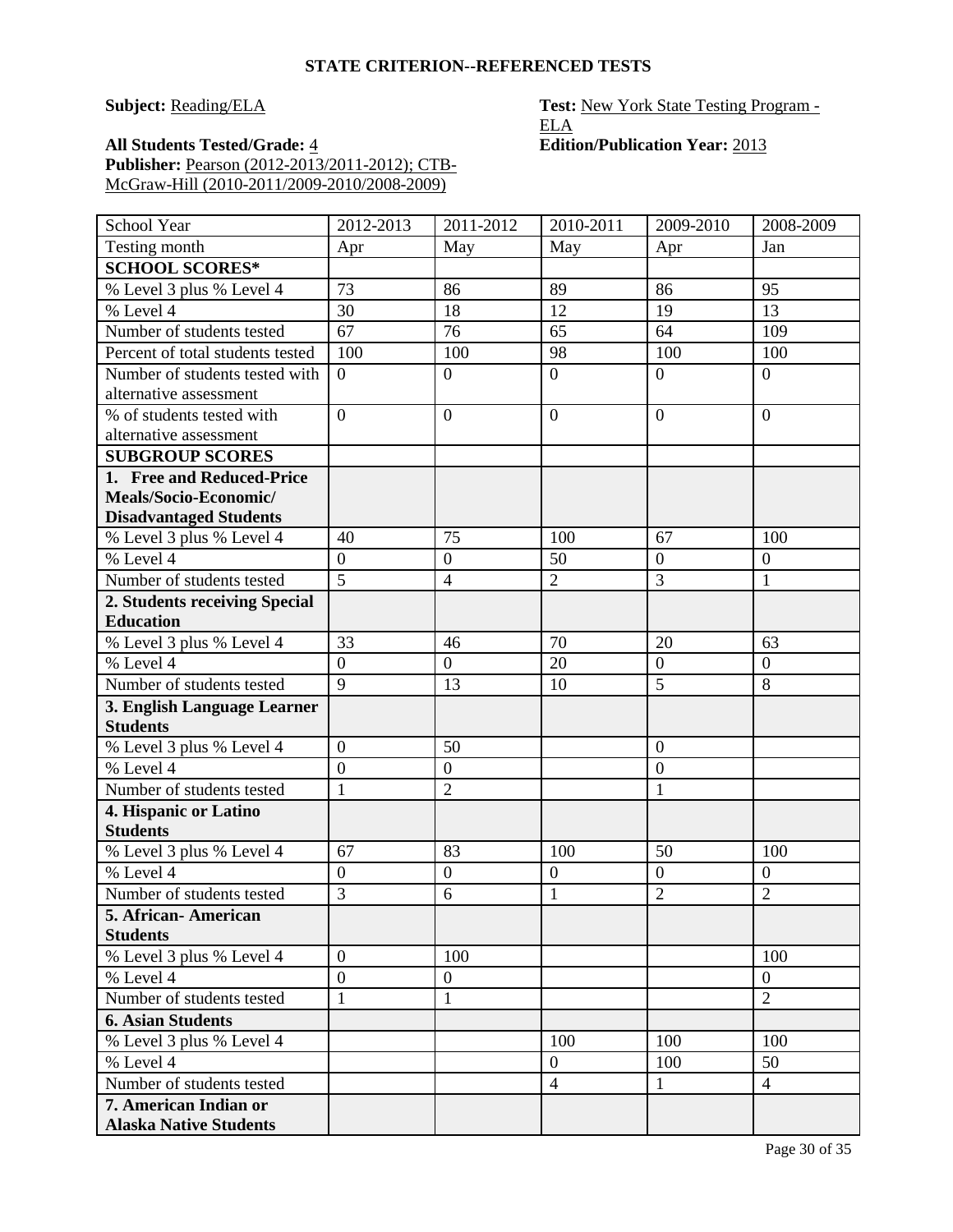| % Level 3 plus % Level 4         |    |              |    |    |                |
|----------------------------------|----|--------------|----|----|----------------|
| % Level 4                        |    |              |    |    |                |
| Number of students tested        |    |              |    |    |                |
| 8. Native Hawaiian or other      |    |              |    |    |                |
| <b>Pacific Islander Students</b> |    |              |    |    |                |
| % Level 3 plus % Level 4         |    |              |    |    |                |
| % Level 4                        |    |              |    |    |                |
| Number of students tested        |    |              |    |    |                |
| 9. White Students                |    |              |    |    |                |
| % Level 3 plus % Level 4         | 75 | 85           | 88 | 87 | 95             |
| $%$ Level 4                      | 32 | 19           | 13 | 18 | 12             |
| Number of students tested        | 63 | 68           | 60 | 61 | 100            |
| 10. Two or More Races            |    |              |    |    |                |
| identified Students              |    |              |    |    |                |
| % Level 3 plus % Level 4         |    | 100          |    |    | 100            |
| % Level 4                        |    | 100          |    |    | $\overline{0}$ |
| Number of students tested        |    | $\mathbf{1}$ |    |    | $\mathbf{1}$   |
| 11. Other 1: Total Female        |    |              |    |    |                |
| % Level 3 plus % Level 4         | 83 | 88           | 90 | 93 | 95             |
| % Level 4                        | 38 | 21           | 10 | 13 | 16             |
| Number of students tested        | 29 | 34           | 39 | 30 | 56             |
| 12. Other 2: Total Male          |    |              |    |    |                |
| % Level 3 plus % Level 4         | 66 | 83           | 88 | 79 | 96             |
| % Level 4                        | 24 | 17           | 15 | 24 | 9              |
| Number of students tested        | 38 | 42           | 26 | 34 | 53             |
| 13. Other 3: Other 3             |    |              |    |    |                |
| % Level 3 plus % Level 4         |    |              |    |    |                |
| % Level 4                        |    |              |    |    |                |
| Number of students tested        |    |              |    |    |                |

**NOTES:** 1. The edition/publication years for the test cited above are the same as the years in which those exams were administered (and for which data is presented).

2. For the 2009-2010 school year results, the New York State Education Department raised the English language arts and math cut scores for the Basic and Proficient performance levels. Raising the bar in this manner has caused a statewide drop in the percent of students scoring at proficiency levels 3 and 4. A student scoring at or above the new Basic standard (Level 2) is on track to pass the English or math Regents exam required for high school graduation. A student scoring at or above the new Proficiency standard (Level 3) is on track to earn a college-ready score on the English or math Regents Examination. In the July 28, 2010 news release, Senior Deputy Commissioner for P-12 Education John King stated, "These newly defined cut scores do not mean that students who were previously scoring at the Proficient standard and are now labeled Basic have learned less. Rather, the lower numbers of students meeting the Proficient standard reflects that we are setting the bar higher and we expect students, teachers, and parents to reach even higher to achieve these new targets." Additional information can be found in the news release materials at: http://www.oms.nysed.gov/press/Grade3-8\_Results07282010.html http://www.oms.nysed.gov/press/Regents\_Approve\_Scoring\_Changes.html

3. The 2013 state assessments are the first for New York students to measure the Common Core Learning Standards that were adopted by the State Board of Regents in 2010. Commissioner King said that, as expected, the percentage of students deemed proficient is significantly lower than in 2011-12. This change in scores – which will effectively create a new baseline of student learning – is largely the result of the shift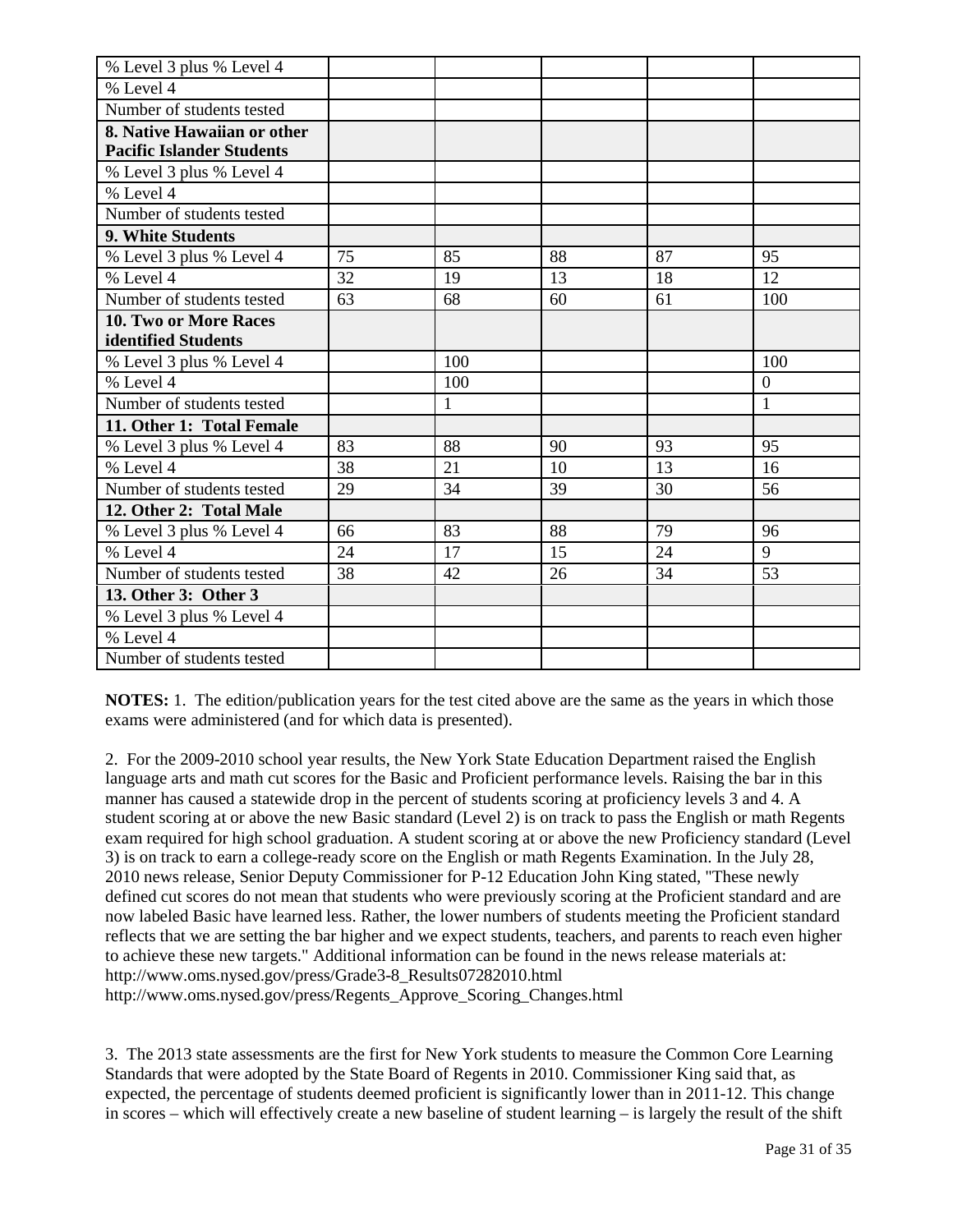in the assessments to measure the Common Core Standards, which more accurately reflect students' progress toward college and career readiness. Commissioner King emphasized that the results do not reflect a decrease in performance for schools or students. The new assessments are a better, more accurate tool for educators, students, and parents as they work together to address the rigorous demands of the Common Core and college and career readiness in the 21st century. Additional information can be found in the news release materials at: http://www.p12.nysed.gov/irs/pressRelease/20130807/home.html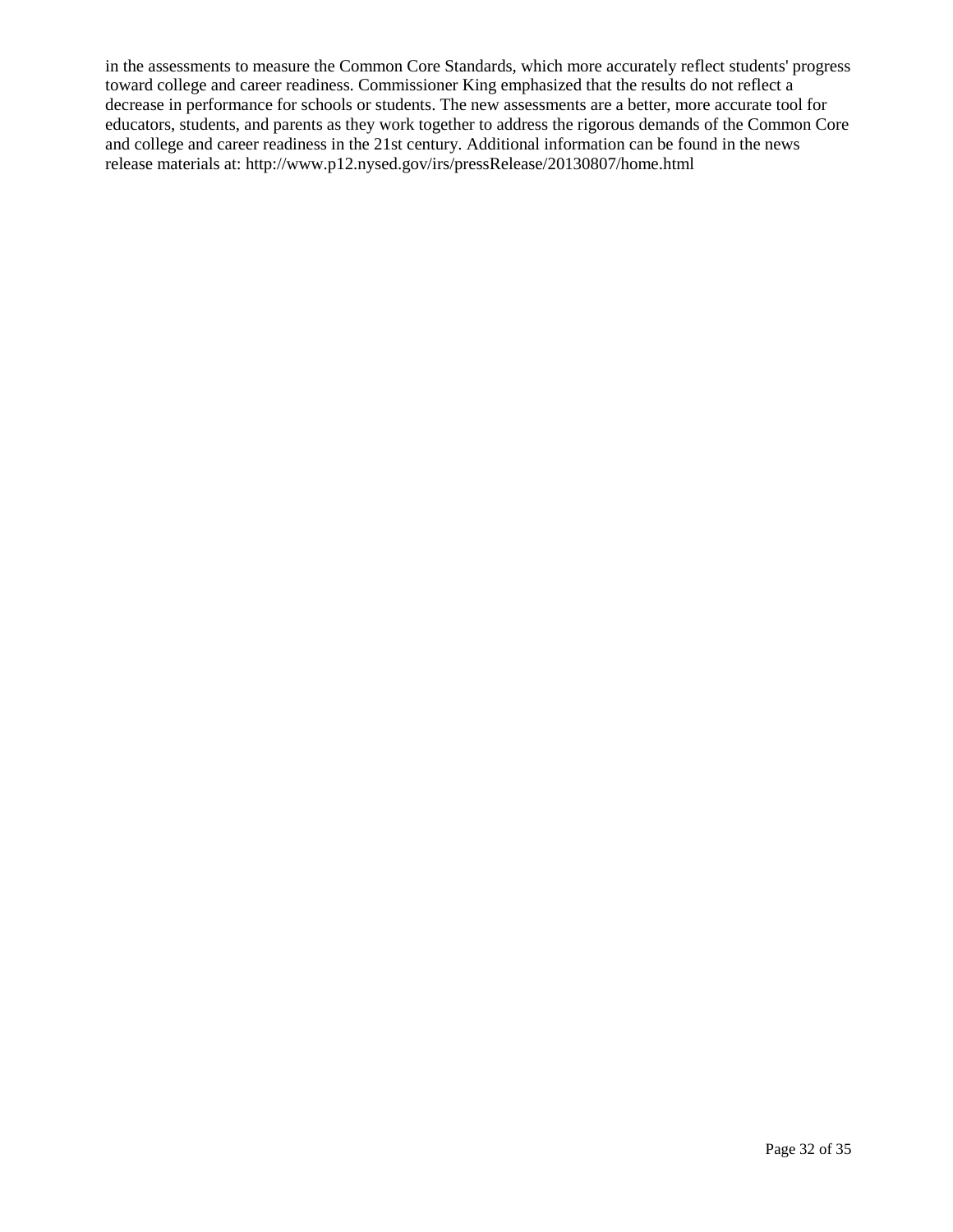**Subject:** Reading/ELA **Test:** New York State Testing Program -ELA

**All Students Tested/Grade:** 5 **Edition/Publication Year:** 2013 **Publisher:** Pearson (2012-2013/2011-2012); CTB-McGraw-Hill (2010-2011/2009-2010/2008-2009)

| Testing month<br>May<br>Jan<br>Apr<br>Apr<br>Apr<br><b>SCHOOL SCORES*</b><br>78<br>65<br>87<br>87<br>99<br>% Level 3 plus % Level 4<br>27<br>% Level 4<br>22<br>20<br>20<br>13<br>Number of students tested<br>77<br>114<br>75<br>69<br>63<br>Percent of total students tested<br>100<br>100<br>100<br>100<br>100<br>$\overline{2}$<br>Number of students tested with<br>$\overline{0}$<br>$\overline{0}$<br>$\overline{0}$<br>$\overline{0}$<br>alternative assessment<br>$\overline{0}$<br>3<br>$\overline{0}$<br>% of students tested with<br>$\overline{0}$<br>$\overline{0}$<br>alternative assessment<br><b>SUBGROUP SCORES</b><br>1. Free and Reduced-Price | School Year | 2012-2013 | 2011-2012 | 2010-2011 | 2009-2010 | 2008-2009 |
|--------------------------------------------------------------------------------------------------------------------------------------------------------------------------------------------------------------------------------------------------------------------------------------------------------------------------------------------------------------------------------------------------------------------------------------------------------------------------------------------------------------------------------------------------------------------------------------------------------------------------------------------------------------------|-------------|-----------|-----------|-----------|-----------|-----------|
|                                                                                                                                                                                                                                                                                                                                                                                                                                                                                                                                                                                                                                                                    |             |           |           |           |           |           |
|                                                                                                                                                                                                                                                                                                                                                                                                                                                                                                                                                                                                                                                                    |             |           |           |           |           |           |
|                                                                                                                                                                                                                                                                                                                                                                                                                                                                                                                                                                                                                                                                    |             |           |           |           |           |           |
|                                                                                                                                                                                                                                                                                                                                                                                                                                                                                                                                                                                                                                                                    |             |           |           |           |           |           |
|                                                                                                                                                                                                                                                                                                                                                                                                                                                                                                                                                                                                                                                                    |             |           |           |           |           |           |
|                                                                                                                                                                                                                                                                                                                                                                                                                                                                                                                                                                                                                                                                    |             |           |           |           |           |           |
|                                                                                                                                                                                                                                                                                                                                                                                                                                                                                                                                                                                                                                                                    |             |           |           |           |           |           |
|                                                                                                                                                                                                                                                                                                                                                                                                                                                                                                                                                                                                                                                                    |             |           |           |           |           |           |
|                                                                                                                                                                                                                                                                                                                                                                                                                                                                                                                                                                                                                                                                    |             |           |           |           |           |           |
|                                                                                                                                                                                                                                                                                                                                                                                                                                                                                                                                                                                                                                                                    |             |           |           |           |           |           |
|                                                                                                                                                                                                                                                                                                                                                                                                                                                                                                                                                                                                                                                                    |             |           |           |           |           |           |
|                                                                                                                                                                                                                                                                                                                                                                                                                                                                                                                                                                                                                                                                    |             |           |           |           |           |           |
| Meals/Socio-Economic/                                                                                                                                                                                                                                                                                                                                                                                                                                                                                                                                                                                                                                              |             |           |           |           |           |           |
| <b>Disadvantaged Students</b>                                                                                                                                                                                                                                                                                                                                                                                                                                                                                                                                                                                                                                      |             |           |           |           |           |           |
| % Level 3 plus % Level 4<br>100<br>100<br>20<br>100<br>100<br>$\overline{0}$<br>$\overline{0}$                                                                                                                                                                                                                                                                                                                                                                                                                                                                                                                                                                     |             |           |           |           |           |           |
| % Level 4<br>$\overline{0}$<br>40<br>$\overline{0}$<br>$\overline{5}$<br>$\overline{2}$<br>5<br>$\overline{4}$                                                                                                                                                                                                                                                                                                                                                                                                                                                                                                                                                     |             |           |           |           |           |           |
| Number of students tested<br>$\overline{4}$                                                                                                                                                                                                                                                                                                                                                                                                                                                                                                                                                                                                                        |             |           |           |           |           |           |
| 2. Students receiving Special<br><b>Education</b>                                                                                                                                                                                                                                                                                                                                                                                                                                                                                                                                                                                                                  |             |           |           |           |           |           |
| % Level 3 plus % Level 4<br>20<br>57<br>25<br>38<br>90                                                                                                                                                                                                                                                                                                                                                                                                                                                                                                                                                                                                             |             |           |           |           |           |           |
| 10<br>% Level 4<br>$\overline{0}$<br>14<br>$\boldsymbol{0}$<br>$\overline{0}$                                                                                                                                                                                                                                                                                                                                                                                                                                                                                                                                                                                      |             |           |           |           |           |           |
| 8<br>15<br>Number of students tested<br>14<br>$\overline{4}$<br>10                                                                                                                                                                                                                                                                                                                                                                                                                                                                                                                                                                                                 |             |           |           |           |           |           |
| 3. English Language Learner                                                                                                                                                                                                                                                                                                                                                                                                                                                                                                                                                                                                                                        |             |           |           |           |           |           |
| <b>Students</b>                                                                                                                                                                                                                                                                                                                                                                                                                                                                                                                                                                                                                                                    |             |           |           |           |           |           |
| $\overline{0}$<br>100<br>% Level 3 plus % Level 4                                                                                                                                                                                                                                                                                                                                                                                                                                                                                                                                                                                                                  |             |           |           |           |           |           |
| % Level 4<br>$\overline{0}$<br>$\boldsymbol{0}$                                                                                                                                                                                                                                                                                                                                                                                                                                                                                                                                                                                                                    |             |           |           |           |           |           |
| $\overline{2}$<br>Number of students tested<br>$\mathbf{1}$                                                                                                                                                                                                                                                                                                                                                                                                                                                                                                                                                                                                        |             |           |           |           |           |           |
| 4. Hispanic or Latino                                                                                                                                                                                                                                                                                                                                                                                                                                                                                                                                                                                                                                              |             |           |           |           |           |           |
| <b>Students</b>                                                                                                                                                                                                                                                                                                                                                                                                                                                                                                                                                                                                                                                    |             |           |           |           |           |           |
| 75<br>60<br>100<br>100<br>100<br>% Level 3 plus % Level 4                                                                                                                                                                                                                                                                                                                                                                                                                                                                                                                                                                                                          |             |           |           |           |           |           |
| % Level $4$<br>20<br>50<br>$\boldsymbol{0}$<br>$\boldsymbol{0}$<br>$\overline{0}$                                                                                                                                                                                                                                                                                                                                                                                                                                                                                                                                                                                  |             |           |           |           |           |           |
| 5<br>$\overline{2}$<br>$\overline{2}$<br>$\overline{4}$<br>5<br>Number of students tested                                                                                                                                                                                                                                                                                                                                                                                                                                                                                                                                                                          |             |           |           |           |           |           |
| 5. African-American                                                                                                                                                                                                                                                                                                                                                                                                                                                                                                                                                                                                                                                |             |           |           |           |           |           |
| <b>Students</b>                                                                                                                                                                                                                                                                                                                                                                                                                                                                                                                                                                                                                                                    |             |           |           |           |           |           |
| 100<br>% Level 3 plus % Level 4<br>$\overline{0}$                                                                                                                                                                                                                                                                                                                                                                                                                                                                                                                                                                                                                  |             |           |           |           |           |           |
| % Level 4<br>$\overline{0}$<br>$\overline{0}$                                                                                                                                                                                                                                                                                                                                                                                                                                                                                                                                                                                                                      |             |           |           |           |           |           |
| $\overline{2}$<br>$\overline{2}$<br>Number of students tested                                                                                                                                                                                                                                                                                                                                                                                                                                                                                                                                                                                                      |             |           |           |           |           |           |
| <b>6. Asian Students</b>                                                                                                                                                                                                                                                                                                                                                                                                                                                                                                                                                                                                                                           |             |           |           |           |           |           |
| % Level 3 plus % Level 4<br>100<br>100<br>100<br>100                                                                                                                                                                                                                                                                                                                                                                                                                                                                                                                                                                                                               |             |           |           |           |           |           |
| 29<br>% Level 4<br>$\boldsymbol{0}$<br>100<br>$\overline{0}$                                                                                                                                                                                                                                                                                                                                                                                                                                                                                                                                                                                                       |             |           |           |           |           |           |
| $\overline{7}$<br>$\overline{5}$<br>$\overline{4}$<br>Number of students tested<br>$\mathbf{1}$                                                                                                                                                                                                                                                                                                                                                                                                                                                                                                                                                                    |             |           |           |           |           |           |
| 7. American Indian or                                                                                                                                                                                                                                                                                                                                                                                                                                                                                                                                                                                                                                              |             |           |           |           |           |           |
| <b>Alaska Native Students</b>                                                                                                                                                                                                                                                                                                                                                                                                                                                                                                                                                                                                                                      |             |           |           |           |           |           |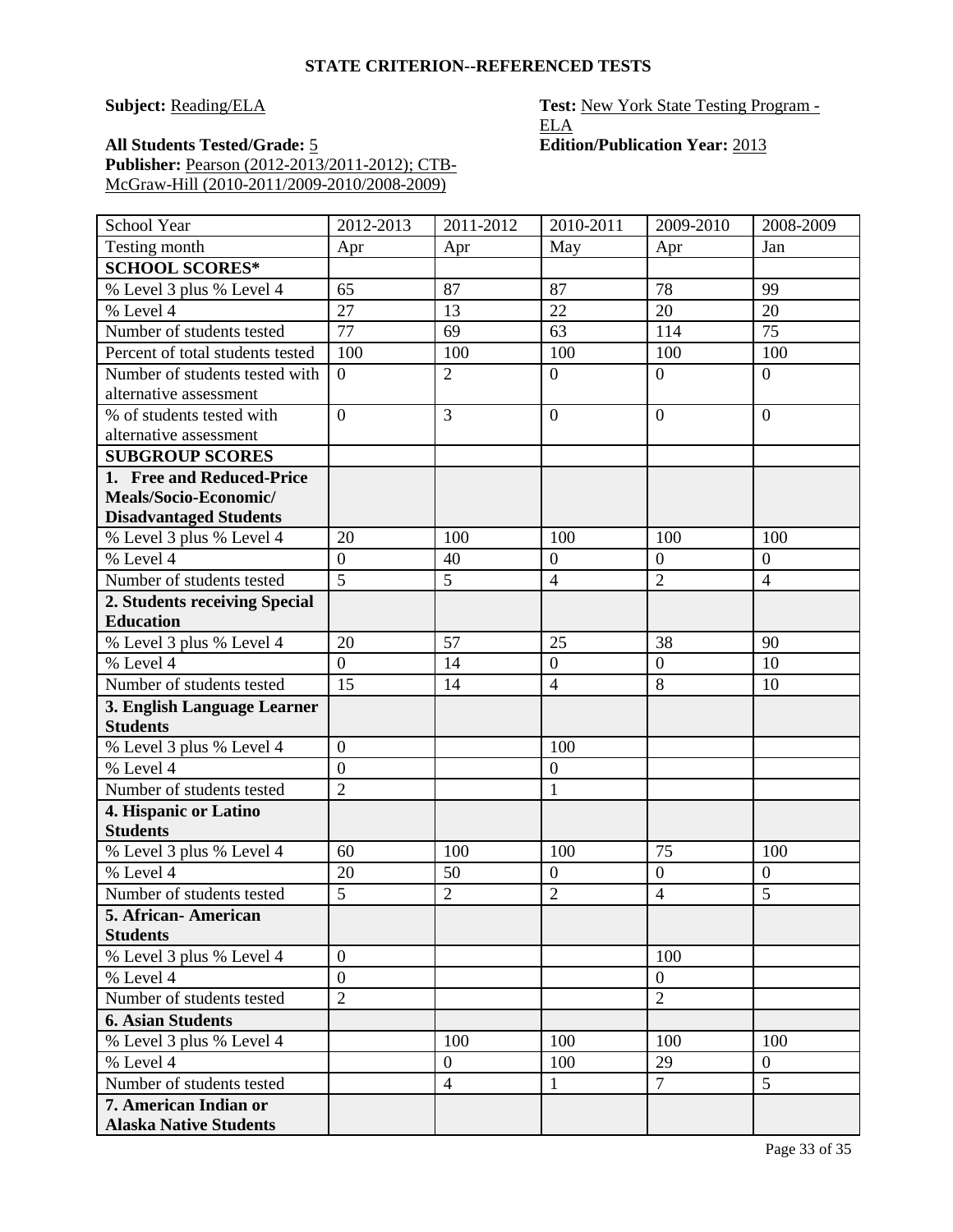| % Level 3 plus % Level 4         |    |              |    |     |     |
|----------------------------------|----|--------------|----|-----|-----|
| % Level 4                        |    |              |    |     |     |
| Number of students tested        |    |              |    |     |     |
| 8. Native Hawaiian or other      |    |              |    |     |     |
| <b>Pacific Islander Students</b> |    |              |    |     |     |
| % Level 3 plus % Level 4         |    |              |    |     |     |
| % Level 4                        |    |              |    |     |     |
| Number of students tested        |    |              |    |     |     |
| 9. White Students                |    |              |    |     |     |
| % Level 3 plus % Level 4         | 67 | 85           | 87 | 76  | 99  |
| % Level 4                        | 29 | 13           | 22 | 20  | 23  |
| Number of students tested        | 70 | 62           | 60 | 100 | 65  |
| <b>10. Two or More Races</b>     |    |              |    |     |     |
| identified Students              |    |              |    |     |     |
| % Level 3 plus % Level 4         |    | 100          |    | 100 |     |
| % Level 4                        |    | $\mathbf{0}$ |    | 100 |     |
| Number of students tested        |    | $\mathbf{1}$ |    | 1   |     |
| 11. Other 1: Total Female        |    |              |    |     |     |
| % Level 3 plus % Level 4         | 74 | 85           | 93 | 79  | 100 |
| % Level 4                        | 37 | 8            | 23 | 21  | 19  |
| Number of students tested        | 35 | 40           | 30 | 57  | 32  |
| 12. Other 2: Total Male          |    |              |    |     |     |
| % Level 3 plus % Level 4         | 57 | 90           | 82 | 77  | 98  |
| % Level 4                        | 19 | 21           | 21 | 19  | 21  |
| Number of students tested        | 42 | 29           | 33 | 57  | 43  |
| 13. Other 3: Other 3             |    |              |    |     |     |
| % Level 3 plus % Level 4         |    |              |    |     |     |
| % Level 4                        |    |              |    |     |     |
| Number of students tested        |    |              |    |     |     |

**NOTES:** 1. The edition/publication years for the test cited above are the same as the years in which those exams were administered (and for which data is presented).

2. For the 2009-2010 school year results, the New York State Education Department raised the English language arts and math cut scores for the Basic and Proficient performance levels. Raising the bar in this manner has caused a statewide drop in the percent of students scoring at proficiency levels 3 and 4. A student scoring at or above the new Basic standard (Level 2) is on track to pass the English or math Regents exam required for high school graduation. A student scoring at or above the new Proficiency standard (Level 3) is on track to earn a college-ready score on the English or math Regents Examination. In the July 28, 2010 news release, Senior Deputy Commissioner for P-12 Education John King stated, "These newly defined cut scores do not mean that students who were previously scoring at the Proficient standard and are now labeled Basic have learned less. Rather, the lower numbers of students meeting the Proficient standard reflects that we are setting the bar higher and we expect students, teachers, and parents to reach even higher to achieve these new targets." Additional information can be found in the news release materials at: http://www.oms.nysed.gov/press/Grade3-8\_Results07282010.html http://www.oms.nysed.gov/press/Regents\_Approve\_Scoring\_Changes.html

3. The 2013 state assessments are the first for New York students to measure the Common Core Learning Standards that were adopted by the State Board of Regents in 2010. Commissioner King said that, as expected, the percentage of students deemed proficient is significantly lower than in 2011-12. This change in scores – which will effectively create a new baseline of student learning – is largely the result of the shift